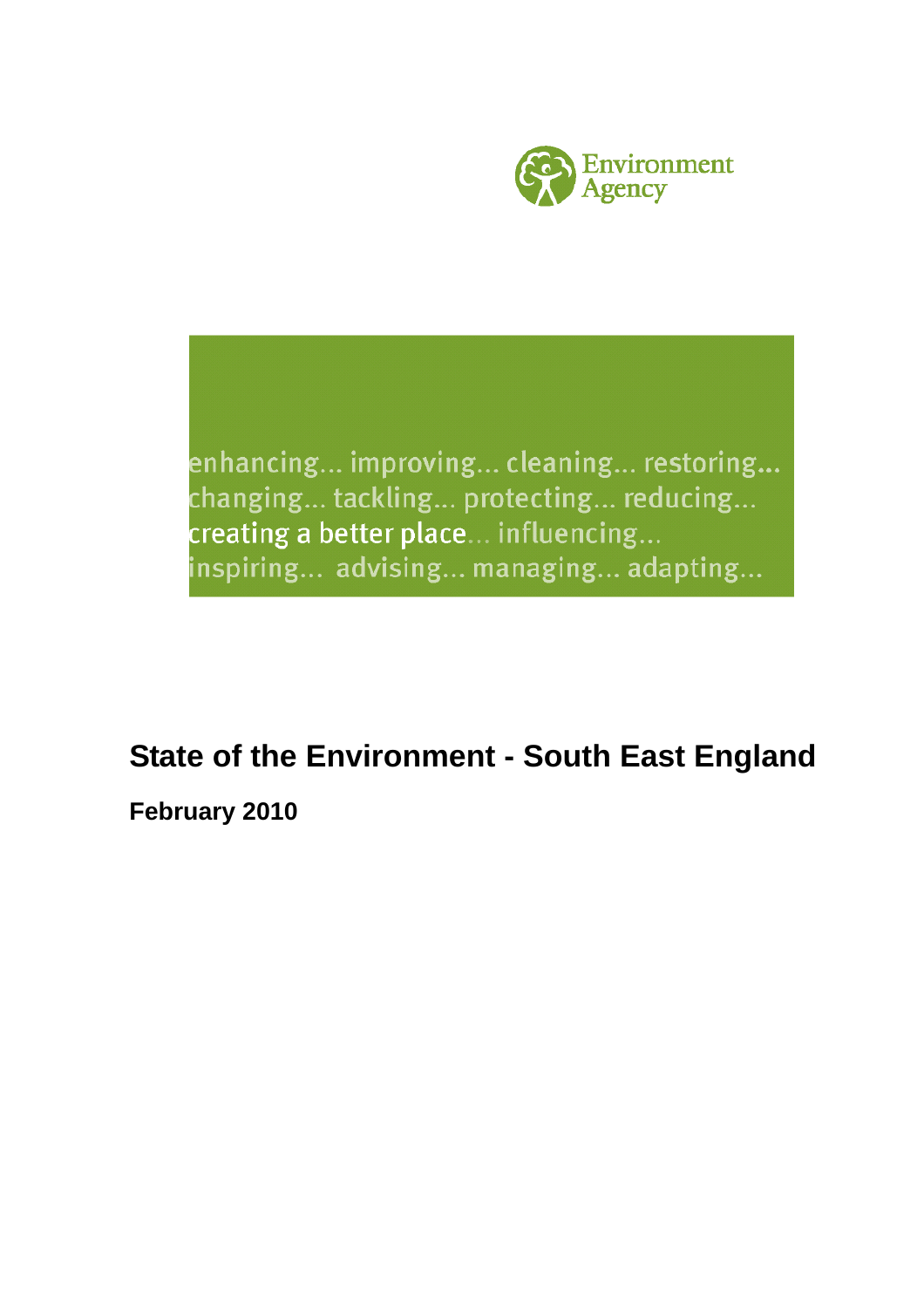We are the Environment Agency. It's our job to look after your environment and make it **a better place** - for you, and for future generations.

Your environment is the air you breathe, the water you drink and the ground you walk on. Working with business, Government and society as a whole, we are making your environment cleaner and healthier.

The Environment Agency. Out there, making your environment a better place.

## **Published by:**

Environment Agency Rio House Waterside Drive, Aztec West Almondsbury, Bristol BS32 4UD Tel: 0870 8506506 Email: enquiries@environment-agency.gov.uk www.environment-agency.gov.uk

© Environment Agency

All rights reserved. This document may be reproduced with prior permission of the Environment Agency.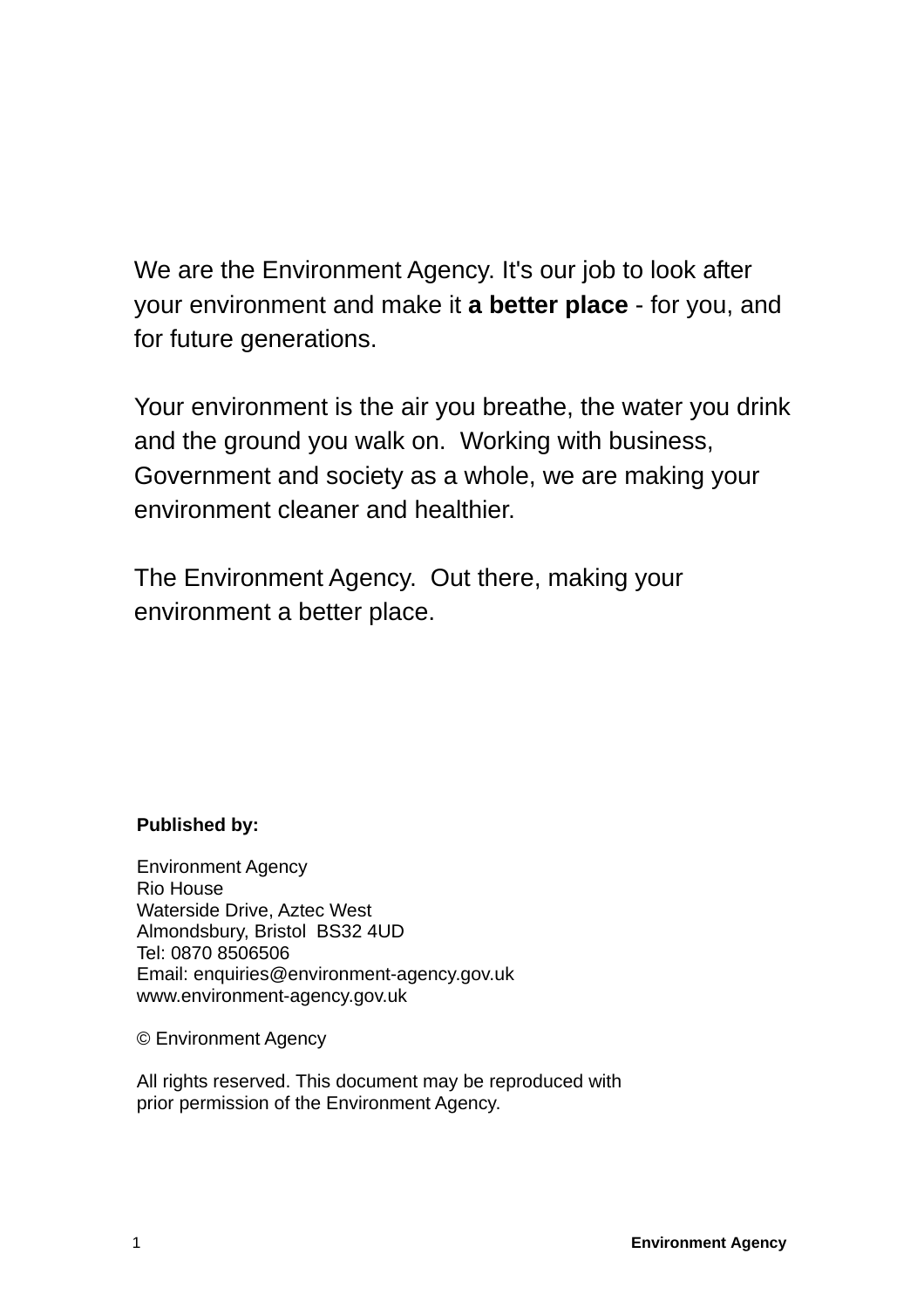## **State of the Environment - South East England**

On these pages you will find the latest information about your environment.

Welcome to our ninth State of the Environment report for the South East. First published in 2000, it is the barometer of the region's environmental health. Our aim is that the information presented here will inform the decisions and actions across the region that can help protect and improve the environment for everyone who lives here.

### **Here are just a few of this year's headlines**

Our river and coastal habitats across the South East and our vital water resources are already under pressure from climate change. We also need to accommodate 666,000 new homes by 2026, with forecast population growth of half a million over the next six years. We believe this will be possible, but only if we change the way we live in the South East to protect the environment for the future.

Some river flows could fall by as much as 35% by 2050, as population and climate change pressures bite. But the average person in the South East uses 156 litres of water per day. This will have to fall to 130 litres if future demand is to be met.

An additional 17,000 properties were protected from flooding in the last six years and we invested £12 million last year alone. But there are still 403,000 properties at risk of river and sea flooding in the South East, more than any other region of the UK.

Household recycling rates have improved from 16.4% to 38.4% in the last eight years and the proportion of municipal waste going to landfill has fallen below half for the first time last year. But we still send more waste to landfill than any other region and if we continue at current rates, the region's landfills could be full in seven years.

The South East is a great place in which to live, to work and to relax. Our challenge now is to ensure the decisions and actions we all take will secure the sustainable prosperity of the region over the next decades, and protect the high-quality environment we currently enjoy for future generations.

We will update these indicators as new data becomes available, so check back regularly for current information on the state of South East England's environment.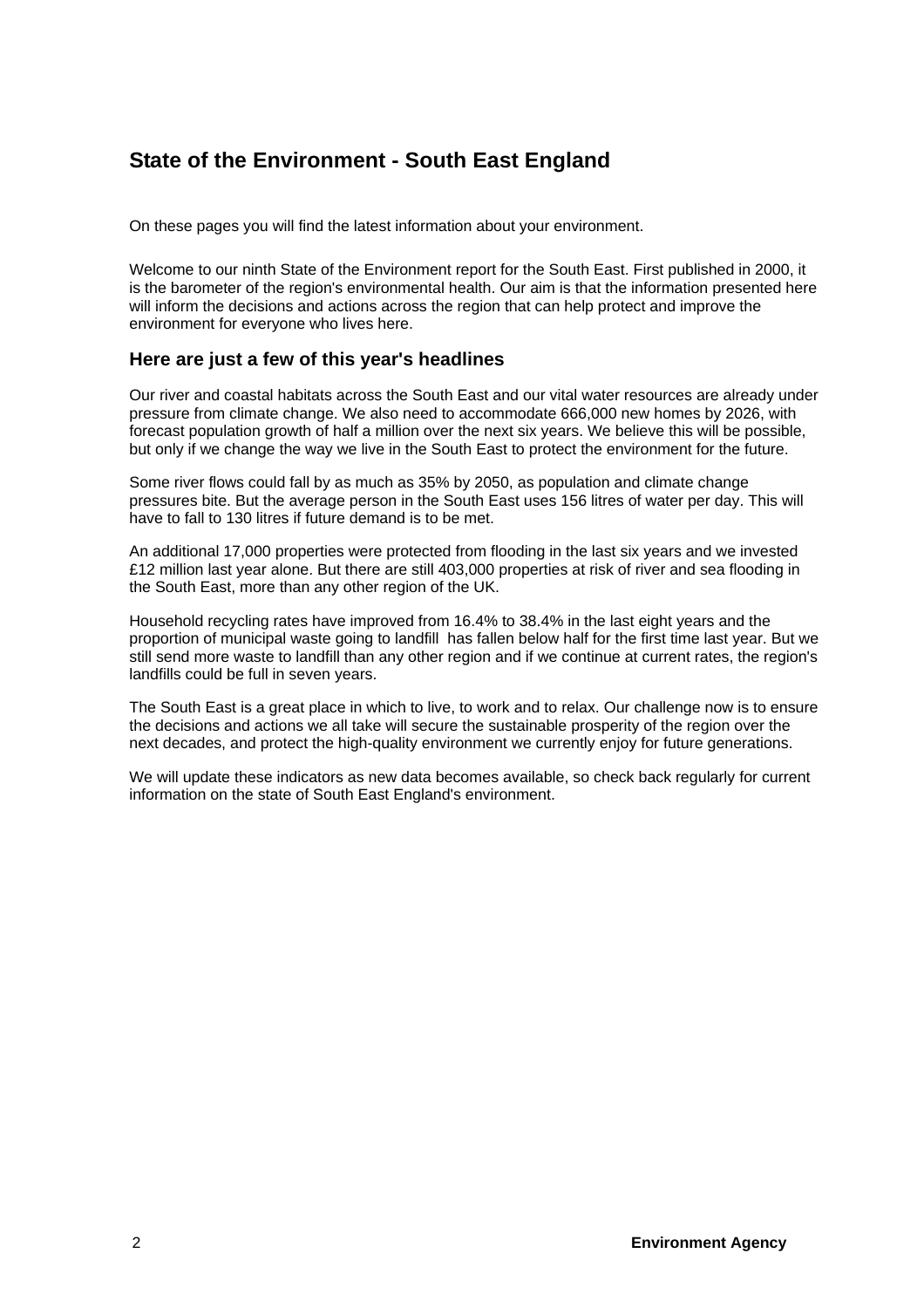## **Contents**

| 4<br>Sustainability<br>Climate change<br>9<br>17<br>Flood risk<br>20<br>Water resources<br>25<br>Waste<br>Water quality<br>30<br>34<br>Land<br>39<br>Air quality<br>Wildlife<br>44 | Contents | 3 |
|------------------------------------------------------------------------------------------------------------------------------------------------------------------------------------|----------|---|
|                                                                                                                                                                                    |          |   |
|                                                                                                                                                                                    |          |   |
|                                                                                                                                                                                    |          |   |
|                                                                                                                                                                                    |          |   |
|                                                                                                                                                                                    |          |   |
|                                                                                                                                                                                    |          |   |
|                                                                                                                                                                                    |          |   |
|                                                                                                                                                                                    |          |   |
|                                                                                                                                                                                    |          |   |

Useful links and references below each section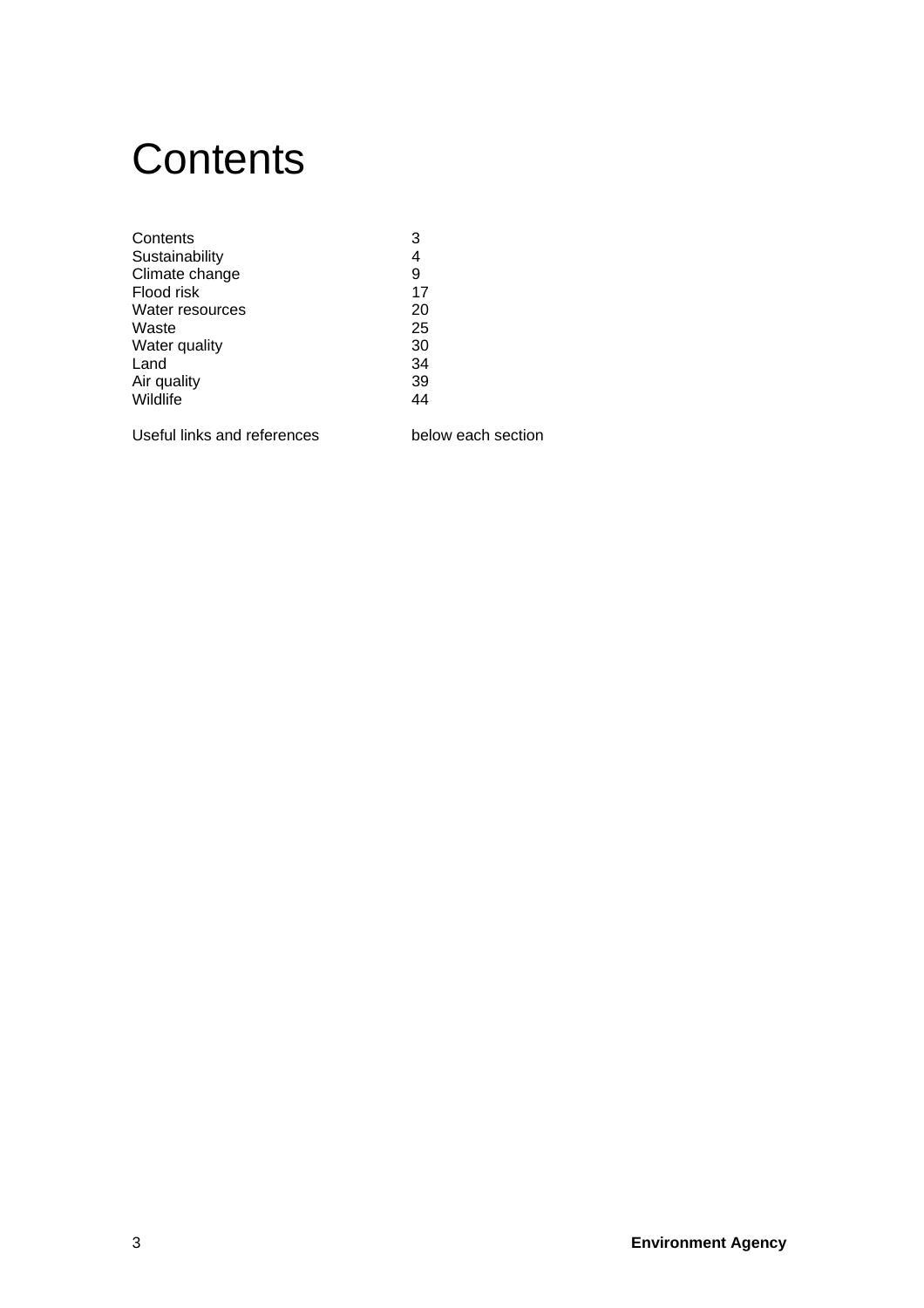# **Sustainability**

The South East of England is a prosperous region, with comparatively low rates of unemployment, high economic activity and productivity rates and a higher skills profile as compared to other regions of the UK. We need to ensure that this prosperity continues to grow in a sustainable way, reducing our ecological footprint but continuing to maintain a high quality of life.

**Key message 1**: **There are 8.38 million people living in the South East, making it the region with the highest population. Predictions show that the population is likely to increase by almost half a million by 2016.** 

**Key message 2: The South East has the largest ecological footprint per person of all UK regions.** 

**Key message 3: Generation of electricity from renewable sources is increasing in the South East, However, it only meets 3.8% of current traditional sales in the Region, so further increases are needed to help meet the UK target to supply 10% of electricity demand by 2010.** 

## **INDICATOR 1 – Ecological footprint**

#### **Indicator – at a glance**

- The South East has the highest ecological footprint of all the Government regions.
- In the South East, South Buckinghamshire has the highest ecological footprint and Slough has the lowest.

#### **Background**

- Ecological footprint is a measure of the impact of human activities on the natural environment that sustains us. With the help of data and resources generated by the WWF Ecological Budget UK project, governments, regional assemblies and local authorities throughout the UK, we are learning how to use the ecological footprint to help measure progress towards sustainable development and to inform policy<sup>1</sup>.
- The footprint expresses the area of land and sea that is required to feed us, provide resources, produce energy, assimilate waste, and to re-absorb the greenhouse gases produced by our use of fossil fuels. This approach uses land as its 'currency', and provides a notional figure – the global hectare per person (gha/person) (an area equivalent to a normal hectare but adjusted for average global productivity) – to quantify the area required to support an individual, a community or a nation's population at its present standard of living<sup>1</sup>.
- A study by WWF has found that if everyone used as many of the Earth's resources as we do in the South East, we would need three and a half planets to support the world's consumption<sup>2</sup>.
- Data in this section are from the Stockholm Environment Institute<sup>1</sup>.

- The South East has the highest ecological footprint of all the Government regions (5.09 gha/person), and the North East has the lowest ecological footprint (4.27 gha/person)<sup>1</sup>.
- The ecological footprint of the South East is higher than the UK average footprint of 4.64 gha/person  $^1$ .
- In the South East, South Buckinghamshire has the highest footprint (5.84 gha/person), and Slough has the lowest ecological footprint  $(4.38 \text{ gha/person})^1$ .
- The total ecological footprint for the South East in global hectares is over 41 million, this amounts to an area over 21 times the region<sup>1</sup>.
- The main contributors to the ecological footprint in the South East are food (26%) mainly fruit and vegetables, and meat products – transport (24%) - mainly from private vehicle use - and housing (21%) – from fuel use. The footprint from transport is higher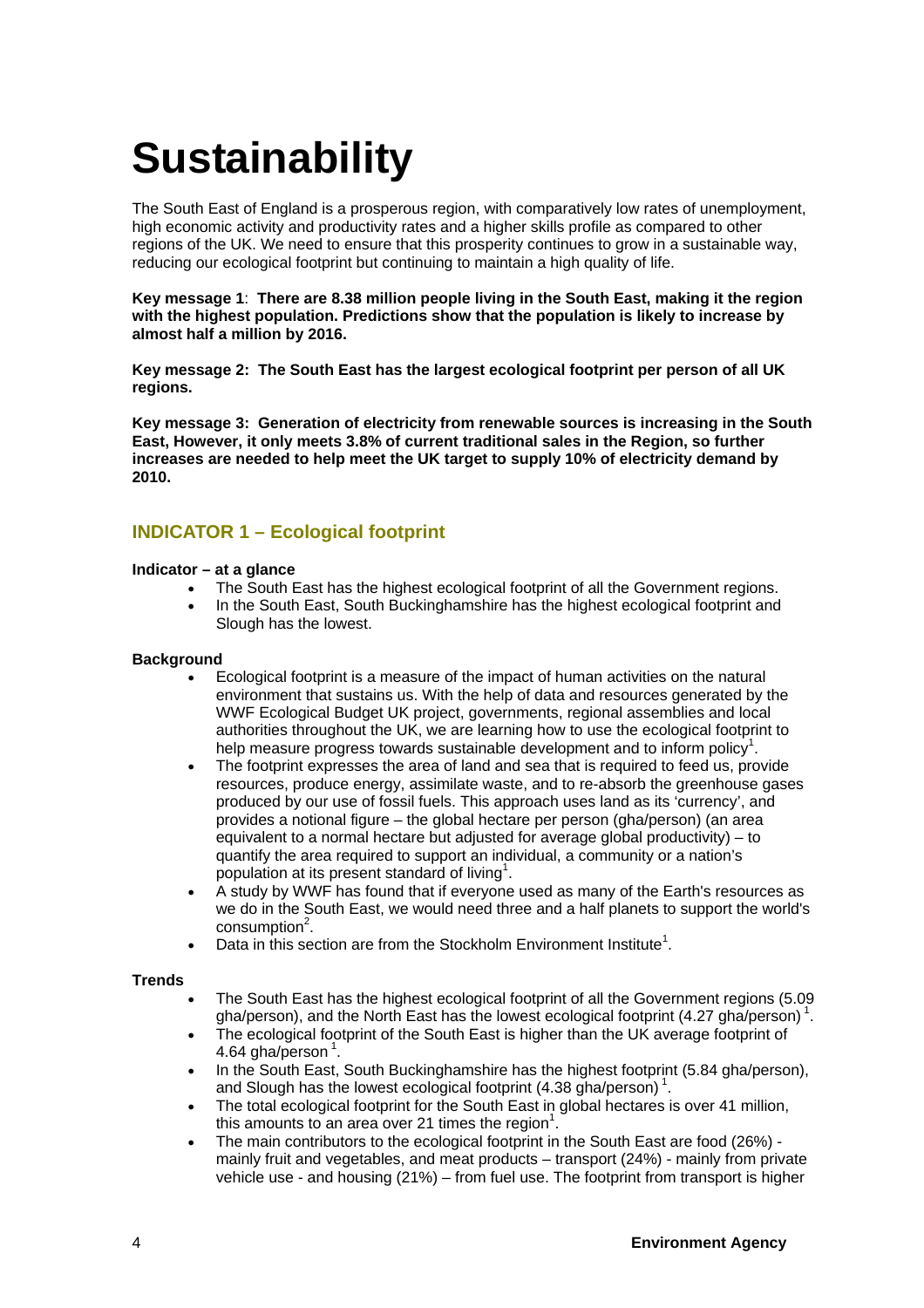than the UK average of 19% due to increased use of private vehicles in the South  $East<sup>1</sup>$ .

#### **Useful facts**

- During 2008, Hampshire residents travelled the greatest distance by car (12,428  $m$ illion vehicle kilometres)<sup>3</sup>.
- In 2008, 43% of South East adult residents owned a bicycle and an additional 1% had access to one. This can be compared with 82% owning cars<sup>3</sup>.
- Despite the number of residents owning/having access to bicycles, only 3% cycled to work, compared with 10% who walked and 72% who drove by car (during October and December  $2007$ <sup>3</sup>.



Traffic flows in the South East 2008



Ecological footprint for the South East 2006

## **INDICATOR 2 – Energy use**

#### **Indicator – at a glance**

- Currently in the South East, electricity generated from renewable sources is equivalent to 9.4% of domestic sales and 6.5% of commercial and industrial sales in 2008.
- The South East is the third highest domestic electricity user of all the regions, but the third lowest user of industrial and commercial electricity.
- The South East is the third lowest domestic gas user of all the regions, and the lowest user of industrial and commercial gas.

- The 'UK Low Carbon Transition Plan' plots how the UK will meet the 34% cut in emissions on 1990 levels by 2020, set out in the budget. We have already reduced emissions by 21% – equivalent to cutting emissions entirely from four cities the size of London<sup>4</sup>.
- Data for this indicator is from the Department for Energy and Climate Change (DECC) and looks at the amount of electricity generated from renewable sources, the number of sites and the installed capacity<sup>4</sup>.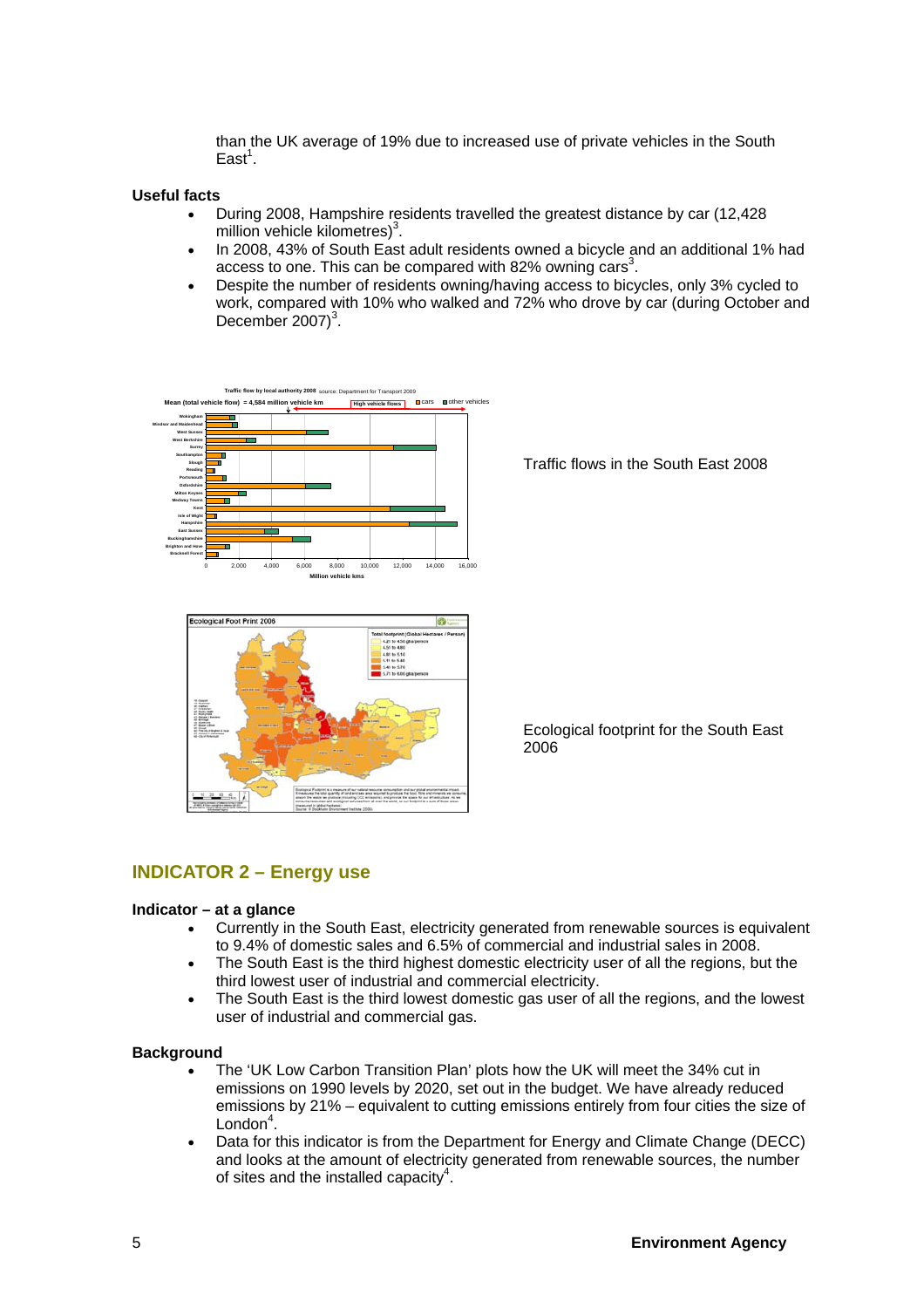• The UK Government has a target to provide 10% of electricity demand from renewable sources by 2010, and 20% by 2020. Production in the South East is assisting this.

#### **Trends**

#### **Renewable energy (electricity):**

- There has been an overall increase in electricity generated from renewable sources since 2003, despite a slight decline in 2007 and  $2008^4$ .
- In 2008 the South East region had the second greatest total number of sites generating electricity from renewable sources in England and of those, had the greatest number of other biofuel sites, such as biomass and sewage gas<sup>4</sup>.
- The main source of renewable energy in the South East is landfill gas<sup>4</sup>.
- In 2008 the South East had the third highest total installed capacity to generate electricity from renewable sources (375,000 kW) in England. Of this, 145,000 kW  $(39%)$  were from landfill gas and 136,000 kW  $(36%)$  from other biofuels<sup>4</sup>.
- In 2008 the South East region generated the third highest total amount of electricity from renewable sources (1,554 GWh) in England. Of this, 855 GWh were from landfill  $\mathsf{gas}^4$ .
- Between 2007 and 2008 there was a 0.9% increase in installed renewable capacity in the South East, which was less than the 1.4% increase between 2006 and 2007<sup>4</sup>.

#### **Electricity:**

- In 2008 in the South East, the average domestic consumption of electricity was 1,971 kWh per person, making our consumption the 3rd highest of all regions. This was a 3.6% reduction from 2007 and a 7.9% reduction from 5 years previously<sup>4</sup>.
- The South East consumed 6.2% more electricity for domestic purposes (per person) than the England average<sup>4</sup>.
- In 2008 in the South East the average industrial and commercial consumption of electricity was 71,984 kWh per metered supply, making our consumption the 3rd lowest of all regions. This was a 0.7% increase from 2007, but a 5.4% reduction from 5 years previously<sup>4</sup>.
- The South East consumed 8.3% less electricity for industrial and commercial purposes (per metered supply) than the England average<sup>4</sup>.

#### **Gas:**

- Average domestic gas consumption in the South East was the 3rd lowest of all regions in 2007, at 6,250 kWh per person<sup>4</sup>. This was a 4.4% reduction from 2007<sup>4</sup>.
- The South East consumed 1.3% less gas for domestic purposes (per person) than the England average<sup>4</sup>.
- Average industrial and commercial gas consumption in the South East was the lowest of all regions in 2008<sup>7</sup>, at 459,996 kWh per metered supply. This was a 4% increase from  $2007<sup>4</sup>$ .
- The South East consumed 25% less gas for industrial and commercial purposes (per metered supply) than the England average<sup>4</sup>.

#### **Useful facts**

- In 1948 primary energy consumption in the UK was 143 million tonnes oil equivalent (Mtoe), about 2.87 tonnes per person. Sixty years later, in 2008, this has risen by 64% to 234 Mtoe. However, per person the increase was only 39% to 3.98 tonnes per person due to increase in population<sup>5,6</sup>.
- 90% of the UK's primary energy use came from coal in 1948, with most towns having their own power station and gas works. By 2008 only 16% came from coal with oil and natural gas providing 76% and nuclear and renewables providing 8% of the primary energy use.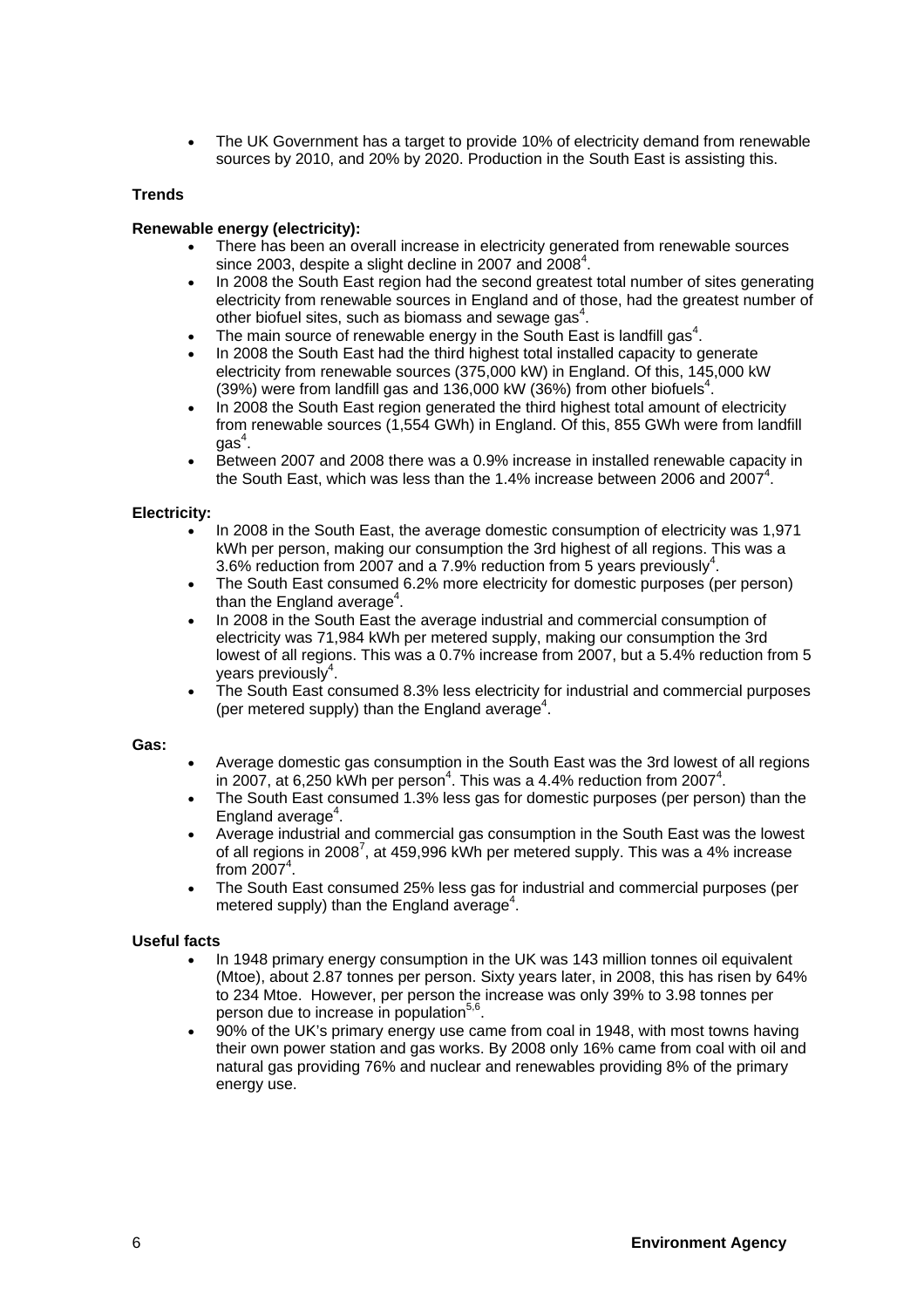

2.500 **■ Hydro** ■ Wind and wave ■ Landfill gas ■ Other biofuels  $(GWh)$ 2,000 **Generation of electricity (GWh)** tion of electricity 1,500 1,000 Gener 50 0 **Suth East West London North East South West Midlands East Midlands Yorkshire East of England West and the**

**Generation of renewable electricity from renewable sources in the Sout East 2003 to 2008**  source: DECC 2009

**Humber**



Domestic electricity consumption per person in the South East

Generation of electricity from renewable sources 2008

Generation of electricity from renewable sources in the South East 2003/2008

## **INDICATOR 3 – Population**

#### **Indicator – at a glance**

- There are 8.38 million people living in the South East, making it the region with the highest population.
- Predictions show that the population is likely to increase by almost half a million by 2016.

#### **Background**

- Although rural districts comprise over half the area of the South East, they contain only 28% of the resident population $^6$ .
- In contrast, urban districts account for just 18% of the land area, but house over half the region's population<sup>6</sup>.
- On average, population density in urban districts is between five and six times greater than in rural districts<sup>6</sup>.
- Data used in this section are the Office of National Statistics  $(ONS)^7$ .

- In 2008, the South East had a population of 8.38 million people, making it the region with the highest population<sup>7</sup>.
- Population in the South East is increasing. Since 2007, it has increased by 71,400, and  $527,000$  since 1997<sup>7</sup>.
- The population in the region is predicted to increase by almost half a million by 2016<sup>7</sup>.
- There are 5.12 million people of working age and 1.67 million people of retirement age in the region<sup>7</sup>.
- By 2031 the current population of 8.31 million is projected to increase by 1.58 million or by 19%, to 9.89 million<sup>7</sup>.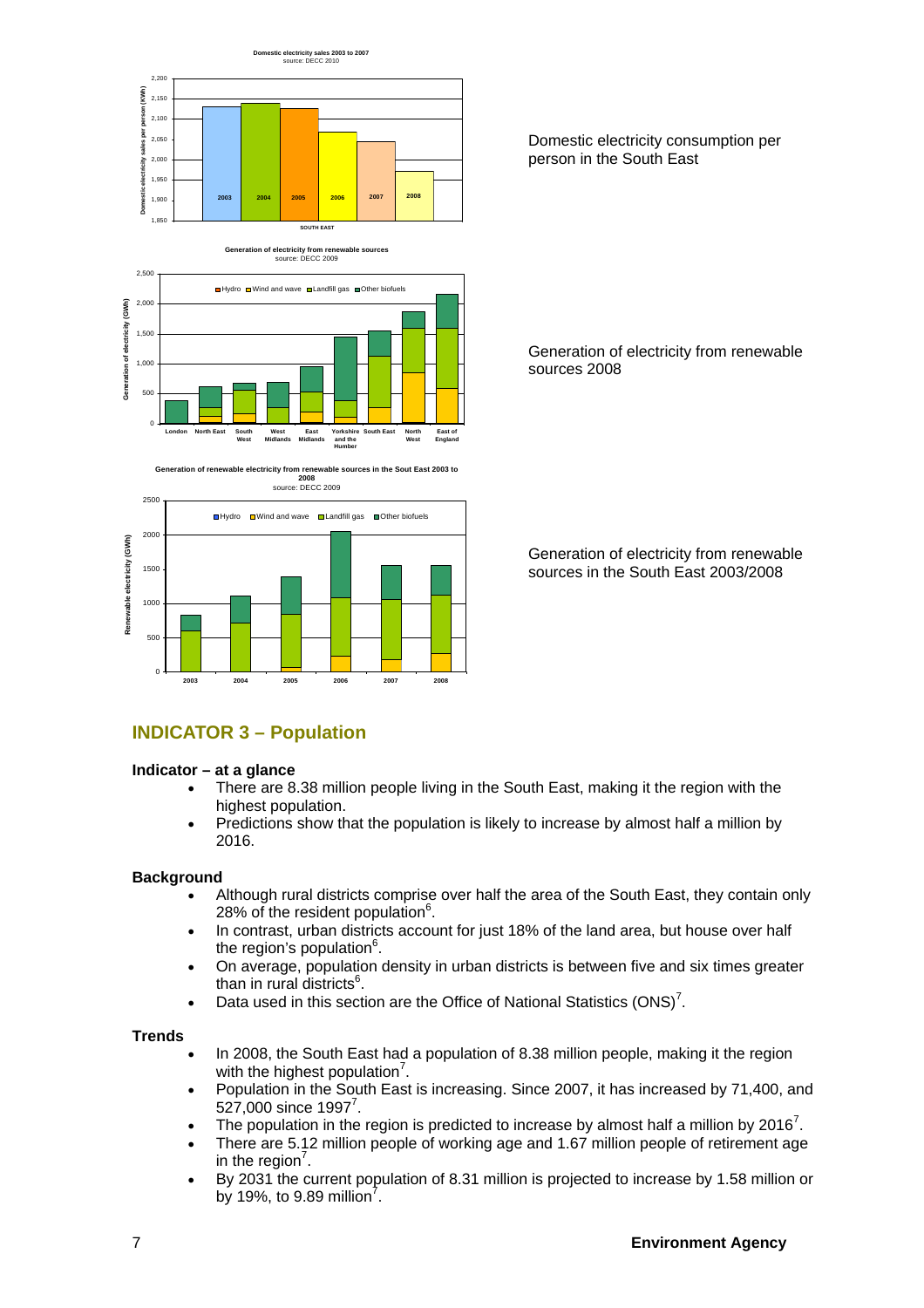#### **Useful facts**

• South East employment rates are the highest in England; yet over 140,000 people in the South East aged 40 to 70 are currently not working and are seeking employment. Using the Index of Multiple Deprivation, almost 6% of the region's population live within areas that rank within the 20% most deprived areas of the country<sup>8</sup>.

## **Useful links and references**

#### **References**

- 1. Stockholm Environment Institute (2009)
- 2. WWF-UK (2006)
- 3. Department for Transport (2009)
- 4. Department of Energy and Climate Change (2010)
- 5. Department of Energy and Climate Change (2009). 60<sup>th</sup> Anniversary of the Digest of UK Energy Statistics.
- 6. Defra and Office for National Statistics (2008). In: SEE-IN (2008), Regional Monitoring Report
- 7. ONS (2009)
- 8. Communities and Local Government (2007). The English Indices of Deprivation

#### **Useful links**

- Sustainable Development Commission: www.sd-commission.org.uk/
- Defra sustainability information: http://www.defra.gov.uk/sustainable/government/
- For more information on the ecological footprint see: http://www.resource-accounting.org.uk/
- The UK Low Carbon Transition Plan see: http://www.decc.gov.uk/en/content/cms/publications/lc\_trans\_plan/lc\_trans\_plan.aspx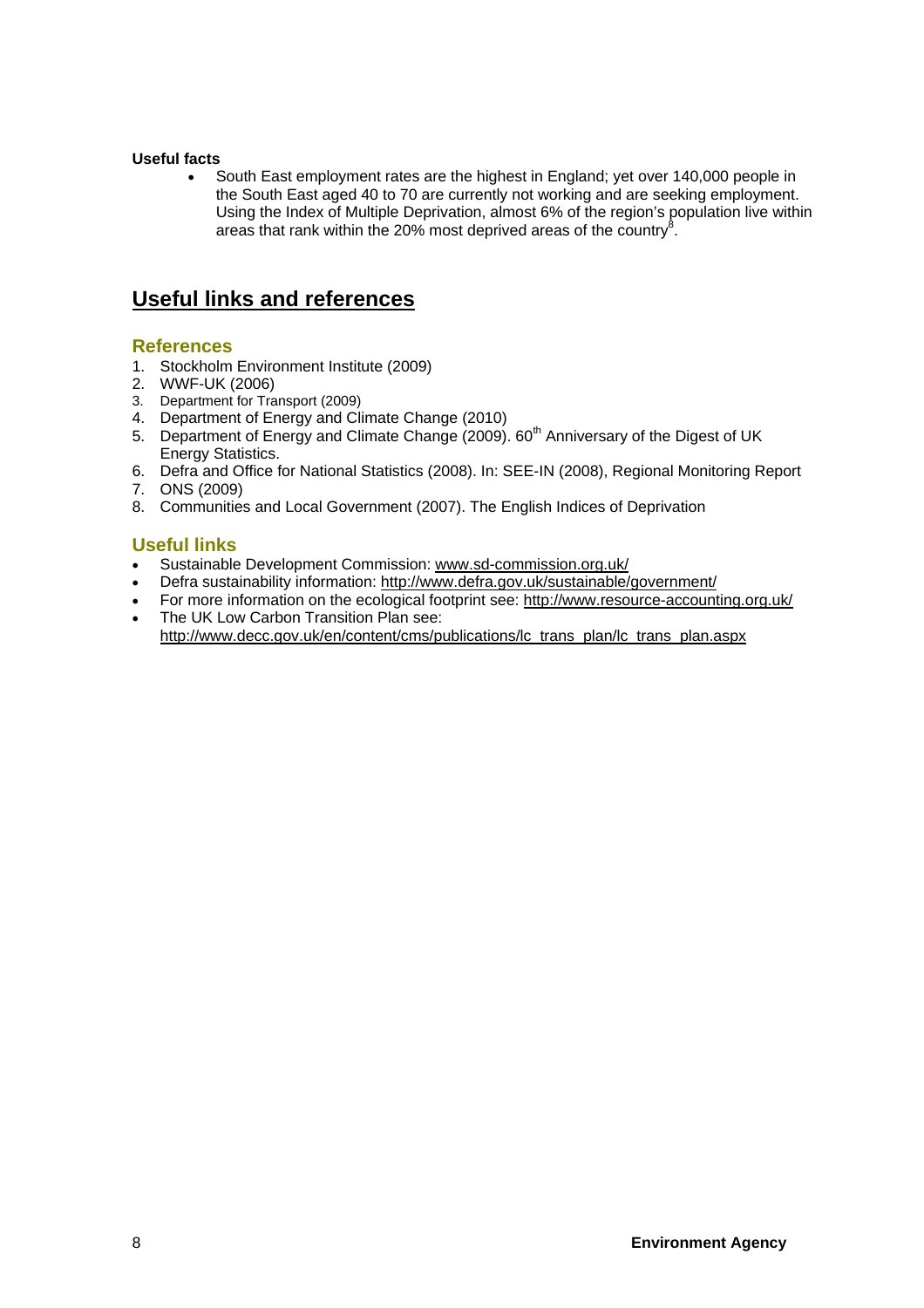## **Climate change**

Our climate is changing and will continue to change because of high emissions of greenhouse gases. The South East is particularly vulnerable to climate change, with low lying areas close to the sea, and low average levels of rainfall. We have already recently experienced ten of the hottest summers on record and also some of the heaviest rainfall events. Extreme weather events are likely to occur more frequently.

**Key Message 1: Annual average temperatures are increasing. The decade between 1999 and 2009 had the highest average temperatures since records began 350 years ago.** 

**Key Message 2: We need to reduce greenhouse gas emissions to prevent further, catastrophic, temperature rises.** 

**Key Message 3: Global sea levels are rising at a rate of 3.4 millimetres per year.** 

**Key Message 4: The UK's climate projections show that we can expect more extreme weather events, such as heatwaves, droughts and heavy winter rainfall.**

### **Indicator 1 - New UK Climate Change Projections**

#### **Indicator at a glance**

- For the UK as a whole, all areas will warm, and more so in the summer than in the winter. This means we will experience hotter, drier summers and warmer wetter winters with more extreme weather events.
- Summer rainfall in the South East is likely to decline. The biggest changes, down by about 40% are seen in parts of the far south of England (decreases range from 65% to 6%).

- In June, the UK's Climate Impacts Programme published projections of the likely UK climate for the rest of this century. These new forecasts, known as the UKCP09 Projections, are based on complex modelling of the global atmosphere and oceans<sup>1</sup>.
- The UK Climate Impacts Programme (UKCIP) was established in 1997 to help coordinate scientific research into the impacts of climate change<sup>1</sup>.
- The UK Climate Projections (UKCP09) replaces the older UKCIP02 scenarios<sup>1</sup>.
- There is little information yet on prolonged droughts.
- Projected higher temperatures will increase water temperatures.
- There may be slightly higher summer river flows than UKCIP02 predicted<sup>1</sup>.
- $\bullet$  Data in this section are taken from the New UK Climate Change Projections<sup>1</sup>.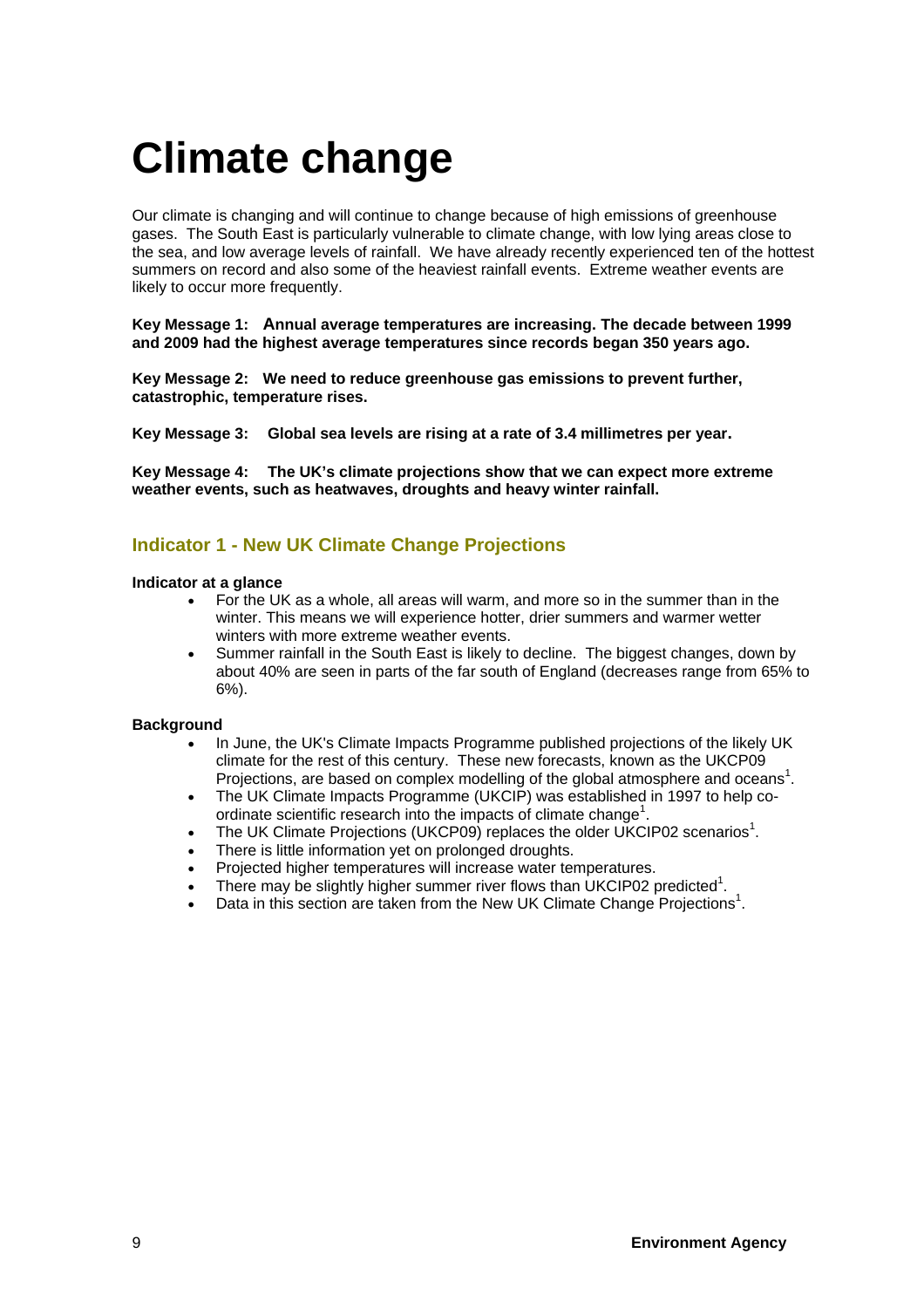#### **Trends**

#### **UK Climate Change Projections 2009 for the South East<sup>1</sup>**

| <b>Potential</b><br>Change    | Amount of Change from 1961 - 1990 (1)      |                                                   |                                             |  |
|-------------------------------|--------------------------------------------|---------------------------------------------------|---------------------------------------------|--|
|                               | In the $2020s$                             | In the $2050s$                                    | In the $2080s$                              |  |
| Hotter summers                | +1.6 °C (0.6 to 2.8) °C                    | +2.8 °C (1.3 to 4.7) °C                           | 3.9 °C (2.1 to 6.5) °C                      |  |
| Drier summers                 | -8% (-28% to +15%)<br>change in rainfall   | -20% (-42% to +7%)<br>change in rainfall          | $-24\%$ (-50% to +7%)<br>change in rainfall |  |
| Warmer winters                | 1.4 °C (0.6 to 2.2) °C                     | 2.2 °C (1.2 to 3.5) °C                            | 3.1 °C (1.6 to 4.7 °C                       |  |
| Wetter winters                | 7% (-5% to 21%)<br>change in precipitation | 18% (2% to 39%)<br>change in precipitation        | 24% (4% to 56%)<br>change in precipitation  |  |
| Overall change<br>in rainfall | $-1\%$ (-6% to +5%)<br>change in rainfall  | $-2\%$ ( $-8\%$ to $+4\%$ )<br>change in rainfall | -3% (-10% to +5%)<br>change in rainfall     |  |
| Sea level rises               |                                            |                                                   | 37 to 93 cm (2)                             |  |

 $(1)$  These are the central estimates for the medium emissions scenarios for the South East River Basin District with the 10% and 90% probability values in brackets. (2) For 2095 for UK, range is medium emissions 50th percentile to high emissions 95th percentile plus contribution from ice sheet melt.

#### **Useful facts**

- It is possible that the changes could be more extreme than those in the table above. For example, under a worst case scenario summer rainfall could decrease by 58% in the 2080's if global greenhouse gas emissions are high.
- Local Area Agreements (LAAs) are three year agreements which set out the priorities for a local area agreed between central government and a local area (the local authority and Local Strategic Partnership) and other key partners at the local level<sup>2,3</sup>.
	- There are 3 LAA indicators which address climate change<sup>2,3</sup>. These are:
		- No. 185: Carbon dioxide reduction from Local Authority operations 4 local authorities signed-up.
		- No. 186: Per capita carbon dioxide emissions in the local authority area 15 local authorities signed-up.
		- No. 188: Planning to adapt to climate change 6 local authorities signed-up.

#### **INDICATOR 2 – Greenhouse gas emissions**

#### **Indicator – at a glance**

- Total UK greenhouse gas and carbon dioxide emissions were 2% lower in 2008 than 2007 and 19.1% lower in 2008 than in 1990.
- Total carbon dioxide emissions from the use of energy in the South East from the four main user groups (industrial and commercial, domestic, road transport, and land use/change) were 1.5% lower in 2007 than in 2006, and 1.9% lower in 2007 than 2005.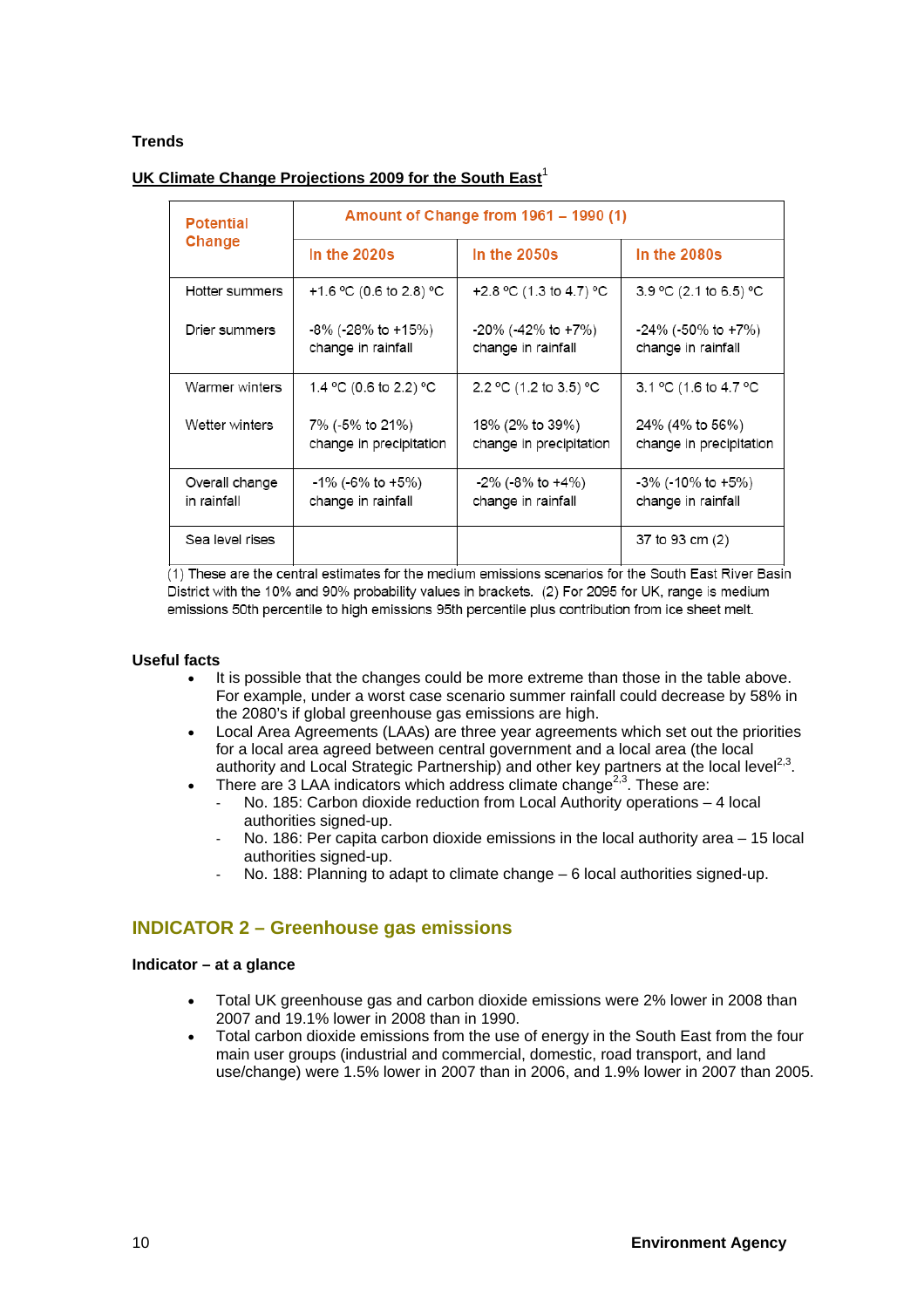#### **Background**

- UK levels of emissions must fall each year to meet the Government's target of an 80% reduction by  $2050^4$ .
- The majority of greenhouse gas emissions are carbon dioxide, so the indicator will look at total greenhouse gases and carbon dioxide emissions separately.
- As the developing nations industrialise, so the production of goods has moved away from the developed countries. As a result, as much as a third of the UK's emissions have been "exported" to developing countries<sup>5</sup>.
- The indicator includes economic costs related to the reduction in carbon. The costs include the 2009 central traded price (£21 per tonne) – emissions from sectors covered directly or indirectly by the EU Emissions. Trading System (ETS) - and the central nontraded price (£51 per tonne) – emissions from sectors not covered by  $ETS^6$ .
- The cost of carbon represents the associated economic costs to society of the environmental damage caused by a tonne of carbon (or  $CO<sub>2</sub>$  equivalent) emitted into the atmosphere<sup>6</sup>.
- Global greenhouse gas emissions from international products consumed in the UK are twice the emissions associated with the consumption of domestic products. According to research, carbon dioxide emissions associated with UK consumption increased by 115 million tonnes (18%), between 1992 and 2004<sup>7</sup>.
- The data for this indicator are taken from Defra, Department of Energy and Climate Change and the Environment Agency<sup>4,8,9</sup>.

#### **Trends**

#### **South East greenhouse gas and carbon dioxide emissions:**

• Both greenhouse gas and carbon dioxide emissions (from EA regulated sources) in the South East fell by just over 11% (a reduction of 1 million tonnes of carbon (equivalent) valued at £21 million (central traded price) or £51 million (central non-traded price) between 2007 and  $2008^{6,8}$ .

#### **South East carbon dioxide emissions from energy use:**

- Total carbon dioxide emissions from the four main user groups (industrial and commercial, domestic, road transport, and land use/change) in the South East were 1.5% lower in 2007 than 2006 (a reduction of 273 thousand tonnes of carbon (equivalent) valued at about £5.7 million (central traded price) or £14 million (central  $non-traded price)^{6,9}$
- Emissions were 1.9% lower in 2007 than 2005 (a reduction of 341 thousand tonnes of carbon (equivalent) valued at about £7 million (central traded price) or £17 million (central non-traded price) $6,9$ .
- In the South East, for the four main user groups, carbon dioxide emissions per capita were 2.4% lower in 2007 than 2006, (a reduction of 0.05 tonnes of carbon (equivalent) valued at £1.05 per capita (central traded price) or £2.55 per capita (central non-traded price) $6$
- Per capita emissions were 3.3% lower in 2007 than 2005 (a reduction of 0.08 tonnes of carbon (equivalent) valued at £1.70 per capita (central traded price) or £4.10 per capita  $(central non-traded price)^{6,9}$ .
- In 2007, for the four main user groups, the South East produced the second lowest amount of carbon dioxide emissions per capita out of all the regions (along with the East of England), where London produced the least and the North East produced the highest amount<sup> $6,9$ </sup>.

#### **UK greenhouse gas emissions:**

• Total UK greenhouse gas emissions were 2% lower in 2008 than 2007 (a reduction of 3.49 million tonnes of carbon (equivalent). The associated cost of carbon is around £73 million (central traded price), or £178 million (central non-traded price)<sup>4,6</sup>. Current greenhouse gas emissions are now 19.1% lower than 1990 levels (a total reduction of 40 million tonnes of carbon (equivalent) valued at around £840 million (central traded price) or £2,040 million (central non-traded price)<sup>4,6</sup>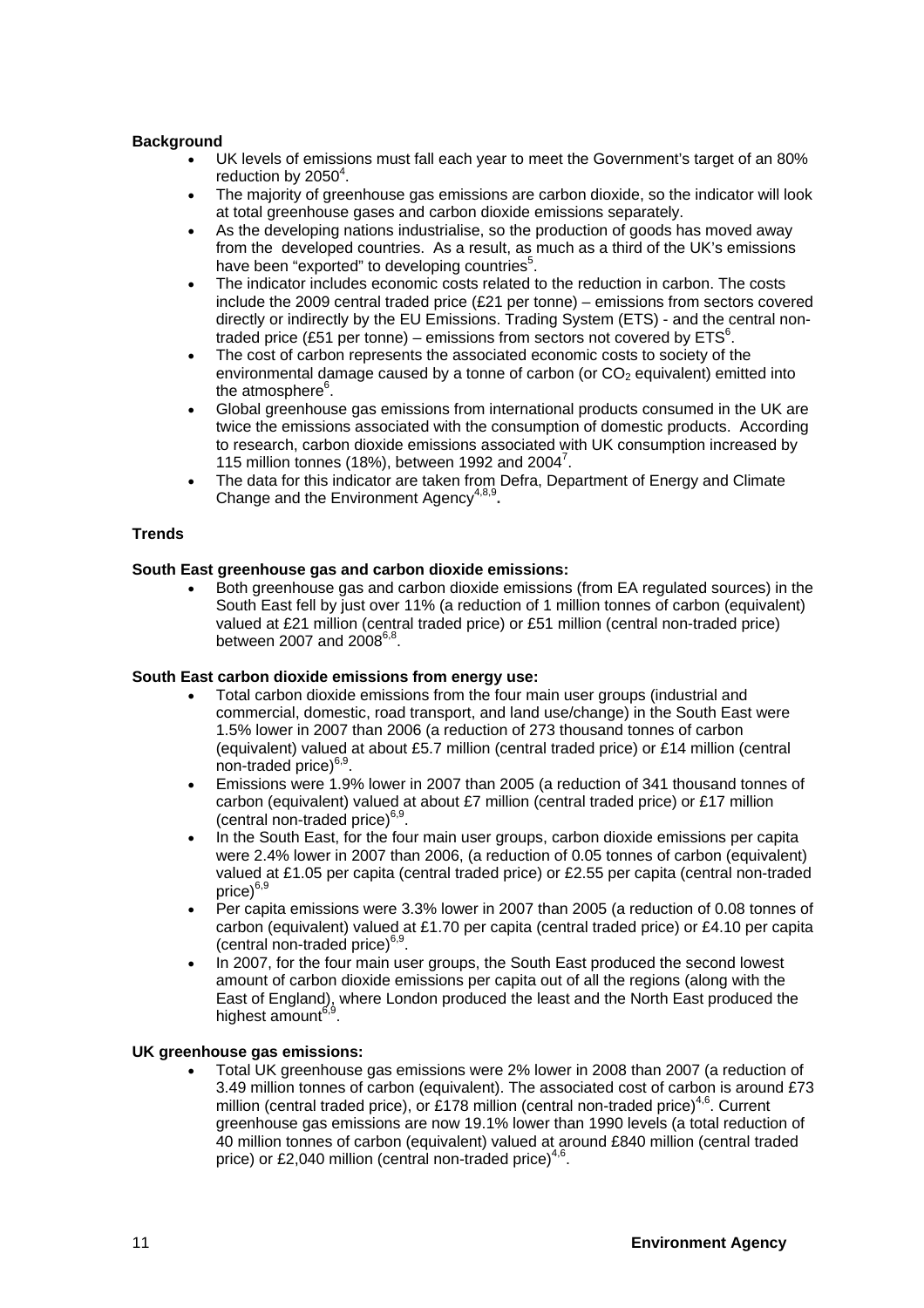#### **UK carbon dioxide emissions:**

- UK carbon dioxide emissions were also 2% lower in 2008 than in 2007 (a reduction of 2.95 million tonnes of carbon (equivalent). The associated cost of carbon is valued at £62 million (central traded price) or £150 million (central non-traded price)<sup>4,6</sup>.
- Current carbon dioxide emissions are now 10.2% lower than 1990 levels (a reduction of 17 million tonnes of carbon (equivalent) valued at £360million (central traded price) or £870 million (central non-traded price) $4,6$ .

#### **Useful facts**

- In July 2009 the Government published its strategy for climate and energy, 'The UK Low Carbon Transition Plan', which sets out a plan to reduce carbon dioxide emissions by 18% on 2008 levels by  $2020^{10}$ . Elements of the Plan include:
	- To get 40% of our electricity from low carbon sources by 2020, with 30% coming from renewable sources.
	- To fund up to four demonstration carbon capture and storage schemes from coal fired power station and ease the building of new nuclear power stations.
	- To make homes greener by spending £3.2 billion on energy efficiency including rolling out smart meters, introducing financial incentives to householders and targeting those on low income.
	- To tackle road transport by cutting the average  $CO<sub>2</sub>$  emissions from new cars by 40% across the EU.
- Carbon dioxide and methane are the main greenhouse gases but many others contribute to global warming. They all cause a different amount of warming depending on their chemistry but the most potent are many times that of carbon dioxide.
- The greenhouse gases already in the atmosphere will cause some global warming with carbon dioxide causing 72% of the of the warming, methane 18%, nitrous oxide 8% and other gases  $1\%^{11}$ .



Regional carbon dioxide emissions for the four main user groups 2007

## **INDICATOR 3 – Temperatures**

#### **Indicator – at a glance**

• There has been an upward trend in average temperatures in the UK over the last 350 years and this is particularly relevant to the South East. In Eastbourne, East Sussex the average trend in temperature has been an increase of over 1 degree Celsius during the last 50 years.

- Met Office records show that the average annual temperature in the UK has increased by nearly two degrees Celsius in the last 350 years<sup>12.</sup>
- Over the last 350 years, 10 of the hottest 15 years in the UK have occurred in the last 10 years $^{12}$ .
- Long-term average temperatures measured by the Met Office over the last 100 years show that average monthly temperatures over the whole UK have noticeably increased since 1914, with the fastest warming happening since 1985. Daily maximum temperatures in winter have increased, indicating that winters are getting warmer. Daily minimum temperatures in summer have also increased. The strongest increases in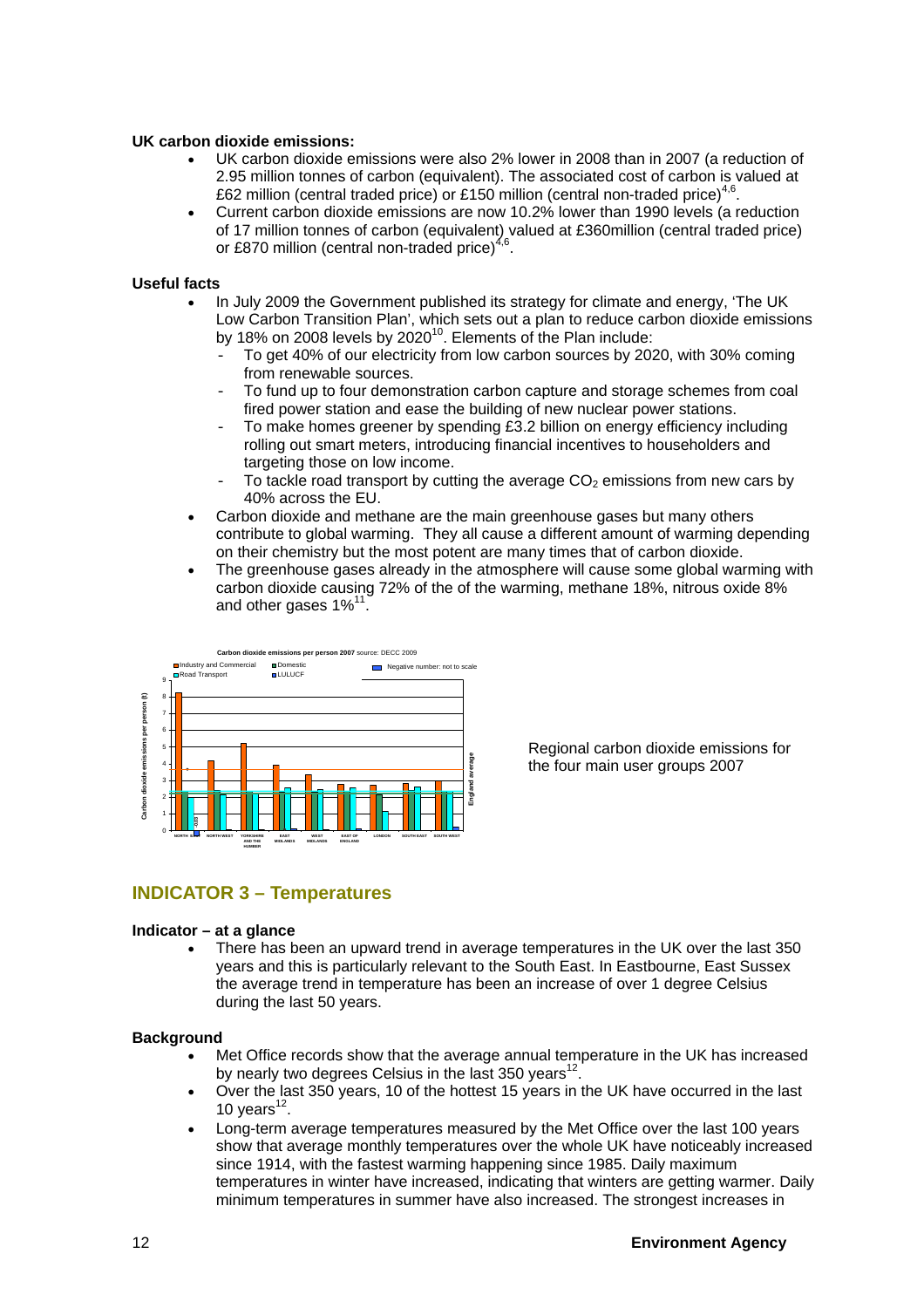mean monthly temperature have been in the South East, along with the Midlands and East Anglia. There has also been a significant decrease in cold weather with fewer winter cold spells $^{12}$ .

Data used in this section are from the Met Office<sup>12</sup>.

#### **Trends**

• Although the average annual temperatures in Eastbourne, East Sussex have fluctuated over the last fifty years, there has been a generally significant upwards trend $12$ 

#### **Useful facts**

- January is the coldest month, with mean daily minimum temperatures varying from over 3°C along the coast to about 0.5°C over the higher ground. July is the warmest with a mean maxima close to 20°C over higher ground and along the south coast. In August 2003 a new UK record temperature of  $38.5^{\circ}$ C was set at Faversham, Kent<sup>12</sup>.
- By the 2070s the climate in London and the South East may be similar to that currently experienced in Lisbon<sup>13</sup>.
- At the Copenhagen Summit it was agreed that we should not allow temperatures to warm by more than 2°C to avoid dangerous climate change. An increase in global temperatures of 2°C might cause widespread harm including extensive damage to coral reefs, severe impacts in the Sahel region, and the loss of small mountain glaciers worldwide.



Average annual temperatures at Eastbourne, East Sussex

#### **INDICATOR 4 – Rainfall**

#### **Indicator – at a glance**

- During the winter of 2008/09, the South East received 22% more rainfall than the longterm average.
- During the summer of 2009, in the South East received only 4% more rainfall than the long-term average.

- The long-term trends show that we are generally getting less rain in spring and summer. Climate modelling shows that we should expect greater variation in weather, and so it is important that we are prepared for both heavy periods of rainfall, as well as drought conditions, to increase in frequency in the coming years. We need to be more efficient in storing water, particularly from winter rainfall.
- The data for this indicator are taken from the Environment Agency<sup>8</sup>.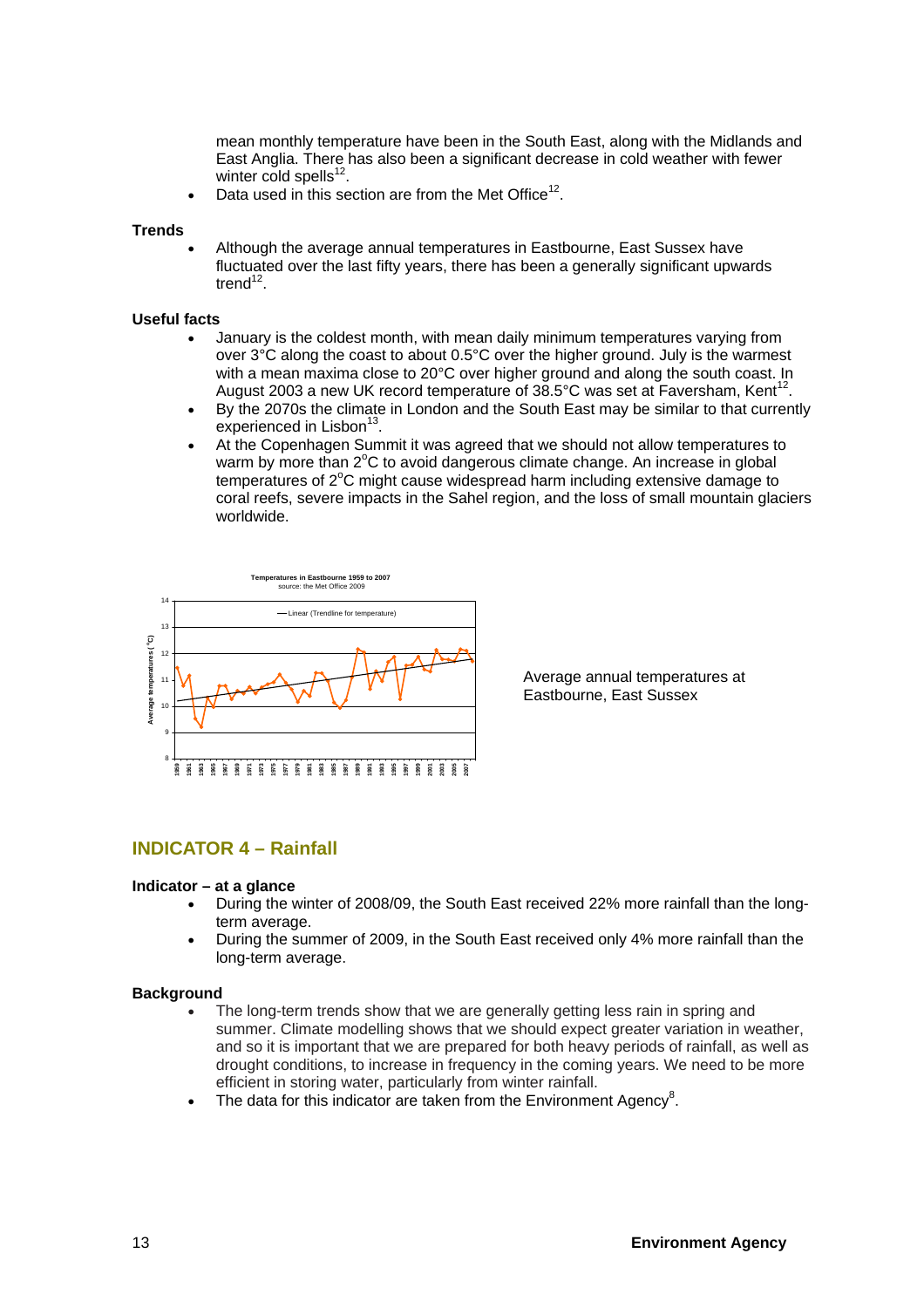#### **Trends**

- $\bullet$  In the South East, there has been a general trend towards wetter winters<sup>8</sup>.
- During the winter of 2008/09, the South East received 22% more rainfall than the longterm average<sup>8</sup>.
- This was, however, less than some previous years, where the greatest increase from long-term averages over the last 20 years was in 1989 (76%), but there have also been regular trends with below average rainfalls too $8$ .
- During the summer of 2009, in the South East received only 4% more rainfall than the long-term average<sup>8</sup>.
- This was less than some recent summer trends, but there have also been regular trends with below average rainfalls too.
- The wettest areas of the region are the South Downs with an average of over 950 millimetres per year. In contrast, the north Kent coast normally receives less than 650 millimetres of rain per year<sup>8</sup>.
- The region can be subject to dry periods that place demands upon water supplies and require conservation measures such as summer hosepipe bans. In the period November 2004 to February 2006, only about 75% of the normal rainfall occurred over the area, making it the driest such period since  $1932/34^8$ .

#### **Useful facts**

• Across the UK, autumn and winter rainfall has increased but more so in the North West than the South East. Summer rainfall has decreased everywhere whilst spring rainfall has decreased in the south and east, but increased in the north and west.



 Winter rainfall 1914 to 2009, with trend line showing 10 year running averages

#### **INDICATOR 5 – Sea level change at Sheerness, Dover and Lowestoft**

#### **Indicator – at a glance**

- Between 1834 and 2006 the sea level at Sheerness, Kent rose by 250 millimetres.
- In Dover, Kent the sea level rose by 19 millimetres in the last 9 years.

- Data are available for 44 sites around the UK. Representative sites selected are Sheerness and Dover in Kent, with Lowestoft, Suffolk used as a trend comparison  $(same coastline)^{14}$ .
- There is some occurrence of glacial isostatic rebound (the rising of the land mass in the northern UK, post glaciation, causing a sinking in the south-east corner) which means that the actual sea level rise as a result of thermal expansion is slightly less than forecast.
- With very high levels of ice sheet melt the sea level could rise by up to 1.9 metres by 2095.
- A Defra and Environment Agency study has outlined that actual sea level change (minus land level change) around the Thames Estuary is between +0.9 to 1.2 millimetres per year.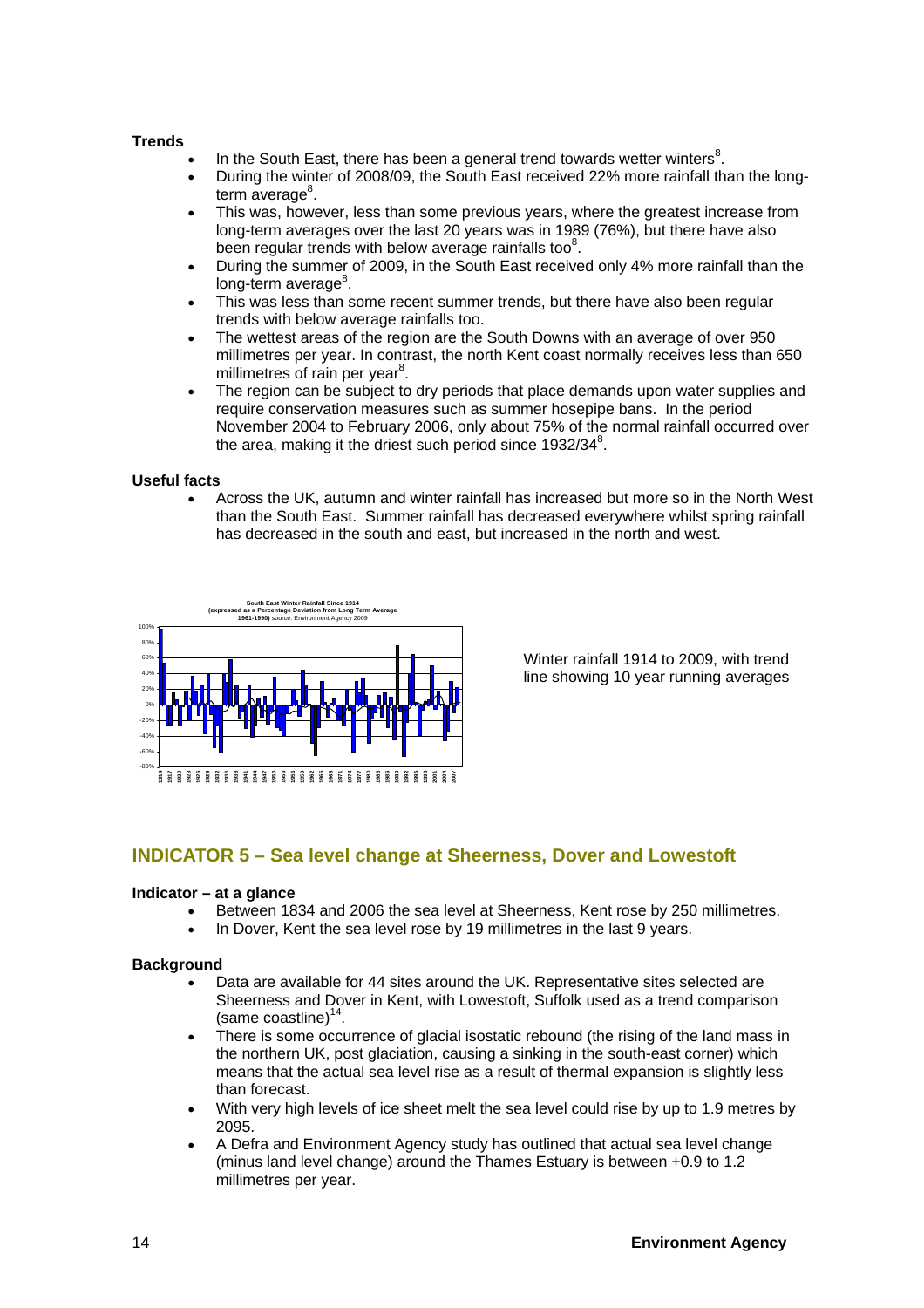- Data from tide gauges around the world show that global mean sea level has risen over the last 100 years. Based on available analyses the rise has been in the range 100-200 millimetres<sup>15</sup>.
- The indicator uses sea level data from the Proudman Oceanographic Laboratory<sup>14</sup>.
- For more information visit Proudman Oceanographic Laboratory<sup>14</sup>.

#### **Trends**

- Between 1834 and 2006 sea levels at Sheerness, Kent have risen by 250 millimetres, which is an average of 1.5 millimetres per year<sup>14</sup>.
- However, sea levels at Sheerness have risen by 6.3 millimetres per year in the last nine years recorded $14$ .
- At Dover, Kent there has been an average rise of 2.1 millimetres per year in the last nine years $14$ .
- As a comparison, at Lowestoft, Suffolk (same coastline as the two Kent monitoring sites), there has been an average rise of 3.9 millimetres per year in the last nine  $years<sup>14</sup>$ .

#### **Useful facts**

- Across the globe the sea level can vary by as much as 2 metres. Where there is warm, less dense water, sea levels will be higher than colder, denser water and ocean currents cause inequalities<sup>16</sup>.
- After the last ice-age 21,000 years ago, the sea level rose by about 120 metres to its current level. As a result the English Channel was formed and the Isle of Wight was cut off from the mainland<sup>17</sup>.
- If all the ice in the ice caps were to melt the sea would rise by up to another 70 metres $11$ .



**Sea levels at Lowestoft and Dover 2000 to 2008** source: Proudman Oceanographic Laboratory 2009 7,140 Lowestoft Dover7,120 **Sea level (mm)** evel (mm 7,100 Sea 7,080 7,060 7,040 **2000 2001 2002 2003 2004 2005 2006 2007 2008** Sea levels at Sheerness, Kent

Sea levels at Dover, Kent and Lowestoft, Suffolk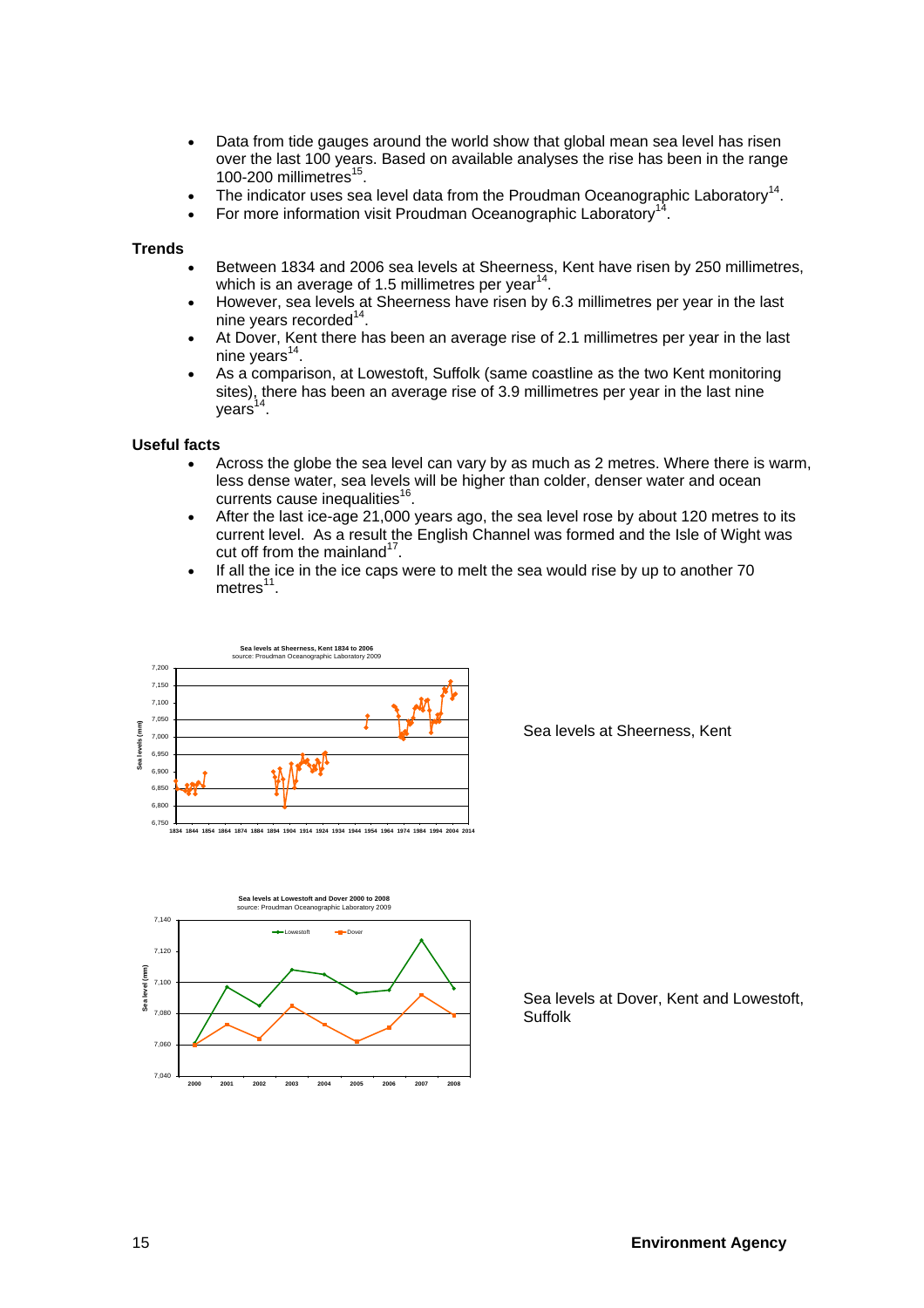## **Useful links and references**

#### **References**

- 1. UK Climate Impact Programme (2010). Data provider
- 2. Communities and Local Government (2009)
- 3. Improvement and Development Agency for local Government (2009)
- 4. Department for Environment, Food and Rural Affairs (2009)
- 5. Stockholm Environmental Institute (2009)
- 6. Department of Energy and Climate Change (2009). Carbon Valuation in UK Policy Appraisal: A revised approach. Climate Change Economics, Annex 4
- 7. Centre for International Climate and Environmental Research in Oslo (2008)
- 8. Environment Agency (2009)
- 9. Department of Energy and Climate Change (2009)
- 10. Department of Energy and Climate Change (2009). The UK Low Carbon Transition Plan
- 11. Intergovernmental Panel on Climate Change (2007). 4<sup>th</sup> Assessment Report
- 12. The Met Office (2009)
- 13. Regional Partnership Board (2009)
- 14. Proudman Oceanographic Laboratory (2009)
- 15. Climate Research Unit (2000). Information Sheet 10
- 16. Nasa (1992)
- 17. Intergovernmental Panel on Climate Change (2001). 3<sup>rd</sup> Assessment Report

## **Useful links**

- UKCIP for advice and guidance on what you can do to adapt to a changing climate. (http://www.ukcip.org.uk/)
- Climate South East the main local source of help with acting on the impacts of climate change (http://www.climatesoutheast.org.uk/)
- Defra The UK climate projections (UKCP09) provide information on how the UK's climate is likely to change in the 21st century, as it responds to rising levels of greenhouse gases in the atmosphere. (http://ukclimateprojections.defra.gov.uk/)
- Energy Saving Trust for advice on how you can reduce your energy use and greenhouse gas emissions. (http://www.est.org.uk/ )
- http://sei-international.org/index.php/news-and-media/1276-carbon-dioxide-emissionsassociated-with-uk-consumption-increase
- IPCC fourth assessment report http://www.ipcc.ch/pdf/assessment-report/ar4/syr/ar4\_syr.pdf
- IPCC third assessment report http://www.ipcc.ch/publications\_and\_data/publications\_and\_data\_reports.htm#1
- Climate Research Unit, Information Sheet 15, 2008http://www.metoffice.gov.uk/climate/uk/so/
- http://www.cru. Climate Research Unit, Information Sheet 15, 2008uea.ac.uk/cru/info/ukrainfall/
- http://sealevel.jpl.nasa.gov/gallery/science.html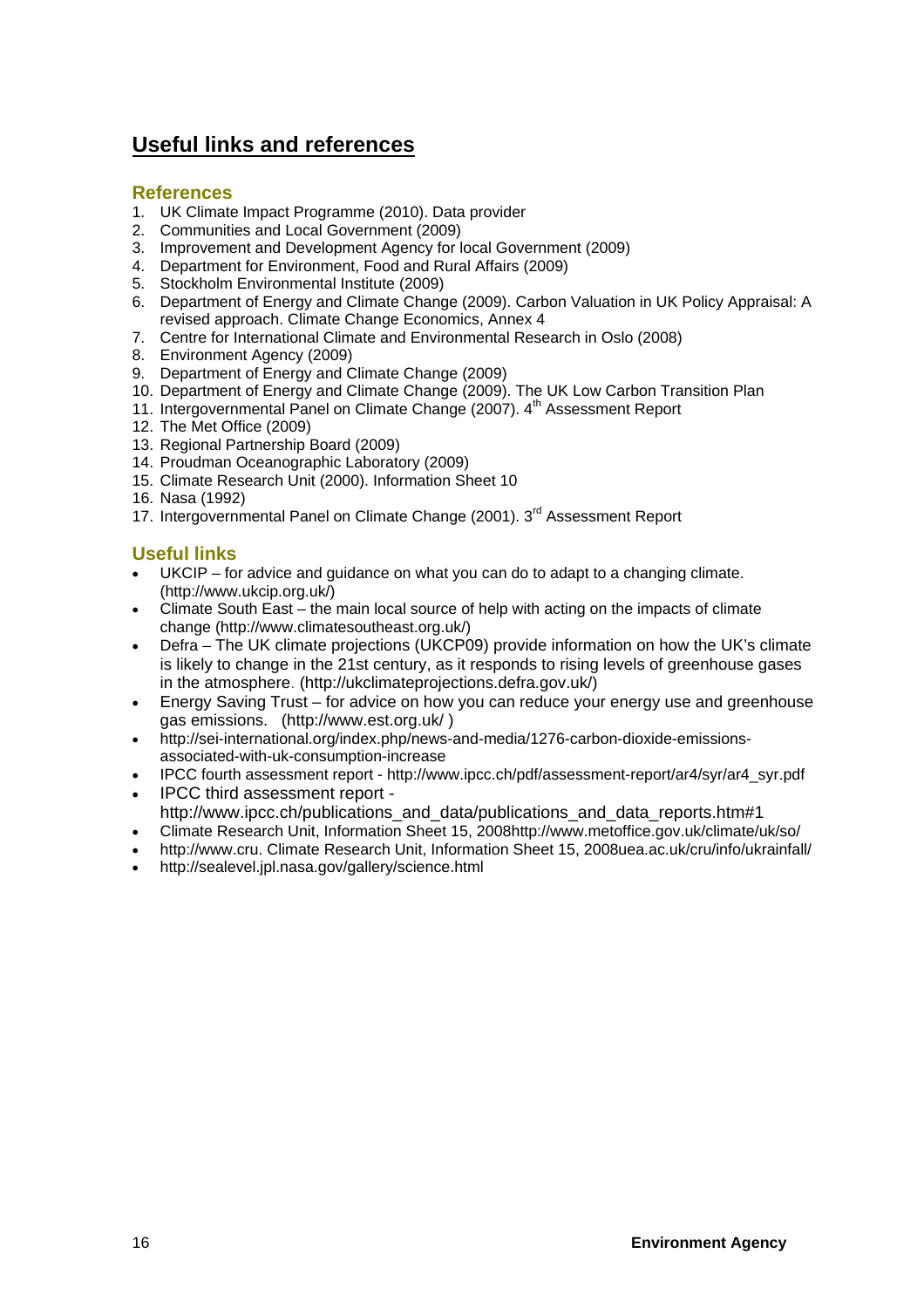## **Flood risk**

Flood risk in the South East is increasing due to development pressures, climate change and coastal erosion. With 1,250 kilometres of coastline, 3,540 kilometres of main river and almost 900,000 properties already at risk from some form of flooding in the region, the impacts of flood risk presents a major challenge to safe and sustainable growth across the region.

**Key message 1: There are almost 900,000 properties in the South East at risk of one or more forms of flooding.** 

**Key message 2: The South East has over 403,000 properties at risk of flooding from rivers and the sea<sup>1</sup> . However, only 31% of these have a significant likelihood of flooding.** 

**Key message 3: 52% homes and businesses at risk of river and sea flooding in the South East will receive free flood warnings.** 

## **INDICATOR 1 – Number of properties at risk of/susceptible to flooding**

#### **Indicator – at a glance**

- There are almost 900,000 properties at risk of one or more forms of flooding in the South East. There is an overlap in the numbers of properties at risk from (a) surface water flooding and (b) flooding from rivers and the sea and, consequently, the total number quoted above is less than when the two categories are added together.
- Using the National Flood Risk Assessment, the South East has the 3rd highest number of properties at risk of flooding from rivers and the sea, compared to all regions in England.
- It has been estimated that 668,900 properties in the South East are at risk from surface water flooding.
- This means that as of 2009, 25% of all properties in the South East are at risk of flooding from one source or another (based upon housing stock numbers given by CLG, 2007).

#### **Background**

- Natural flooding occurs when there is heavy rainfall that fills rivers and streams above their normal capacity, or if there are very high river or coastal tides that cause levels to rise or surge. Other forms of flooding may occur from poor drainage.
- Flooding can also occur from surface water, when the ground, rivers and drains cannot absorb heavy rainfall, particularly if land is saturated, river flows are already high or drains become blocked and unable to cope with excess water.
- Floods can happen anywhere at anytime, caused by rising ground water levels, burst water mains, run-off from sudden and intense rain and even rapid snow melt.
- Over the next 2 years, maps will be published to show those areas of the coast at risk of coastal erosion. Coastal erosion renders these areas to higher risks of flooding.
- Data used in this section are from the Environment Agency.

- In the South East there are just over 403,000 properties (domestic and commercial) at risk of flooding from the river or sea<sup>1</sup>. This is the 3<sup>rd</sup> highest regional total in England.
- Of these, 31% have a significant likelihood of flooding. The remaining 69% have a moderate or low likelihood of flooding<sup>1</sup>.
- 52% are currently registered to receive some form of warning either our own Floodline Warnings Direct system, or other media<sup>1</sup>.
- Differences in the number of properties at risk of flooding can vary from one year to the next due to changes in the methods used to calculate and map these numbers.
- In response to the Pitt Review, 11 authorities in SE England received money to tackle surface water flooding. The money amounted to just over £1.7million<sup>2</sup>.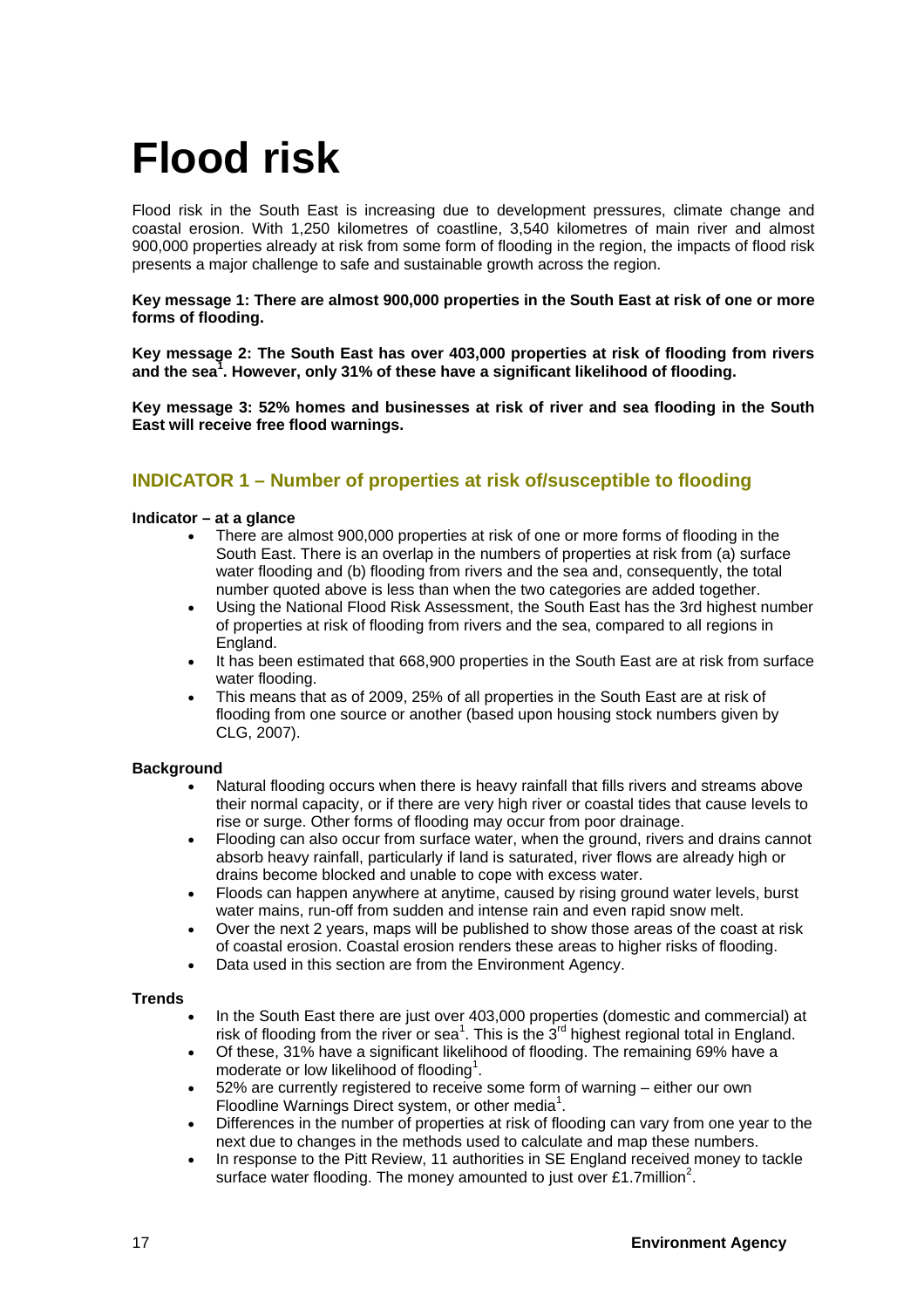#### **Useful facts**

- There are 1,250 kilometres of coastline and 3,540 kilometres of main river in the South East and, therefore, to achieve long-term economic prosperity, decision makers need to consider flood and coastal risk in their plans, strategies and decisions.
- In 2010 the Environment Agency will move towards an 'op-out' system for warning people. This means that they will automatically be warned when their property is at risk of flooding, unless they choose to op-out of this warning.
- During 2008 4% of new houses were built on areas of high flood risk in the South East, a decline from 9% in 2003. This is lower than the England average of 9% in 2008<sup>3</sup>.



National Flood Risk Assessment in the South East

### **INDICATOR 2 – Houses protected from flooding**

#### **Indicator – at a glance**

• During 2008/09, an additional 2,700 properties have been protected from flooding, giving a total of 17,000 over the last 6 years.

#### **Background**

- Flood defences are built and maintained by the EA to help protect households and business from flooding.
- The Environment Agency's response to flood risk takes account of the predicted impacts of climate change.
- Data used in this section are from the Environment Agency.

#### **Trends**

- In the South East during 2008/09, £12 million have been spent on flood defences<sup>4</sup>.
- In the South East during 2008/09, 2,700 additional properties (domestic and commercial) have been protected from flooding. This gives a total of over 17,000 properties protected during the last 6 years<sup>4</sup>.
- $\bullet$  It is anticipated that in the next two years a further 2,670 properties will be protected<sup>4</sup>.

#### **Useful facts**

- On average, every £1 currently invested in new and improved flood risk management assets reduces the long-term cost of flooding and coastal erosion damages by around £8.
- New and improved flood defences mean that the householders and businesses protected by them are gaining a financial benefit over the long-term of about £20,000 on average for each household provided with additional protection.
- Annual damage from flooding in the South East in the 2080s could reach £4 billion per year.
- Repairing a house after a flood can cost between £10,000 and £50,000 depending upon the flood depth.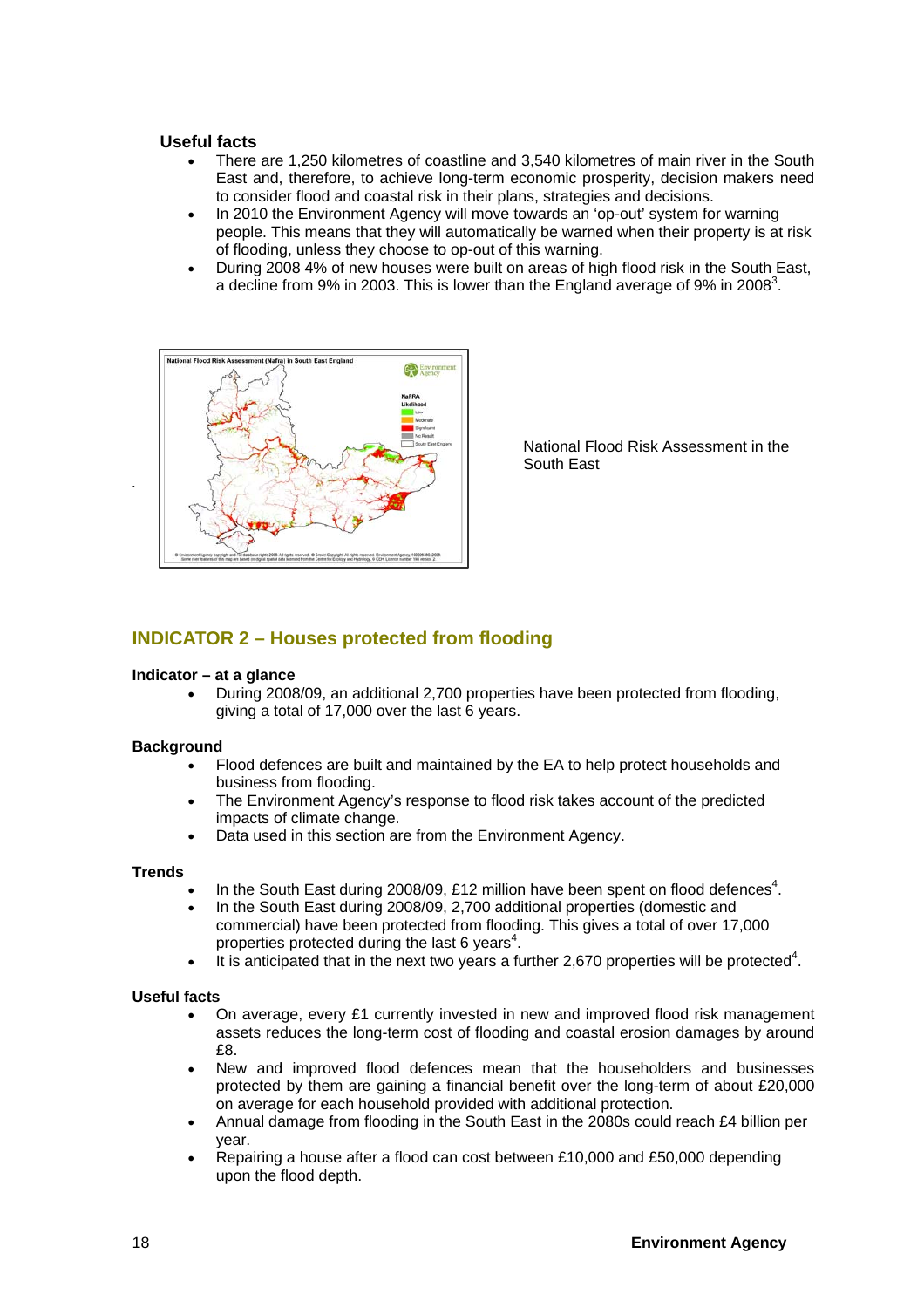• The costs of applying resistance measures such as waterproof doors, windows and airbricks can range from £3,000 to £10,000 for a whole house. This is likely to pay for itself after a single flood.

## **Useful links and references**

### **References**

- 1. Environment Agency (2009). National flood risk assessment
- 2. Cabinet Office (2008). Learning lessons from the 2007 floods, an independent review by Sir Michael Pitt (commonly referred to as 'the Pitt Review')
- 3. Communities and Local Government (2009)
- 4. Environment Agency (2009). Long term investment strategy

## **Useful links**

- www.environment-agency.gov.uk, search for flood
- www.floodforum.org.uk
- www.abi.org.uk, search for flood
- www.defra.gov.uk/environment/flooding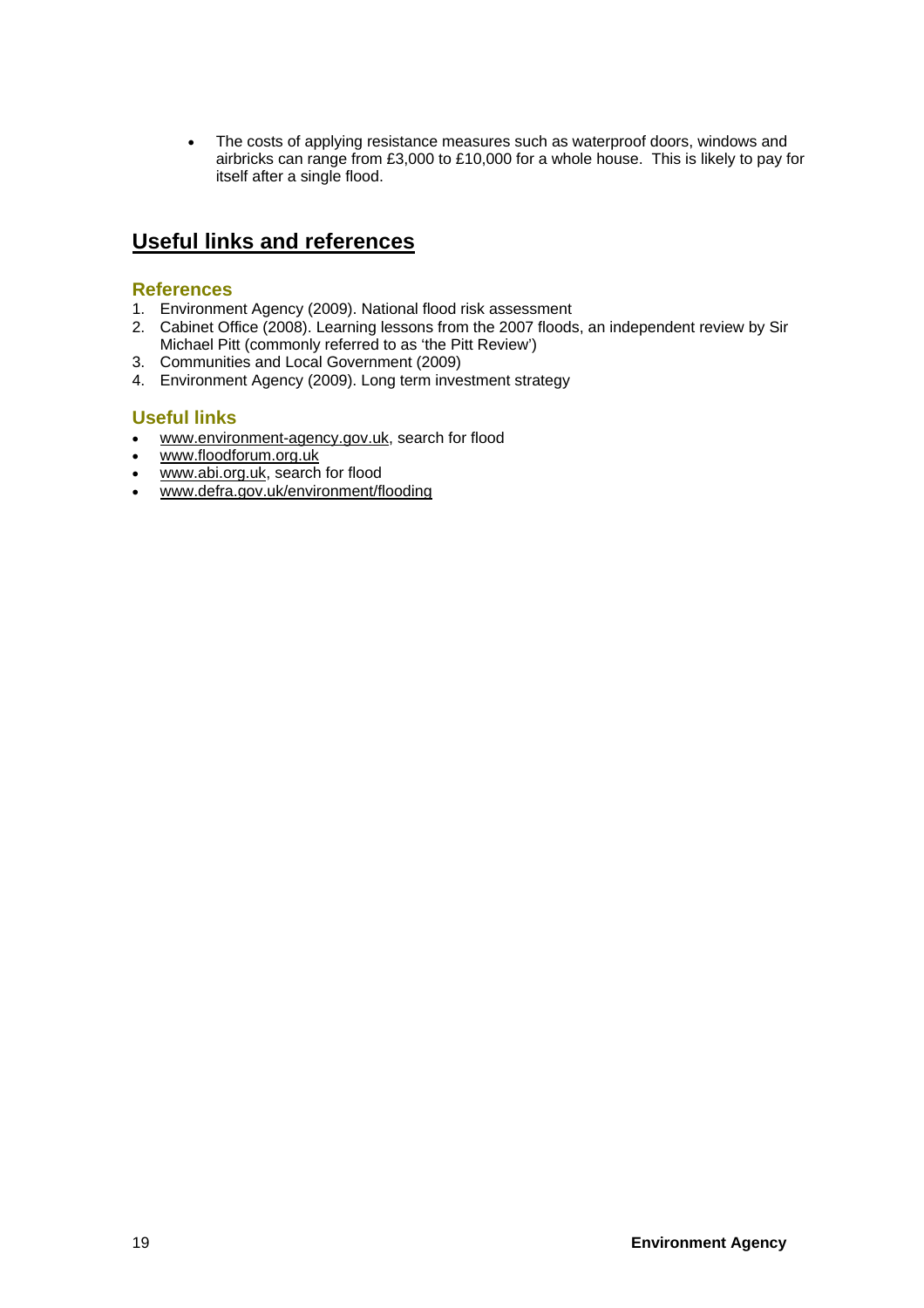## **Water resources**

In the South East, water is a scarce and often over-committed resource. The pressures on water resources and the water environment mean that careful planning is essential to ensure there will be enough water for people and the environment in future.

**Key message 1: In 2008/09, each person used, on average, 156 litres per day. This needs to reduce to 130 litres per day, to ensure that there is enough water for people and the environment in the future.** 

**Key message 2: Metered households use less water. In the last five years, the proportion of metered households has increased from 22% to 30%. Water companies in the South East are planning to meter 78% of households by 2020.** 

**Key message 3: 660,000 new homes are planned to be built by 2026. Population growth and climate change will add to the increasing pressures on water resources in the South East. By 2050 the flows in some of our rivers (as measured by the "Q95 flow" statistic) could reduce by at least 35%.** 

## **INDICATOR 1 - Supply and demand**

#### **Indicator – at a glance**

• The supply-demand balance for the South East has improved since last year, meaning that there are now fewer areas with insufficient water available to meet high demands in dry years.

#### **Background**

- All water companies have a statutory duty to prepare and maintain a water resources management plan (WRMP) to show how the water company intends to maintain the balance between supply and demand for water over the next 25 years. All parties involved in these plans (Environment Agency, Defra and Ofwat) must ensure that they are sustainable and cost effective.
- The supply-demand balance looks at how much water supply is available compared to forecast demand without restrictions during a dry year, over the planning period, for a particular area (water resource zone). This identifies years that may have a supplydemand deficit in the future.
- The Environment Agency reviews all water companies' water resources management plans and works with the companies to develop solutions to any predicted deficits in supply.
- Data used in this section are from the Water Company annual review June returns and the Water Company's water resource management plans<sup>1,2</sup>.

- The supply-demand balance for the South East has improved since last year, meaning that there are fewer areas with insufficient water available to meet high demands in a dry year. As a consequence, customer supply restrictions will be required less often<sup>1,2</sup>.
- The improvement in the supply-demand situation is due to a number of small supply schemes introduced by the water companies nationally, such as upgrading boreholes $1,2$ .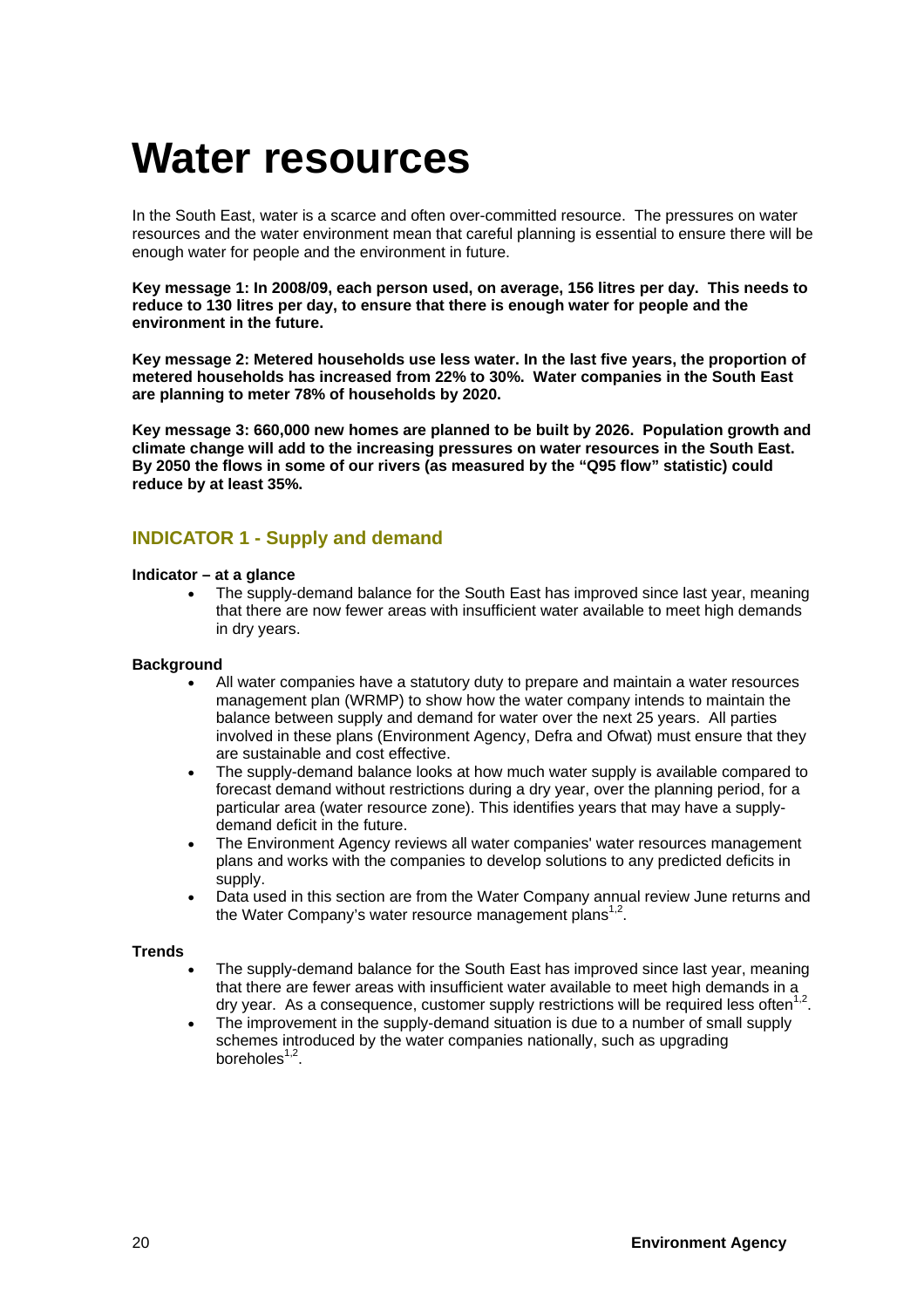#### **Useful facts**

- Leakage levels in the South East have declined. In 1999/00 the total leakage reported by water companies in the South East was 522 million litres per day compared with 507 million litres per day in 2008/09.
- Leakage per property in 2008/09 varied from between 83 to 196 litres per property per day by water companies across the South East, compared to a water industry average of 135 litres per property per day.





Dry year supply demand balance<br>2008/09

#### **INDICATOR 2 – Household water use – per capita consumption**

#### **Indicator – at a glance**

- In 2008/09, the average actual per person water consumption in the South East was 156 litres per person per day. This needs to reduce to 135 litres per day by 2016 to meet the Regional Economic Strategy target, en route to the Government aspiration of 130 litres per person per day by  $2030^{2,3}$ .
- People living in metered households tend, on average, to consume less than people in un-metered households. In 2008/09 they consumed 23 litres per person per day less.

- Household water use is measured as per capita consumption (pcc) the amount of household water used per person - this is normally expressed in litres per person per day.
- Water companies need to know how much water people use now and predict how much they will use in the future, so they can ensure they can meet or manage this demand for water.
- Per capita consumption is used by the water companies in their Water Resource Management Plans - these show how each company plans to maintain a balance between demand for water and their supply over the next 25 years.
- Water companies report on progress in implementing their plans to maintain a supplydemand balance, to their regulators OFWAT and the Environment Agency, in June each year.
- Data used in this section are from Water Company annual review June returns<sup>1,2</sup>.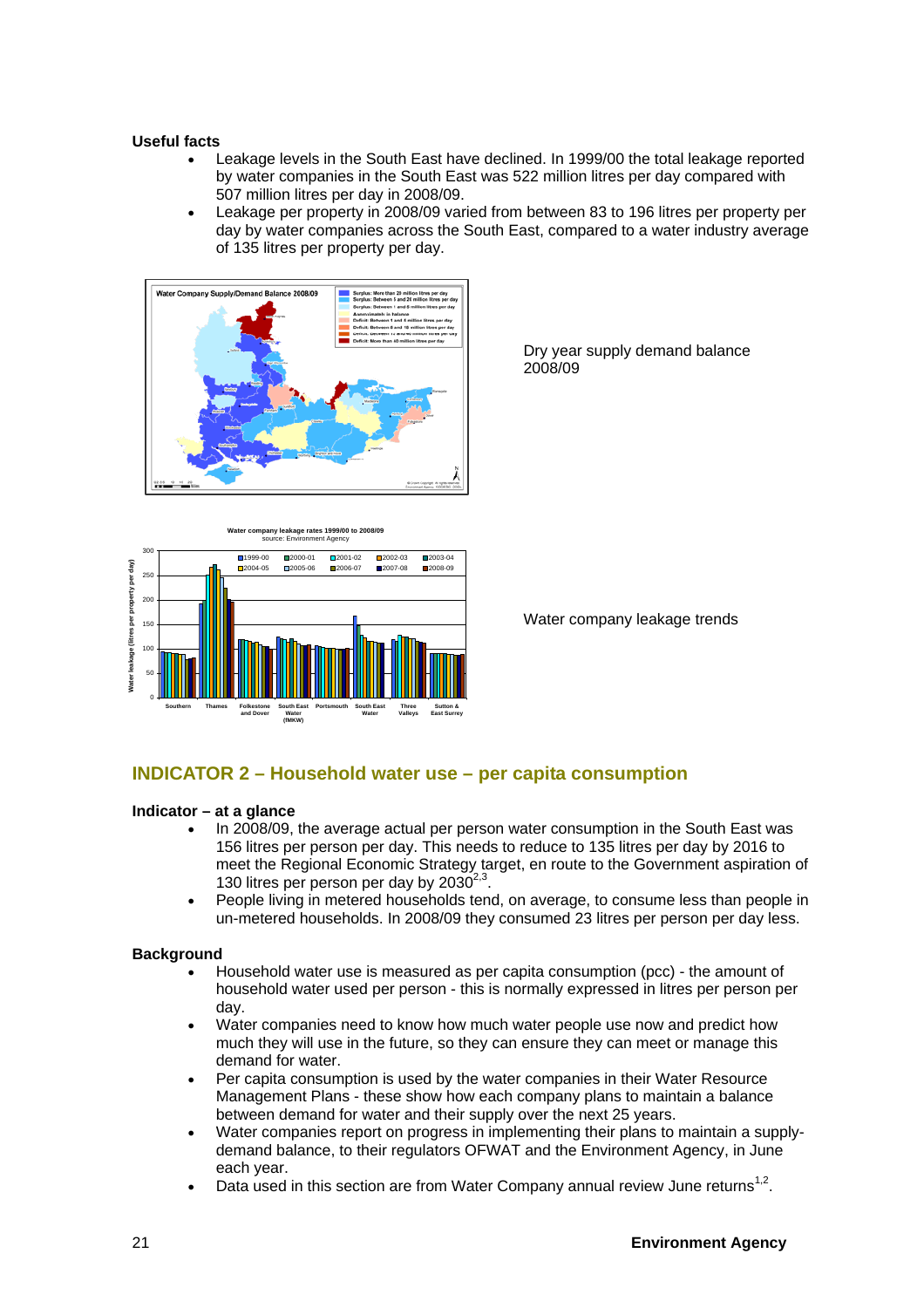#### **Trends**

- In 2008/09 in the South East the average actual water consumption was 156 litres per person per day<sup>1,2</sup>.
- There was a small reduction in average pcc from 2007/08 to 2008/09 which is consistent with the downward trend observed in the last five years<sup>1,2</sup>.
- The average actual pcc is 6% (10 litres per person per day) less than in 2002/03
- On average in 2008/09, measured households consumed 141 litres per person per day, whilst unmeasured households consumed 163 litres per person per day<sup>1,2</sup>.

#### **Useful facts**

- The proportion of households in the South East with a water meter has increased from 28% in 2007/08 to 30% in 2008/09. This can be compared with 2004/05, when only 22% of all households had a meter $1,2$ .
- It is forecast that by 2020, 78% of all households in the South East will have a water meter $1,2$ .



Per person water consumption 1992/93 to 2008/09



Percentage of metered households

(Please note: Data based on Water Company draft water resources management plans. Some figures may change slightly).

#### **INDICATOR 3 – River flows and groundwater levels**

#### **Indicator – at a glance**

- During the winter of 2008/09, most river levels in the South East were within normal ranges or higher.
- However during the summer of 2009, most river levels were below long term average flows.
- During the winter of 2008/09, most groundwater levels in the South East were within normal ranges or higher.
- However during summer 2009, the South East experienced groundwater levels that were below average for at least half of the period.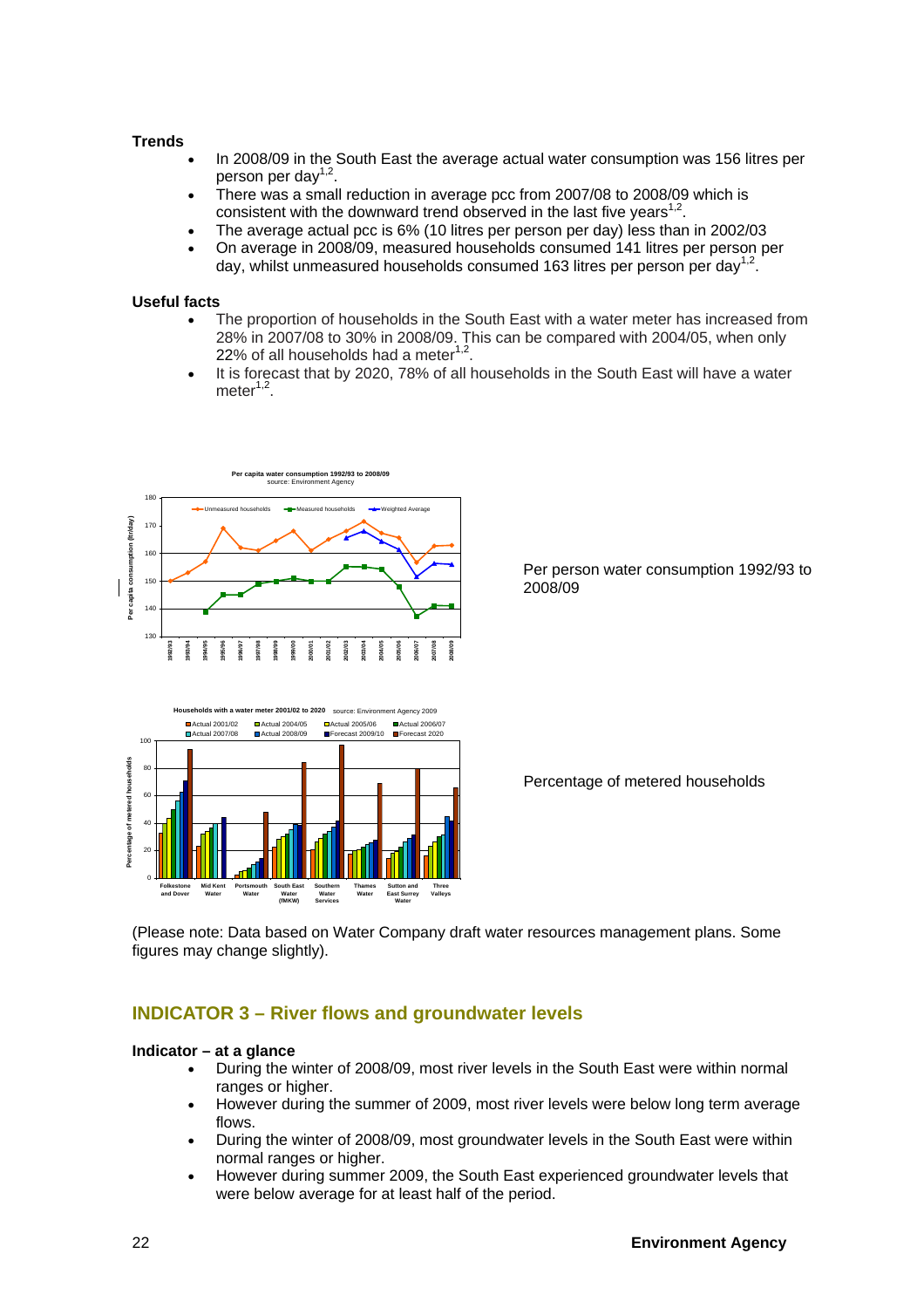#### **Background**

- Rivers are an important resource in the South East. Not only do they provide habitats for numerous animal species, they also are an important water resource for public water supply and other abstractors.
- Groundwater is the most important source of water in the South East, providing around 75% of public drinking water supply. It also feeds the Region's nationally important chalk streams and supports many protected wetland habitats. Groundwater is under pressure from pollutants such as nitrates, solvents, pesticides and hydrocarbons
- $\bullet$  Data used in this section are from the Environment Agency<sup>1</sup>.

#### **Trends**

#### **River flows:**

- During the summer of 2009, river levels were mainly below average or worse (87.5%), and only 12.5% of the period saw levels within normal ranges or higher<sup>1</sup> when compared to long term average (time period) flows<sup>1</sup>.
- During most of the winter of 2008/09, river levels were mainly within normal ranges or higher (93%). Only 7% of the period saw below average levels<sup>1</sup>.

#### **Groundwater:**

- During the summer of 2009, groundwater levels were within normal ranges or higher approximately half the time, and below average or worse for the remainder of the  $time<sup>1</sup>$ .
- During the winter of 2008/09, groundwater levels were mainly within normal ranges or higher  $(94%)^1$ .

#### **Useful facts**

- In 2007 in the South East, 4,162 billion litres of water were abstracted from the environment. This was a 5% reduction compared with 2006.<sup>1</sup>
- Of the quantity abstracted in 2007, 36% abstracted was for public water supply and 44% supplied the electricity industry<sup>1</sup>.



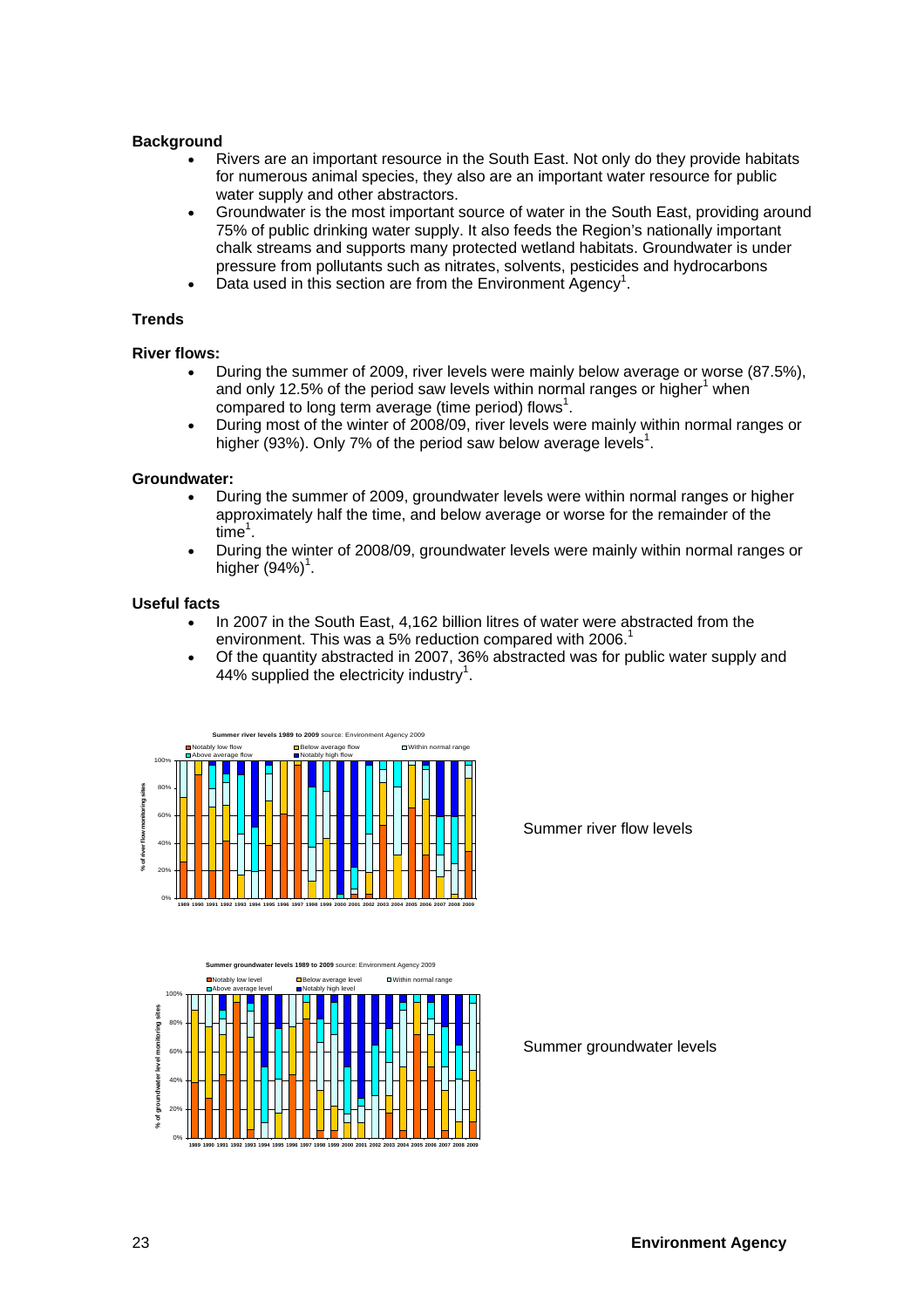

Water use in the South East 2007

## **Useful links and references**

#### **References**

- 1. Environment Agency (2009)
- 2. Water company draft water resources management plans (2009)
- 3. Environment Agency (2009). Water for people and the environment Water Resources **Strategy**

### **Useful links**

- Ofwat http://www.ofwat.gov.uk/
- Folkstone and Dover Water http://southeast.veoliawater.co.uk/
- Portsmouth Water www.portsmouthwater.co.uk/
- South East Water (formally MKW) http://www.southeastwater.co.uk/
- Southern Water http://www.southernwater.co.uk/
- Thames Water http://www.thameswater.co.uk/
- Sutton and East Surrey Water http://www.waterplc.com/
- Three Valleys Water https://central.veoliawater.co.uk/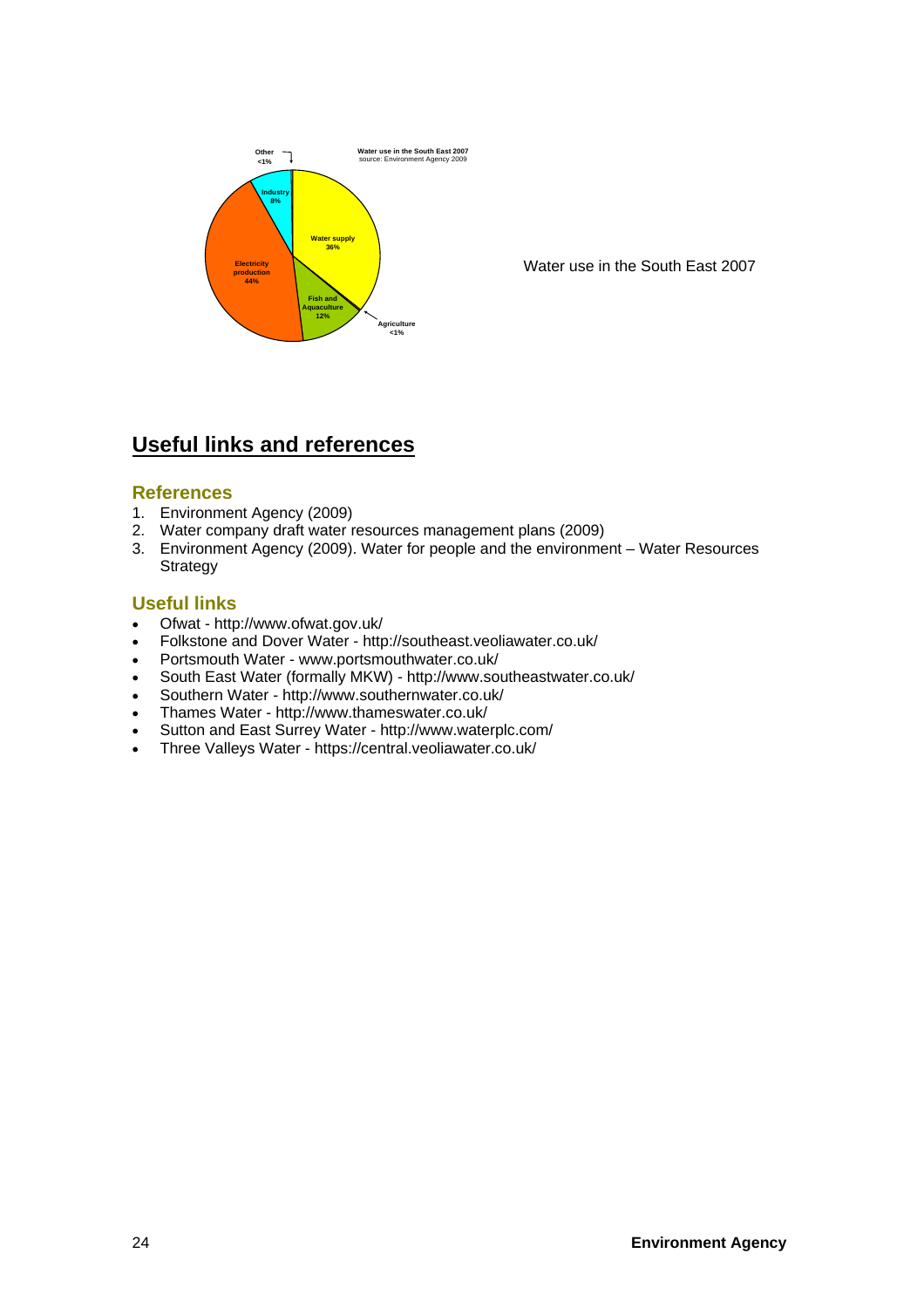## **Waste**

The South East is moving towards diverting waste from landfill to be reused and recovered. Significant progress has already been made in reducing the proportion of household waste going to landfill. Initiatives such as Pathway to Zero Waste, Tackling Waste Crime in the South East and waste planning authority strategies are now putting the emphasis on construction, demolition and excavation waste and commercial and industrial waste in line with the Governments 2007 waste strategy.

**Key message 1**: **In 2008, the region landfilled 11.6 million tonnes of waste and the South East sends more waste to landfill than any other region in the UK.** 

**Key message 2: There has been a consistent improvement in the amount of household recycling across the region. Local Authorities currently recycle 1.6 million tonnes (39%) of municipal waste in 2008/09. There is a Government target of achieving 40% of municipal waste recycled by 2010.** 

**Key message 3: Fly-tipping is on the increase in the South East. 2008/09 saw 579 'big' (significant/multi loads) and 575 'nasty' (chemical drums, oil, fuel) incidents. Total costs to clear all fly-tipping incidents in the South East in 2008/09 was £4.5 million.** 

### **INDICATOR 1 – Household recycling**

#### **Indicator – at a glance**

- Between 2000/01 and 2008/09 the proportion of total household waste that was recycled more than doubled.
- Between 2000/01 and 2008/09 household recycling increased by 127%.
- But between 2007/08 and 2008/09 household recycling only increased by 1.5%.

#### **Background**

- Landfill space is running out and as a result, it is important that we reduce our waste production and increase our recycling rates.
- Data used in this section are those supplied by local authorities into the 'WasteDataFlow' database which is managed by Defra<sup>1</sup>.

- In the South East there was a reduction of 5% in the total amount of household waste collected by local authorities between 2007/08 and 2008/09 $^1$ .
- Between 2000/01 and 2008/09 the proportion of total household waste that was recycled more than doubled, from 16.4% to 38.4%. This is higher than the England average of 37.6% $^1$ .
- The increase in household recycling in the South East was 127% between 2000/01 and 2008/09<sup>1</sup>.
- Between 2007/08 and 2008/09 there was only an increase in household recycling of  $1.5\%$ <sup>1</sup>.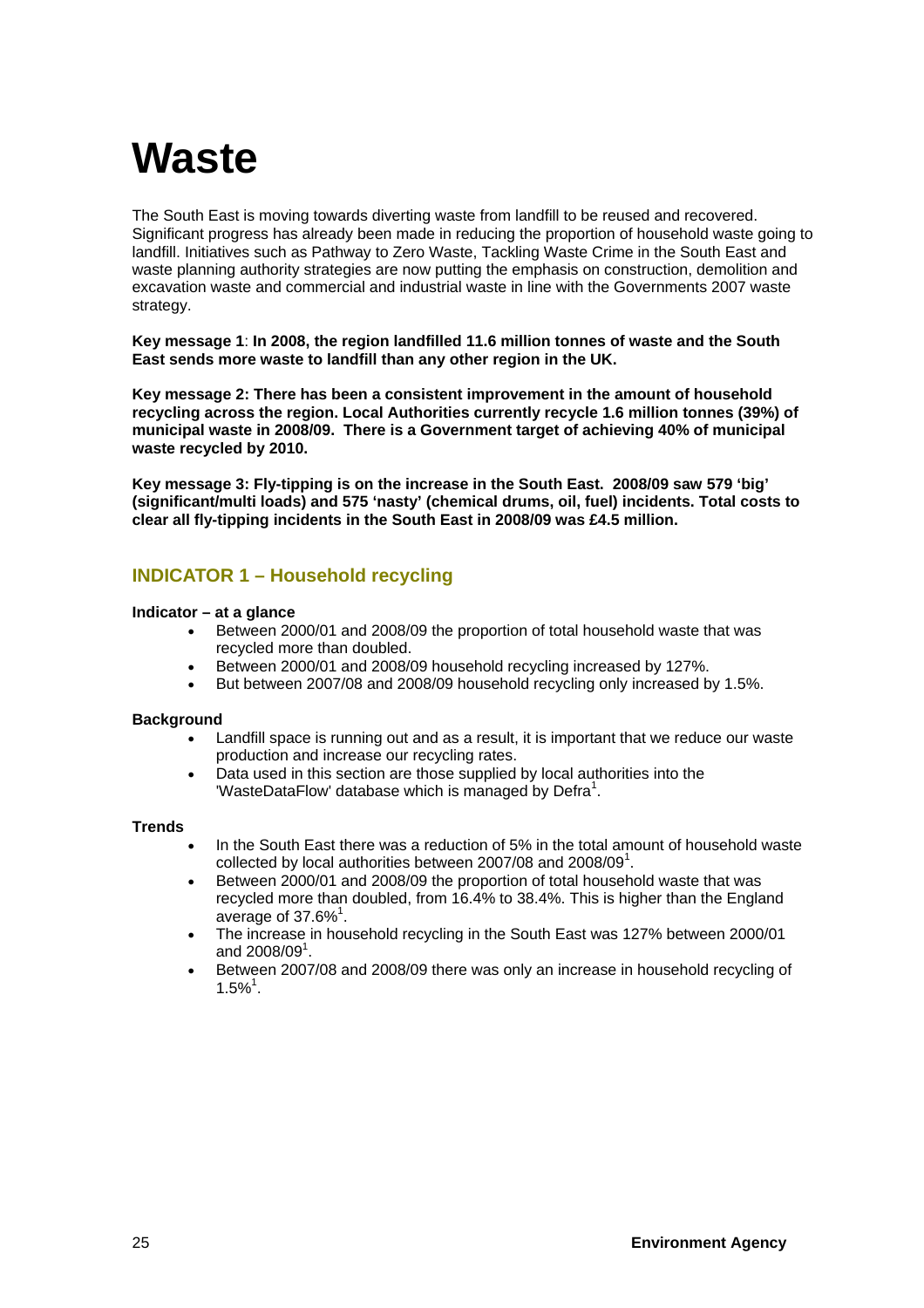

Household waste sent for recycling, composting and re-use



Recycling and composting by waste type

## **INDICATOR 2 – Landfill capacity**

#### **Indicator – at a glance**

- During 2008 there were 106 million cubic metres of landfill space in the South East still available for use.
- If the current levels of waste going to landfill persist then the existing available capacity is estimated to be sufficient for 7 years.

#### **Background**

- This indicator looks at how much space is still remaining in landfill sites in the South East, to receive waste.
- Landfill sites in the South East receive waste that originates from other regions, particularly from London. Therefore landfill capacity in the South East is particularly important.
- Landfill sites may be divided into 3 main categories depending on the waste they receive: inert (soil, rubble etc), non-hazardous (municipal waste) and hazardous (asbestos).
- Data used in this section were collected by the Environment Agency from the site returns of permitted waste facilities $2$ .

- In the South East in 2008, there were 106.3 million cubic metres of landfill still available for use. This has declined since 2001, when there was approximately 127.8 million cubic metres<sup>2</sup>.
- In the South East there is approximately 28 million cubic metres of inert landfill capacity, 76 million cubic metres of non-hazardous and 0.6 million cubic metres of hazardous<sup>2</sup>.
- The quantity of total waste (including municipal waste) being deposited in landfill sites in the South East increased from 11.5 to 11.6 million tonnes between 2007 and 2008<sup>2</sup>.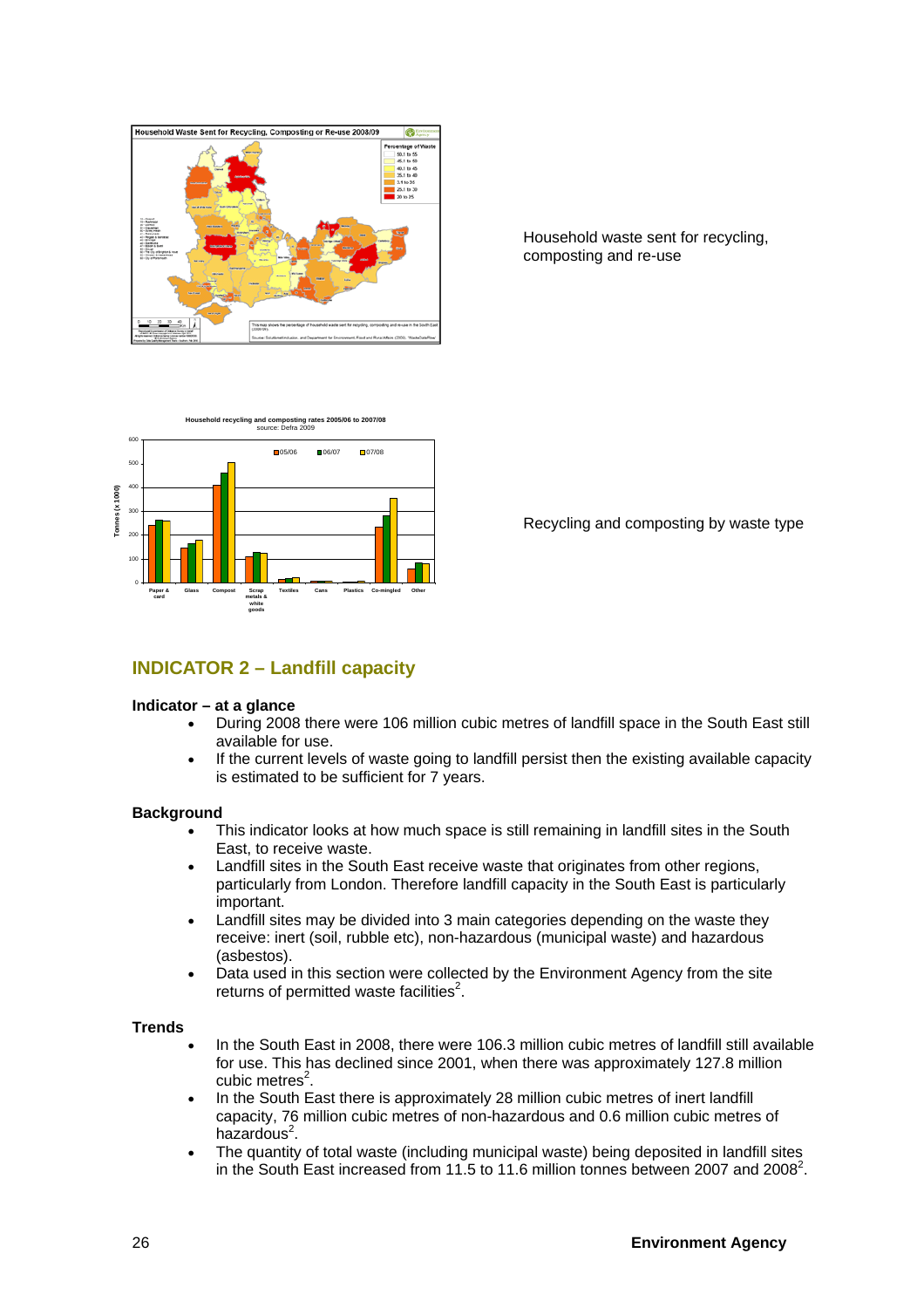#### **Useful facts**

- 45% (5.3 million tonnes) of the waste that went to landfill in 2008 was construction, demolition and excavation waste, 37% (4.3 million tonnes) was commercial and industrial, 16% (2 million tonnes) municipal<sup>2</sup>.
- Less than 1% (65,000 tonnes) of waste going to landfill in the South East was  $classified$  as hazardous<sup>2</sup>.
- There is a government target to reduce construction and demolition waste going to landfill by  $50\%$  by 2012<sup>2</sup>.
- Landfill tax is increasing which means the cost of sending waste to landfill will increase from £40 in 2009 to £48 in 2010, and a further £8 per tonne every year until at least 2012/13.
- A major initiative to reduce waste to landfill is the Pathway to Zero Waste programme. This is a three-year partnership programme which was launched in March 2009, the founding partners being WRAP, SEEDA and the Environment Agency, to show the way to divert construction and demolition, food and wood waste, from landfill so that waste is regarded as a valuable commodity<sup>3</sup>.



Landfill capacity 2008



Origins of waste deposited in landfill sites in the South East 2008

#### **INDICATOR 3 – Municipal waste arisings and disposal**

#### **Indicator – at a glance**

- The amount of municipal waste going to landfill reduced from 51% in 2007/08 to 46% in 2008/09.
- In 2008/09, 663 thousand tonnes of waste were incinerated and used to produce energy, a 113 thousand tonnes increase from 2007/08.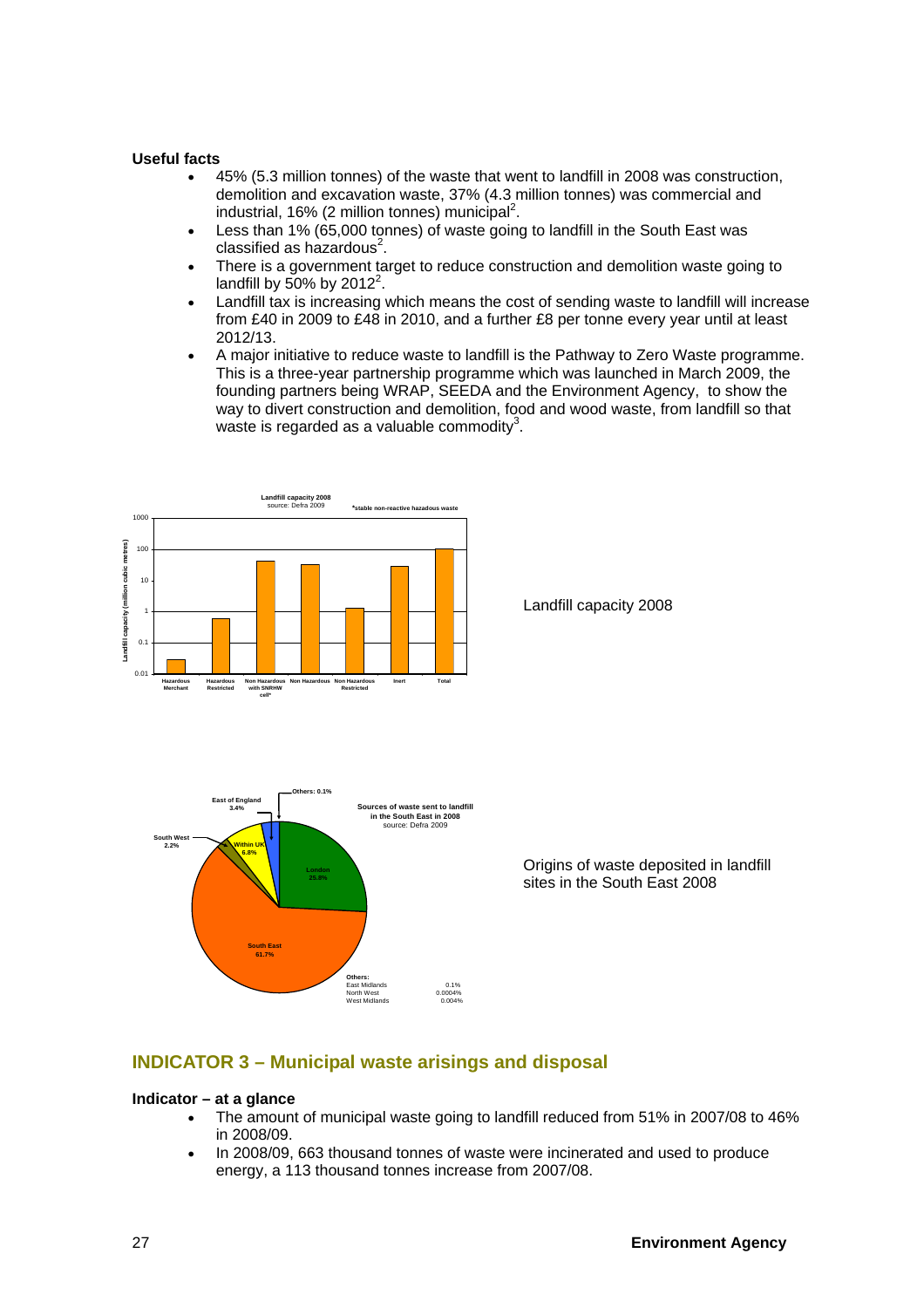#### **Background**

- Data are reported by financial year (1 April–31 March), the most recent available being 2008/09.
- Municipal waste is all waste collected by the local authorities. In the South East 93% of municipal waste is made up of household waste.
- Data used in this section are those supplied by Local Authorities into a database called 'WasteDataFlow', managed by Defra $^1$ .

#### **Trends**

#### **Waste arisings:**

- In the South East there was a 5% reduction in the total amount of municipal waste collected between 2007/08 and 2008/09, from 4.6 million tonnes to 4.3 million tonnes<sup>1</sup>.
- Regular household waste collection made up 43% (or 1.9 million tonnes) of the total municipal waste in 2008/09, a reduction of 1% from 2007/08, and a 15% reduction from 2000/01, when it made up 58% of the municipal waste<sup>1</sup>.

#### **Waste disposal:**

- The amount of municipal waste going to landfill reduced from 51% in 2007/08 to 46% in 2008/09. This equates to sending just under 2 million tonnes of municipal waste to landfill in 2008/09 $1$ .
- There has been a significant reduction in the amount of municipal waste sent to landfill in the South East, since 2000/01 when 81% was disposed of in this way<sup>1</sup>.
- Municipal waste to landfill in the South East was lower than the England average, but still almost half of all municipal waste produced<sup>1</sup>.
- In the South East 39% (1.7 million tonnes) of our municipal waste was recycled or composted in 2008/09, an increase of 3% from 36% in the previous year<sup>1</sup>.
- In 2008/09, 663 thousand tonnes of waste were incinerated and used to produce energy, a 113 thousand tonne increase from 2007/08. This is 15% of all municipal waste, and an increase of 3% on 2007/08 $^{\circ}$ .

#### **Useful facts**

- The local authorities have a target to reduce the amount of biodegradable municipal waste (BMW) that they send to landfill to 35% of the 1995 value by 2020.
- The reduction in the amount of BMW landfilled is monitored by the Landfill Allowances and Trading Scheme (LATS).

#### **Fly-tipping:**

- Fly-tipping is the illegal dumping of waste. It can vary in scale significantly from a bin bag of rubbish to large quantities of waste dumped from trucks. Fly-tipped waste may be found anywhere, such as roadsides, in lay-bys or on private land<sup>2</sup>.
- A wide variety of wastes are fly-tipped. These can include black bags, large domestic items, such as fridges and mattresses, garden refuse, tyres and clinical waste. Large amounts of waste from construction, demolition and excavation activities are sometimes dumped<sup>2</sup>.
- In 2008/09, in the South East there were 579 'big' (significant/multi loads) and 575 'nasty' (chemical drums, oil, fuel) fly-tipping incidents. The total cost to clear all the flytipping incidence in the South East was over £4.5 million. Of this amount, the cost to clear the 'big' incidents was £234,000 $^2$ .
- Of the District and Borough Councils, Medway had the largest number of 'big' incidents (109), and Basingstoke and Deane Borough Council had the largest number of 'nasty'  $incidents$  (51)<sup>2</sup>.
- Although some authorities had either/both types of fly-tipping incidents, only East Sussex County Council, Gosport Borough Council, Slough Borough Council and Woking Borough Council reported neither<sup>2</sup>.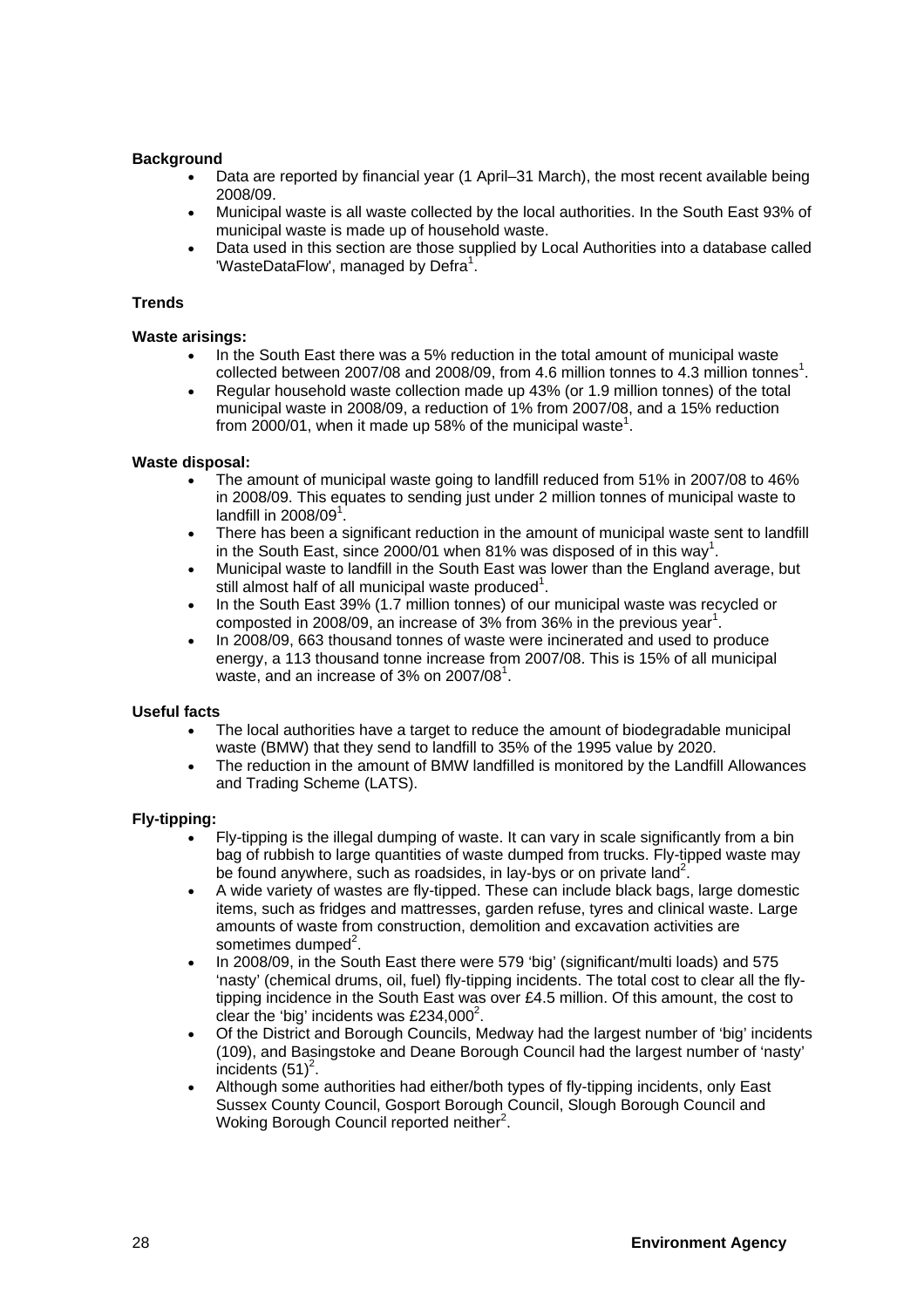



Total municipal waste with trends showing quantities going to landfill and recycling

Municipal waste disposal 2008/09

## **Useful links and references**

## **References**

- 1. Department for Environment, Food and Rural Affairs (2009). 'WasteDataFlow'
- 2. Environment Agency (2008)
- 3. Waste and Resources Action Programme, South East England Development Agency and the Environment Agency (2009)

## **Useful links**

- WRAP http://www.wrap.org.uk/
- SEEDA http://www.seeda.co.uk/pathwaytozerowaste/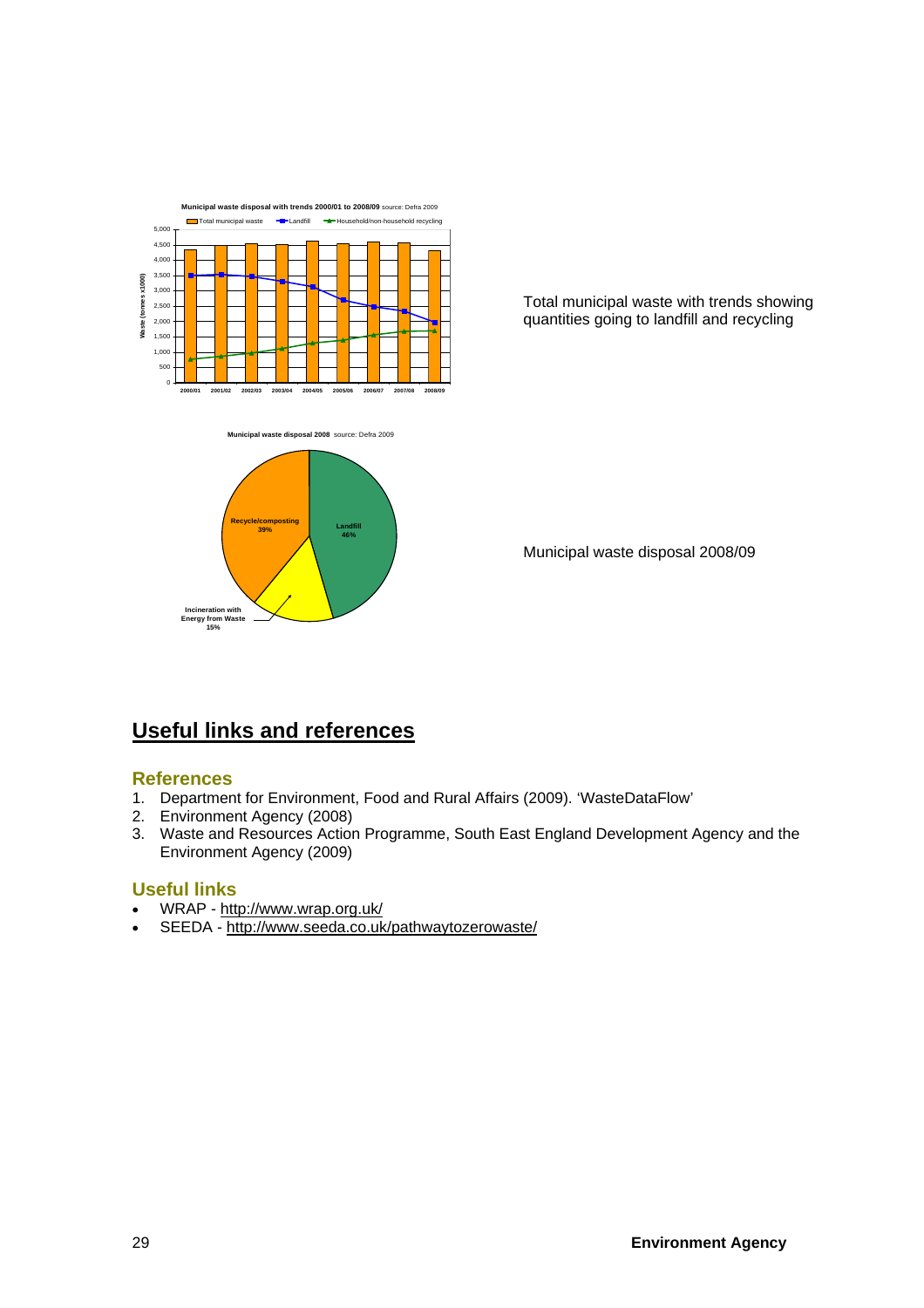## **Water quality**

The quality of the water environment in the South East has dramatically improved over the last 10 years. The condition of our water bodies means that they are able to support a diverse range of animal and plant species, supply the region with its drinking water and support a range of recreational and leisure activities.

New and tougher water quality standards have recently been introduced through the European Water Framework Directive which, whilst challenging, will encourage further improvements to the quality of the region's rivers, lakes, coastal and ground waters over the next 18 years.

**Key message 1 The Water Framework Directive classification looks at the whole water environment including wetland features, habitats and wildlife. 21% of our surface water bodies are currently classified as 'good ecological status' and 26% of our groundwater bodies have 'good status'.** 

**Key message 2 75% of our drinking water comes from underground aquifers. These groundwaters are under increasing threat from increasing demand and pollutants such as nitrates, pesticides, solvents and hydrocarbons.** 

**Key message 3 The number of serious water pollution incidents has fallen over the last 5 years from 102 to 48 per year.** 

**Key message 4 New development within the region will put increased pressure on river and coastal habitats as both household water demand, and the amount of effluent discharged back into the water bodies, increases.** 

## **INDICATOR 1 – Water Framework Directive (WFD)**

#### **Indicator – at a glance**

#### **Background**

- The Water Framework Directive (WFD) covers the whole of Europe and uses a new approach to measure water quality.
- Under the Water Framework Directive, waters are classified by status which has an ecological and a chemical component for surface waters. Good ecological status is measured on the scale high, good, moderate, poor and bad. Chemical status is measured as good or fail. Groundwater status has a chemical and a quantitative component
- Instead of concentrating solely on the chemical quality of water as we have done in the past, it takes into account ecological quality - that is the whole water environment including wetland features, habitats and wildlife.
- Our aim is to achieve 'good status' in all water bodies by 2015. Where there are reasons why it is not actually possible to achieve the target by 2015, we can extend the deadline to 2021 or 2027
- Data used in this section are from the Environment Agency and are based on WFD classification<sup>1</sup>.

- The current Water Framework Directive classification in the South East shows that there are:
	- $-$  21% of surface water bodies at good ecological status<sup>1</sup>.
	- $-$  63% of surface water bodies at moderate ecological status<sup>1</sup>.
	- $-$  15% surface water bodies at poor ecological status<sup>1</sup>.
	- $-$  2% of surface water bodies at bad ecological status<sup>1</sup>.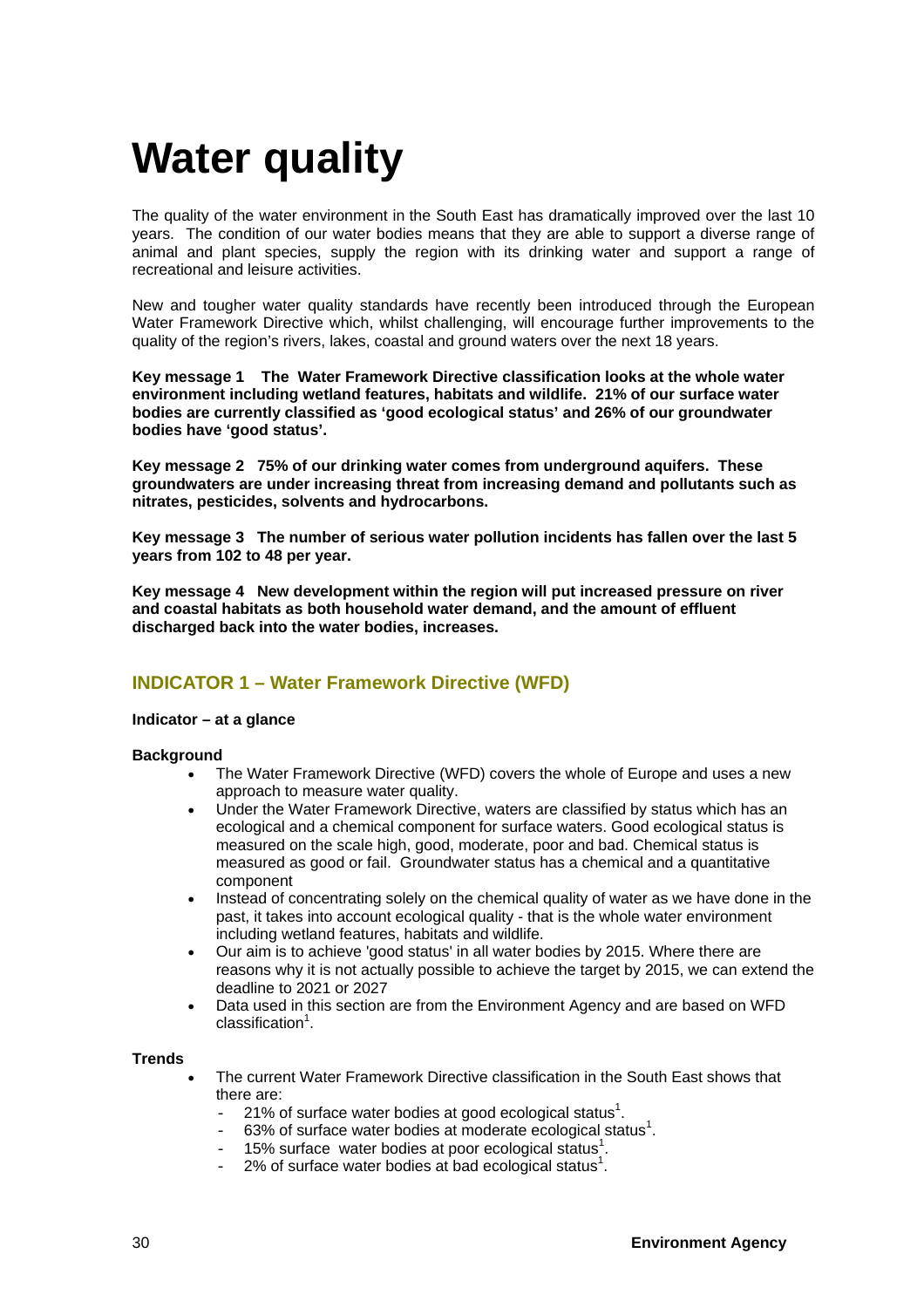- Concentrations of nitrate in many areas, such as the Test Groundwater Body, are increasing due to the application of fertilizer and organic manure to farmland. Here, levels of nitrate are predicted to exceed the Drinking Water Limit in the near future unless decisive action is taken, which is essential to prevent deterioration<sup>1</sup>.
- The Water Framework Directive Drinking Water Protected Area (DrWPA) test investigates contaminant concentrations recorded over a period of time. By identifying significant upward trends that are predicted to exceed an agreed value by 2015, we can focus our work and the efforts of other stakeholders where it is most needed<sup>1</sup>.
- Although nitrate is currently the cause of poor chemical status in only a few groundwater bodies, it is likely to be responsible for the majority of predicted failures by  $2015^1$ .

#### **Useful facts**

- Any contaminating substance that is capable of entering the ground has the potential to damage groundwater. And once groundwater is polluted it is difficult, if not impossible, to clean up again.
- Farming is not the only activity releasing nitrates other important sources include treated sewage discharge, leaking mains sewers and old dilute & disperse landfill sites.



Water body classification according to WFD 2009



Status of groundwater in the South East, in relation to drinking water, as predicted for 2015 under the new DrWPA test

## **INDICATOR 2 – Water and Growth**

#### **Indicator – at a glance**

- There are 607 sewage works in the South East, discharging approximately 13 billion litres per day of treated effluent into our rivers and seas<sup>1</sup>.
- Over the last five years, over £600 million has been spent by the Water Companies in the South East to ensure that our environmental waters are of adequate quality for their intended use which includes drinking water, fishing and recreation $1$ .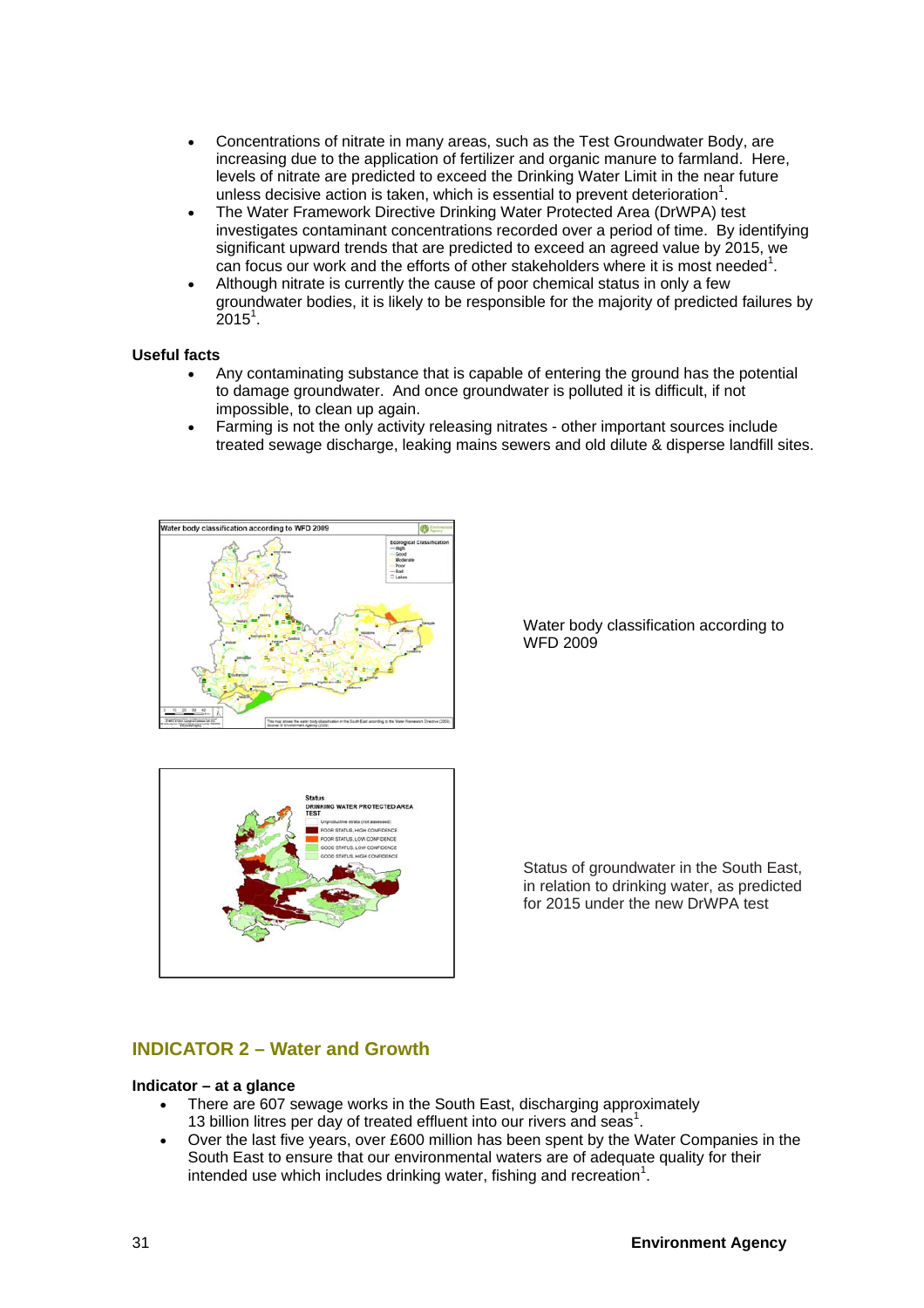#### **Background**

- The South East Plan has calculated that an additional 32,000 houses will be required in the South East per year for the next 15 years to accommodate our increasing population.
- Significant volumes of treated sewage effluent already discharge into our rivers and coastal waters. The increasing number of houses will put additional strain on this system and, in places, sewage is already treated to the best standards that current technology can achieve.
- Each year, four billion litres of water is abstracted from our rivers and groundwater. This increasing demand, coupled with the impact of our changing climate and increased sewage effluent volumes, will put our environment under additional pressure.
- Data used in this section are from the Environment Agency and Water Companies.

#### **Trends**

- River water quality has improved significantly over that the past two decades as sewage effluent quality has been improved and heavy industry has declined across the Region<sup>1</sup>.
- Bathing Water quality has improved and all of our bathing waters now regularly meet the required standards of the European Bathing Water Directive<sup>1</sup>.
- Better treatment of discharges to estuaries have helped to ensure that they remain an important habitat for wildlife $1$ .

#### **Useful facts**

- Bathing Water quality has improved and all of our bathing waters now regularly meet the required standards of the European Bathing water Directive.
- Bathing Water quality at our 83 designated beaches has generally been good over recent years, with all our beaches meeting the mandatory standard and 77% passing the higher 'guideline' standard for water quality. However, more work is needed, as a new Bathing Water Directive will be introduced between 2008 and 2015 setting more stringent standards which we will be required to meet<sup>1</sup>.

#### **INDICATOR 3 – Serious water pollution incidents**

#### **Indicator – at a glance**

• Between 2007 and 2008, there was a 17% reduction in serious water pollution incidents in the South East.

#### **Background**

- The environmental impact of pollution incidents is rated from Category 1 to 4:
	- $-$  Category 1 represents a persistent, extensive, major impact on the environment<sup>1</sup>.
	- − Category 2 represents significant damage to the aquatic ecosystem<sup>1</sup>.
	- − Category 3 represents minor damage to water quality and ecosystems<sup>1</sup>.
	- − Category 4 represents no impact<sup>1</sup>.
- Categories 1 and 2 are being reported below and together are classified as 'serious water pollution incidents'.
- Data for this indicator are taken from the Environment Agency's National Incident Recording System  $(NIRS)^1$ .

#### **Trends**

- In 2008, there were 48 serious water pollution incidents, 10 fewer than in 2007 and 54 fewer than 5 years ago. The most serious pollution incidents are due to the release of crude or untreated effluent<sup>1</sup>.
- Between 2007 and 2008, there was a 17% reduction in serious water pollution incidents in the South East<sup>1</sup>.
- Pollution by solvents and hydrocarbons continue to affect groundwater quality in some parts of the region<sup>1</sup>.

*.*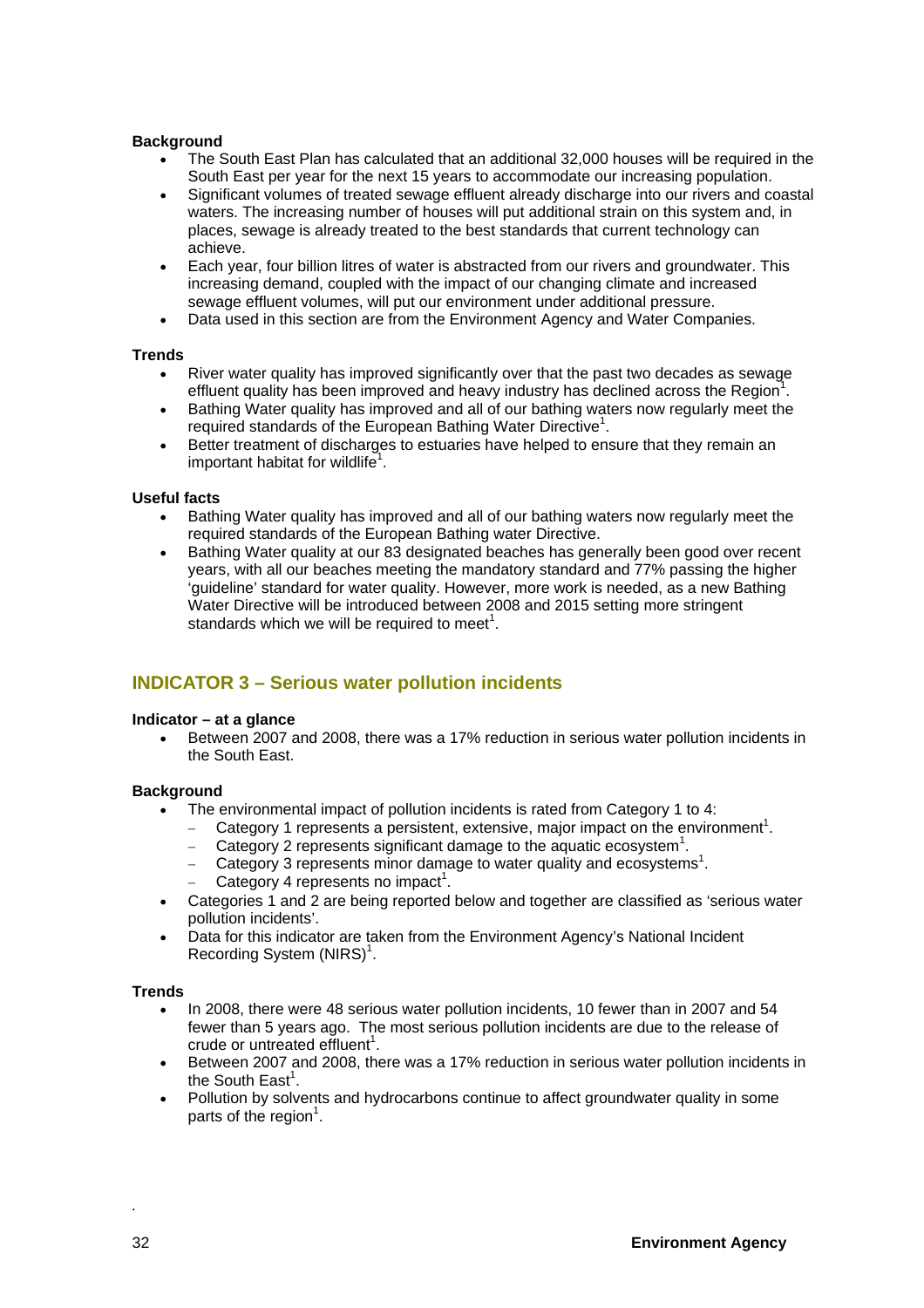

Serious water pollution incidents in the South East

## **References**

#### **References**

1. Environment Agency (2009)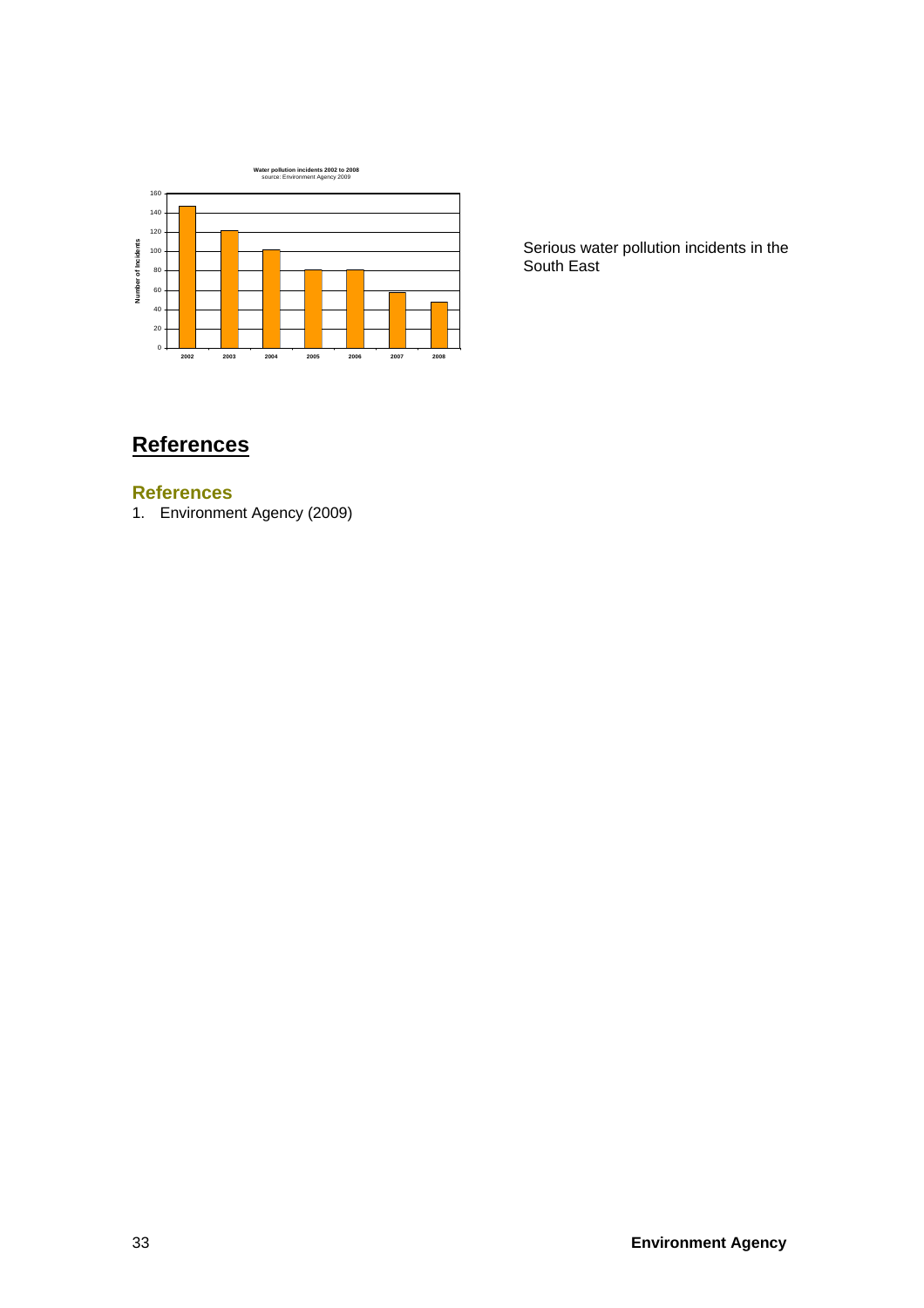## **Land**

The quality of our environment is defined to a great extent by our relationship with land. Improvements to urban and rural land management offer scope to enhance wildlife habitat, water quality and our ability to adapt to climate change.

**Key message 1: The way the land is managed can affect the quality of soils and our water environment, and action is required to improve land management practices in order to meet the requirements of the Water Framework Directive.** 

**Key message 2: The number of serious land pollution incidents has been declining annually since 2002 and there were 35% fewer incidents in 2008 than in 2007.** 

## **INDICATOR 1 - Agriculture**

#### **Indicator – at a glance**

- Between 2007 and 2008, there was a reduction of 17,500 hectares of land under agrienvironmental schemes in the South East.
- There was a small increase in the area of land sprayed with pesticides in 2007 compared with 2006 in the South East.
- There was, however, a 5.2% reduction in the actual amount of pesticide sprayed in the region during that year.

#### **Background**

- In 2008, 60% (1.2 million hectares) of the total land area of the South East was categorised as farmland.
- The way that agricultural land is managed can affect the quality of the soil and the amount of diffuse pollution (runoff from the land) that runs into our watercourses.
- Diffuse pollution from agriculture consists mainly of nutrients (nitrate and phosphate), pesticides and sediments.
- The Catchment Sensitive Farming programme works with farmers to help them reduce diffuse pollution and improve the quality of our rivers in designated catchments.
- Environmental Stewardship is an incentive scheme that helps farmers to achieve environmental improvements on their land.
- Data in this section are from Natural England<sup>1</sup>, the Environment Agency<sup>2</sup> and the Food and Environment Research Agency<sup>3</sup>.

- Environmental Stewardship schemes cover a specific period of time and many of the current schemes are due to end in the next couple of years. This means that if these schemes are not renewed, there may be a negative impact on land and water quality as well as on biodiversity.
- Catchment sensitive farming scheme priority areas in the South East cover 528,600 hectares, which is 27% of the total area of land and 45% of agricultural land in the  $region<sup>1</sup>$ .
- In the South East in the 2008/09, there were 622,765 hectares of land under agrienvironmental schemes. This was a 17,500 hectares reduction from 2007/08 $^1$ .
- In the South East in 2009, Nitrate Vulnerable Zones cover 1,409,700 hectare of land<sup>2</sup>.
- In the South East in 2007, there was a 0.11 million hectares (1.5%) increase in the area of land sprayed with pesticide, compared with 2006. There was, however, a decrease of 120 tonnes (5.2%) in the quantity of pesticide used during the year<sup>3</sup>.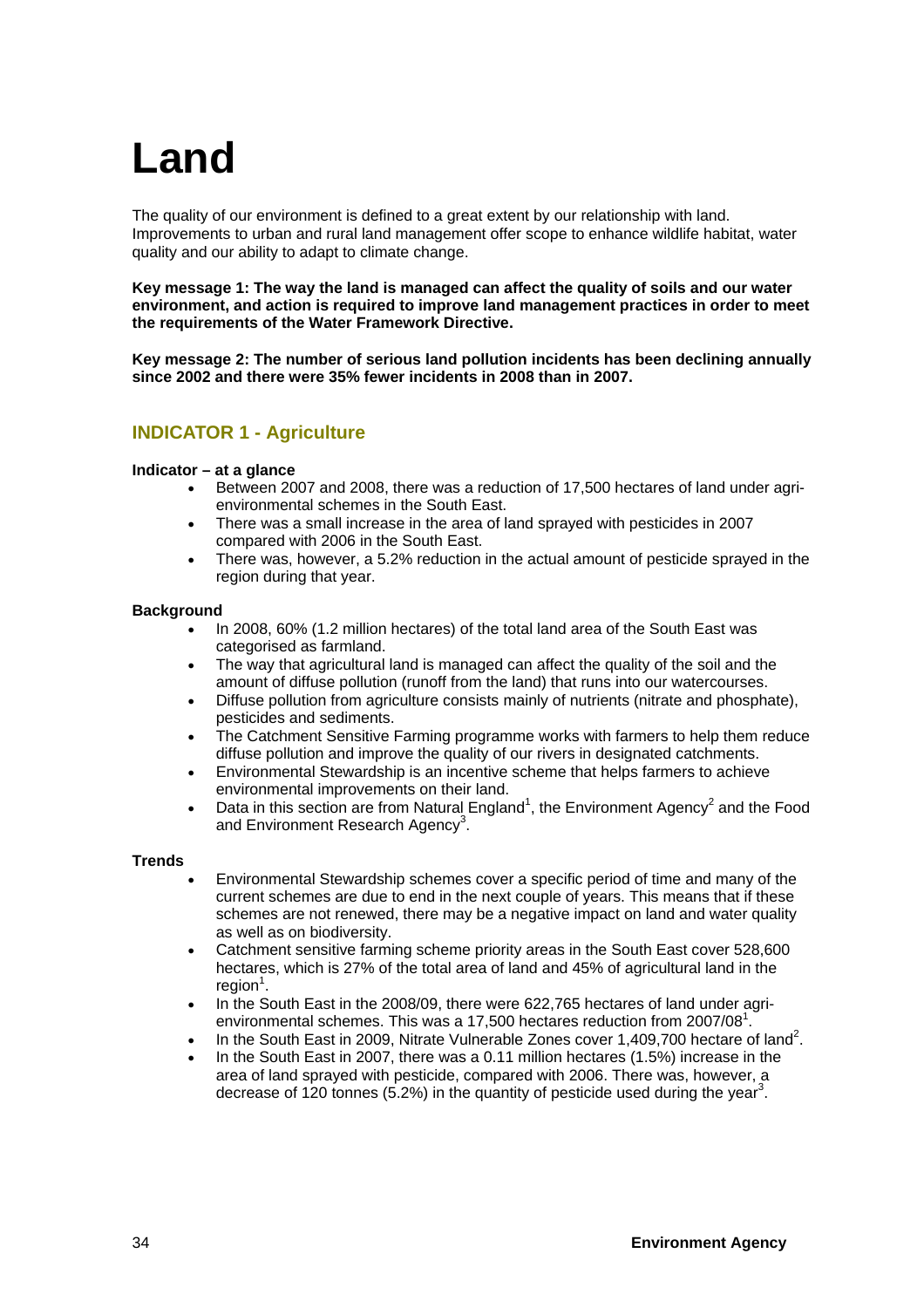#### **Useful facts**

- In 2009 the government launched its soil strategy which aims to protect soils and encourage better management of soils.
- The Downs & Harbour Clean Water Partnership was launched in 2009 to tackle diffuse water pollution in ground, surface and coastal waters. The project area runs from Southampton in the west to Bognor Regis in the east<sup>4</sup>.



**Uptake of agri-environmental schems in the South East 2007/08 and 2008/09, as % of total agricultural land in local authority** source: Natural England 2009





Uptake of land under agri-environmental schemes for local authorities in 2008/09

Uptake of land under agri-environmental schemes as a percentage of total agricultural land 2007/08 to 2008/09

Area of pesticide treated and quantity of pesticide used 2007

### **INDICATOR 2 – Regeneration of previously developed land**

#### **Indicator – at a glance**

- In 2008, 76% of new dwellings built in the South East were constructed on previously developed (brownfield) land.
- In 2008, the average density of new dwelling in the South East was 36 dwellings per hectare.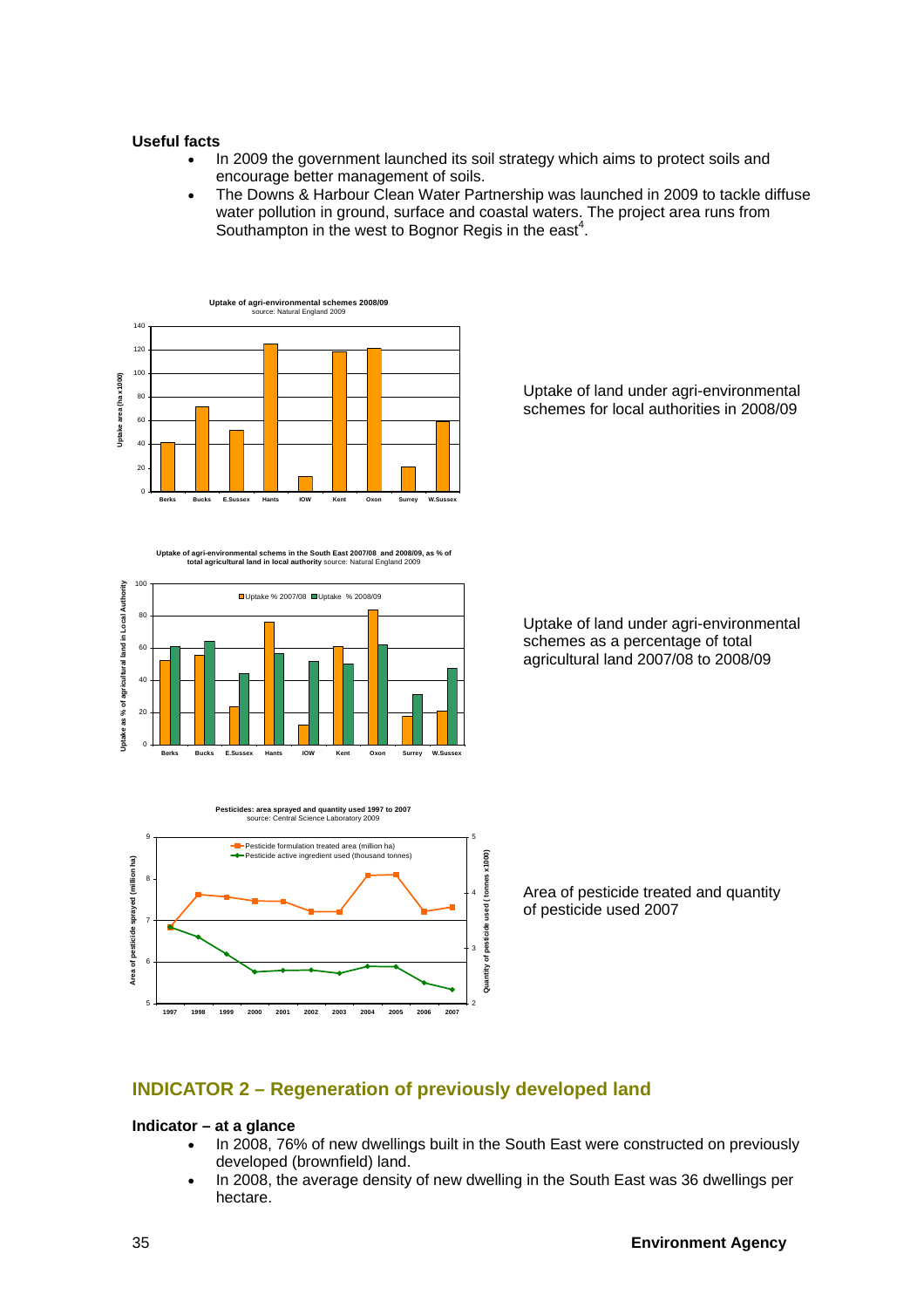- In 2008, 4% of new dwellings in the South East were constructed in areas of high flood risk.
- In 2007, there were 4,590 hectares of previous developed land in the South East suitable for housing.

#### **Background**

- Previously developed land includes land that is vacant or derelict, and also land currently in use which has the potential for re-development. It may or may not be contaminated.
- This land can be reclaimed and re-used to benefit the local environment and community.
- Re-generation of previously developed land reduces the pressure on greenbelt land as it provides a location for urban growth.
- The data in this section on new homes on previously developed land, density of new homes and new development on flood risk areas are from Communities and Local Government<sup>5</sup>.

#### **Trends**

- In the South East in 2008, 76% of new dwellings were constructed on previously developed land. This was 3% less than the England average<sup>5</sup>.
- This was a 1% increase from 2007, but a 20% increase from ten years previously, when only 56% of new homes were constructed on these brownfield lands<sup>5</sup>.
- In the South East in 2008, the average density of new dwellings (all land types) was 36 dwellings per hectare. This was 7 dwellings per ha less than the England average<sup>5</sup>.
- The average density of new dwellings showed a 4 dwelling per hectare decrease from 2007, but an increase of 13 dwellings per hectare from ten years previously<sup>5</sup>.
- Over the last 10 years, there has been a consistently higher density of houses per hectare constructed on previously developed land than on new land, both in the South East and in England<sup>5</sup>.
- In the South East in 2008, 4% of new dwellings were constructed in areas of high flood risk. This was 5% less than the England average<sup>5</sup>.
- The percentage of new dwellings constructed in areas of high flood risk in 2008 was 3% less than in 2007, and 5% less than ten years previously. The England average for this has remained constant over the previous ten years also<sup>5</sup>.
- In the South East in 2007, there were 2,900 hectares of vacant and derelict land, and 6,090 hectares of previously developed land in use, both with the potential for redevelopment in the future<sup>5</sup>.

#### **Useful facts**

- In 2009, 92 parks and green spaces achieved the Green Flag Award across the South East, an increase from 75 in 2008<sup>6</sup>.
- In the South East, green space covers 16,443 kilometres<sup>2</sup> (1.644 million hectares), which is 85% of the region's total area<sup>7</sup>.
- The South East is also England's most wooded region and 57% of accessible natural green space is woodland<sup>7</sup>.
- Greenbelt land is an area of open space that is used to control urban growth, and protect the countryside from urban sprawl<sup>7</sup>.
- Protection of greenbelt land also assists urban regeneration by encouraging re-use of previously developed land $<sup>7</sup>$ .</sup>
- Greenbelt land promotes access to open spaces and recreation near urban areas, and secures habitats for a diverse range of species<sup>7</sup>.
- 'Planning Policy Guidance 2: Green Belts' advises local authorities on Greenbelt policy and sets out the purposes and aims of greenbelt land.
- In the South East in 2008, 2% of new dwellings were constructed within the 2008 Designated Green Belt. This was the same as both the England average in 2008 and the regional number in 2007, and was 1% less than in 1998 $5$ .
- During the ten year period (1998 to 2008) there was a peak of 5% of new dwellings constructed within the 2008 Designated Green Belt for three consecutive years (1999 and 2001) $^{5}$ .
- In March 2009, there were 308,230 hectares of greenbelt in the South East<sup>7</sup>.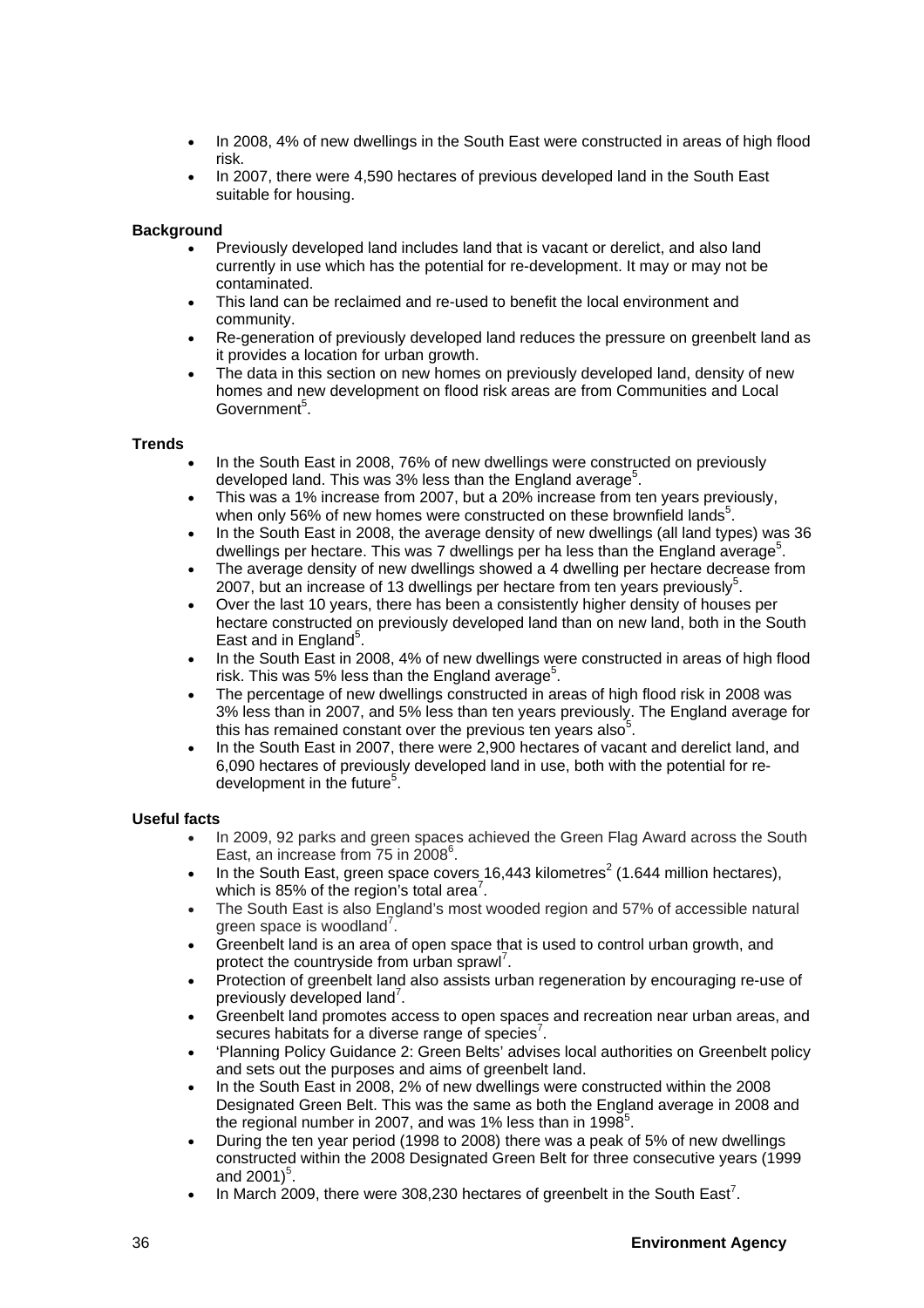



**Density of new dwellings built on previously developed land 1998 to 2008**  source: CLG 2010 ■South East ■Eng 50 45 40 Density (dwellings per hectare) **Density (dwellings per hectare)** 35 30 25 20 15 10 5 0

**Proportion of new dwellings built within the 2008 designated greenbelt 1997 to 2007**  source: GLC 2010 2 3 4 5 6 South East England

**1998 1999 2000 2001 2002 2003 2004 2005 2006 2007 2008**

**1998 1999 2000 2001 2002 2003 2004 2005 2006 2007 2008**



Proportion of new dwellings constructed on previously developed land 1998 to 2008

Density of new dwellings (all land types) 1998 to 2008

Proportion of new dwellings built within the 2008 designated greenbelt, 1998 to 2008

Greenbelt in the South East by planning authority (2009)

0 1

**Percentage**

Percentage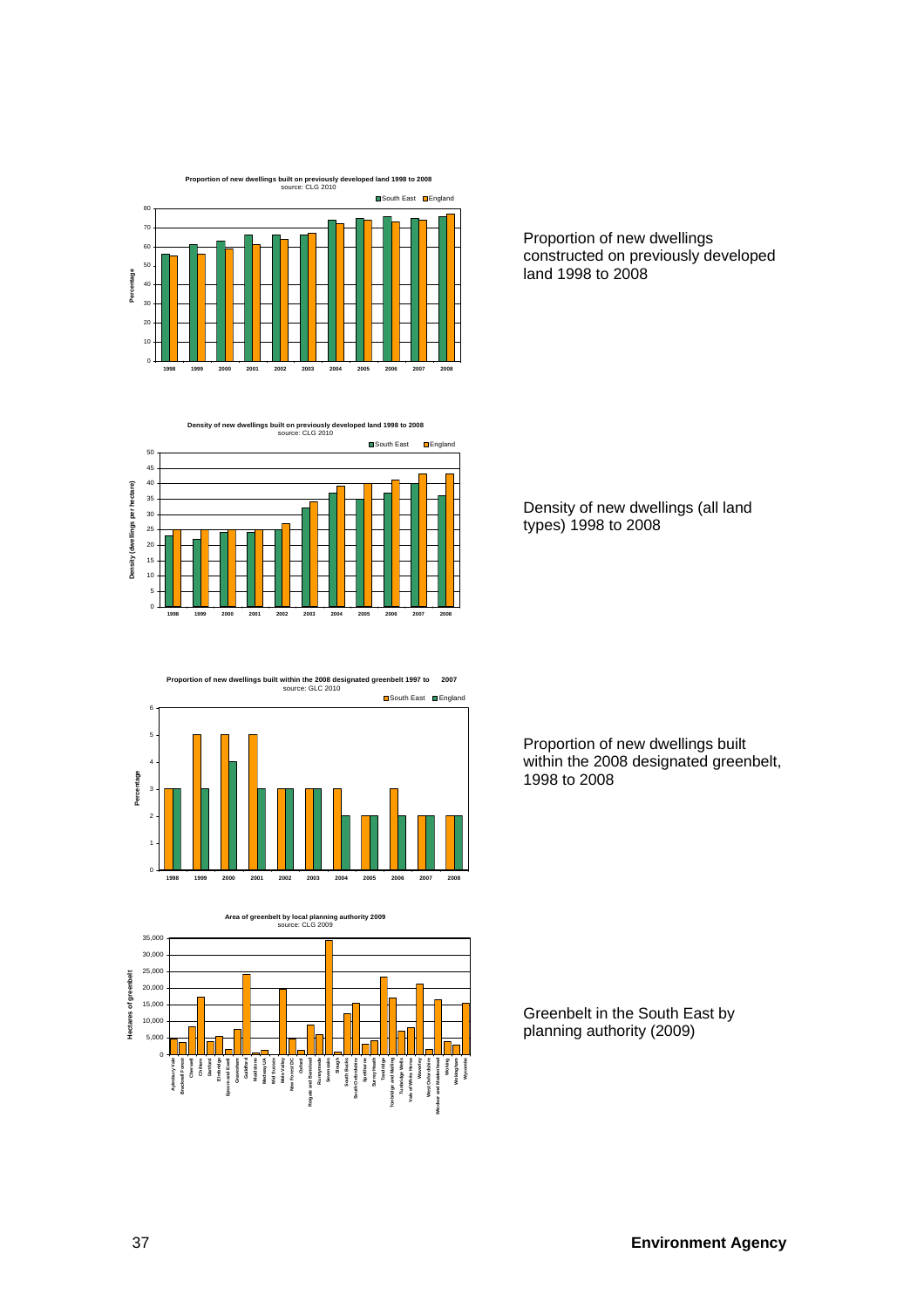## **INDICATOR 3 – Serious land pollution incidents**

#### **Indicator – at a glance**

• In the South East in 2008, there were 17 serious land pollution incidents, 9 fewer than in 2007 (a reduction of 35% and 15 fewer than 5 years ago (a reduction of 47%).

#### **Background**

- The environmental impact of pollution incidents is rated from Category 1 to 4:
	- − Category 1 represents a persistent and extensive, contamination of land<sup>2</sup>.
	- − Category 2 represents significant contamination of land and damage to terrestrial ecosystems<sup>2</sup>.
	- − Category 3 represents minor contamination of land and damage to local ecosystems<sup>2</sup>.
	- $-$  Category 4 represents no impact<sup>2</sup>.
- Categories 1 and 2 are being reported below and together are classified as 'serious land pollution incidents',
- Data for this indicator are taken from the Environment Agency's National Incidents Recording System  $(NIRS)^2$ .

#### **Trends**

• In the South East in 2008, there were 17 serious land pollution incidents, 9 fewer than in 2007 (a reduction of 35% and 15 fewer than 5 years ago (a reduction of 47%)<sup>2</sup>.

## **Useful links and references**

#### **References**

- 1. Natural England (2009)
- 2. Environment Agency (2009)
- 3. Food and Environmental Research Agency (2009)
- 4. Natural England, Portsmouth Water and Environment Agency (2009)
- 5. Communities and Local Government (2010)
- 6. Green Flag award (2009)
- 7. South East AONBs Woodlands Programme, the Forestry Commission, and Natural England (2007). An analysis of accessible natural greenspace provision in the South East

#### **Useful links – Environment Agency**

- http://www.environment-agency.gov.uk/business/sectors/32767.aspx
- http://www.cleanwaterpartnership.co.uk

#### **Useful links – Other**

- http://www.defra.gov.uk/environment/quality/land/soil/index.htm
- http://www.defra.gov.uk/corporate/docs/forms/erdp/es/index.htm
- http://www.communities.gov.uk/corporate/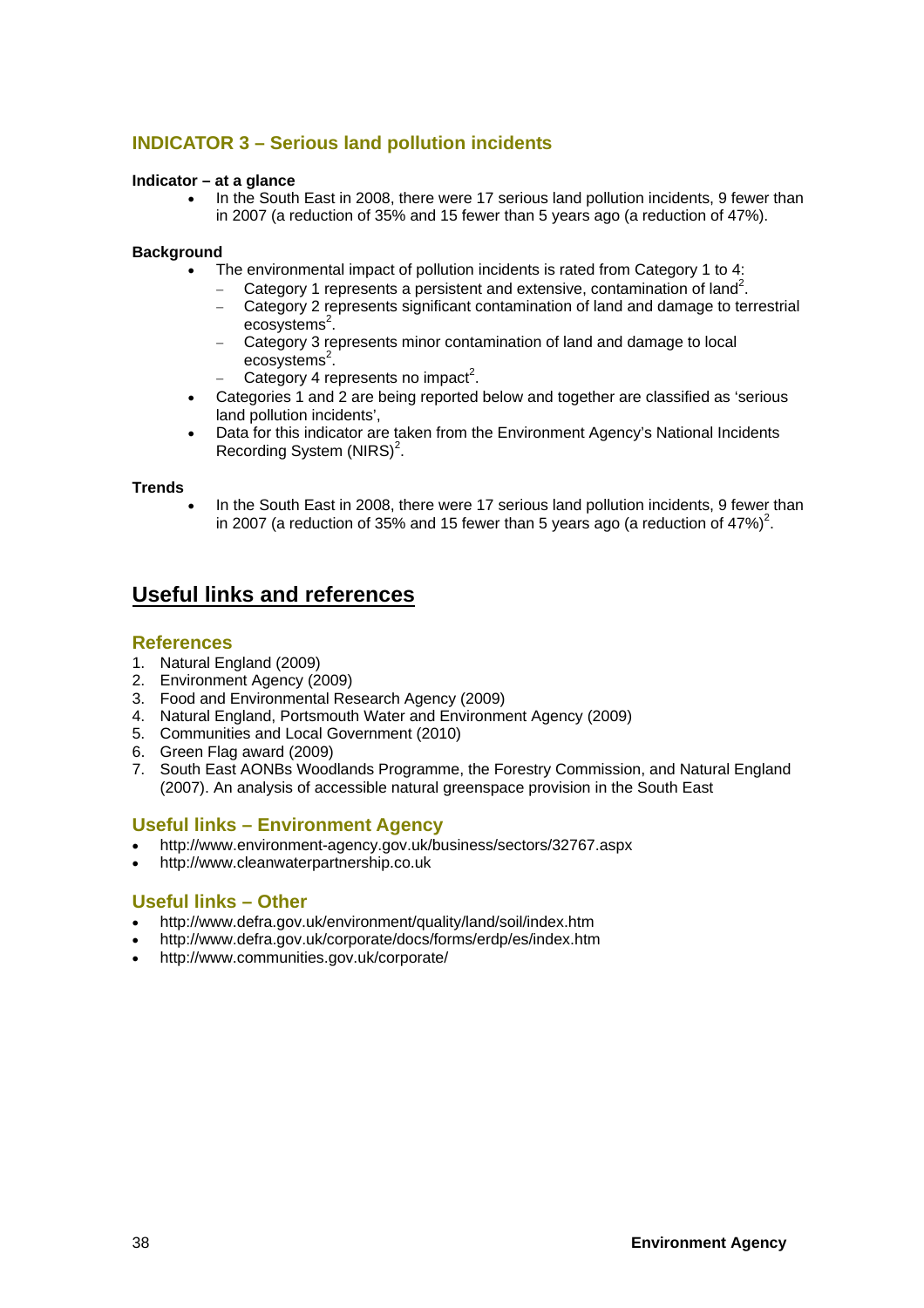# **Air Quality**

Pollution causing poor air quality and consequent ill health has long been a concern within the UK. A great range of airborne compounds released by human activities is known to effect human health. These range from combustion products, for example sulphur dioxide and oxides of nitrogen, to compounds specific to individual industrial processes. Poor air quality has negative affects on health and the environment.

**Key message 1: In 2009 there were 44 Local Authorities in the South East with one or more Air Quality Management Areas. Five of these areas were declared in 2009.** 

**Key message 2: The South East has an asthma emergency admission ratio of 20% below the national average overall, and a rate of 17% below the national average for children.** 

**Key message 3: The South East has 5.2 million vehicles travelling a total of 54.2 billion miles every year and burning 6.1 million tonnes of fuel in the process.** 

## **INDICATOR 1 – Concentrations of pollutants**

#### **Indicator – at a glance**

- Sulphur dioxide concentrations in the South East have been within the Air Quality Strategy Objective over the last ten years.
- Out of the air quality sites monitored in the South East, concentrations of nitrogen dioxide exceeded the Air Quality Strategy Objective only once at one site (Southampton).
- Particulate matter concentrations in the South East have been within the Air Quality Strategy Objective over the last ten years.

#### **Background**

- Generally air quality in the South East has improved over the last few years as we move away from heavy polluting industries.
- Traffic congestion is, however, responsible for increasing amounts of air pollutants nowadays.
- When considering air pollution and health, it is exposure that affects human health, rather than the actual level of emissions. High exposure may occur in areas where pollutants are poorly dispersed, such as narrow streets in urban areas, even though emissions are relatively low.
- Data used in this section are from The Air Quality Archives<sup>1</sup>.

#### **Trends**

#### **Sulphur dioxide:**

- Out of the 5 air quality monitoring sites assessed in the South East over the last 10 years, the urban sites of Southampton and Reading, and the rural site of Rochester have reduced their concentrations the greatest $1$ .
- Rural sites at Lullington Heath and Harwell have remained more constant during the years<sup>1</sup>.
- All sites have been below the Air Quality Strategy objective over the ten years<sup>1</sup>.

#### **Nitrogen dioxide:**

- Out of the 5 air quality monitoring sites assessed in the South East over the last 10 years, the urban sites of Southampton and Reading have reduced their concentrations the greatest<sup>1</sup>.
- Rochester, Lullington Heath and Harwell (rural sites) have remained more constant during the years<sup>1</sup>.
- Both Southampton and Reading exceeded the Air Quality Strategy objective during the ten years<sup>1</sup>.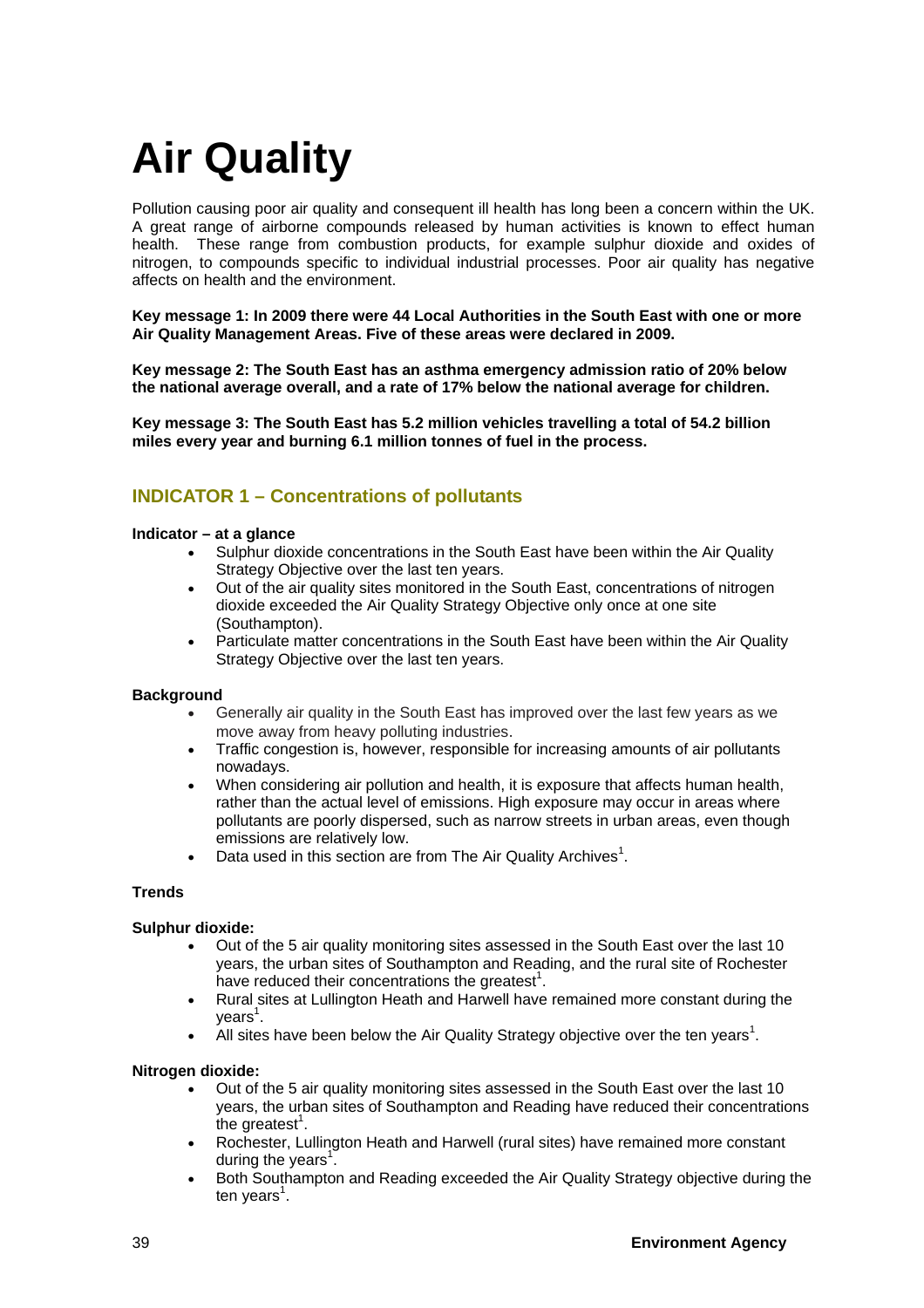#### **Particulate Matter (PM10):**

- Particulate matter is mainly produced by traffic pollution, particularly from diesel engines, and these emissions tend to be concentrated in urban areas and along major  $\overline{\text{roads}}^1$ .
- The areas with greatest levels of PM10 are the most built up areas; around London, Southampton, Portsmouth and Brighton<sup>1</sup>.
- Of the 4 air quality monitoring sites assessed in the South East over the last 10 years, Southampton (urban site) has reduced its concentrations the greatest, but initially had higher concentrations<sup>1</sup>.
- Rochester and Harwell (rural sites) and Reading (urban site), have remained more constant during the years, but all sites show a slight peak in  $2003<sup>1</sup>$ .
- All sites have been below the Air Quality Strategy objective over the ten years<sup>1</sup>.
- For a 10 day period from 24 March 2007, much of South East England experienced particularly high particulate levels (PM10). This was caused by agricultural fires in the Ukraine and Western Russia that combined with industrial pollution from Eastern Europe. This shows how pollution can be transported over a long range and can originate from a source outside the UK $1$ .

#### **Ozone**

• Ozone continues to be a problem and appears to be worsening. Airborne pollution is not constrained by local and national borders. Pollutants such as ozone precursors can travel hundreds of miles from their source. Therefore, action to reduce ozone needs to be co-ordinated on a regional, national and global scale.

#### **Useful facts**

#### **Emissions from EA regulated processes:**

- If we look back over the past century we can see a great improvement in our air quality. This is due to better regulation of highly polluting industries and a reduction in the use of coal in both industry and domestic heating since the industrial revolution.
- We also have very little heavy industry in the South East now and our air quality has benefited as a result.
- Concentrations of 6 pollutants from EA regulated industries reduced between 2007 and 2008, with 1,3-butadiene showing the greatest reduction  $(40\%)^2$ .
- Four pollutants from EA regulated industries increased between 2007 and 2008, with dioxins and furans showing the greatest increases (108%)<sup>2</sup>.
- Between 1998 and 2008 concentrations of 8 pollutants have reduced, with lead and benzene showing the greatest reductions (83% and 78% respectively), although there have been annual fluctuations<sup>2</sup>.
- Between 1998 and 2008 concentrations of 3 pollutants have increased, with greenhouse gases showing the greatest increase (48%), although there have been annual fluctuations<sup>2</sup>.

#### **Air Quality Management Areas:**

- Since 1997 Local Authorities in the UK have been carrying out a review and assessment of air quality in their area. The aim of the review is to assist authorities in carrying out their statutory duty to work towards meeting the national air quality objectives. If a Local Authority finds any places where the objectives are not likely to be achieved, it must declare an Air Quality Management Area there<sup>3</sup>.
- As of October, 2009 there are 44 local authorities in the South East with one or more Air Quality Management Areas. 5 of these areas have been declared in 2009 (South Oxfordshire, Swale, West Berkshire, Windsor & Maidenhead and Reading)<sup>3</sup>.
- For all of the five new AQMAs declared this year,  $NO<sub>2</sub>$  was the main source of the pollution<sup>3</sup>.
- At least half of all emissions to air of 1,3-butadiene, benzene, carbon monoxide and nitrogen dioxide are from transport.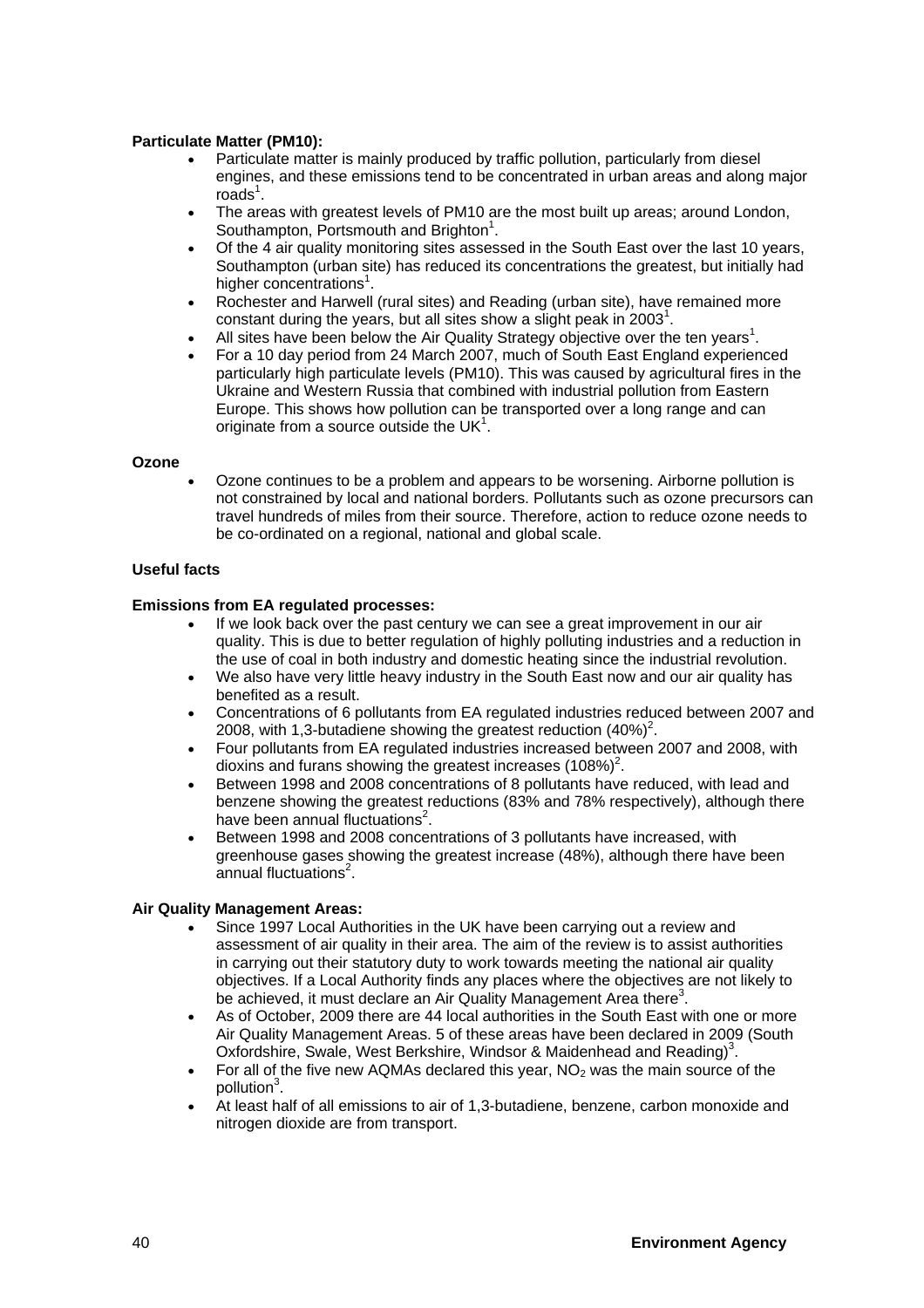

Emissions from Environment Agency regulated sources  $-$  % of 1998

Local authorities with Air Quality Management Areas in 2009

### **INDICATOR 2 – No. of days of moderate or higher air pollution**

#### **Indicator – at a glance**

#### **Days of moderate or higher air pollution**

• In 2008, there were 69 days with moderate or high air pollution in the South East, which was slightly worse than in 2007, but less than in some previous years.

- The indicator uses the Government's Air Pollution Bands which describe the health impact of varying levels of pollution on sensitive individuals (those who suffer from heart and lung disease -including asthma and bronchitis - and especially young children and the elderly):
	- When air pollution is LOW (bands 1-3), effects are unlikely to be noticed even by those who are sensitive to air pollution.
	- When air pollution is MODERATE (bands 4-6), sensitive people may notice mild effects but these are unlikely to need action.
	- When air pollution is HIGH (bands 7-9), sensitive people may notice significant effects and may need to take action.
	- When air pollution is VERY HIGH (band 10) effects on sensitive people, described for HIGH pollution, may worsen.
- The indicator shows the number of days when air pollution is moderate or high (band 4 or higher).
- Data used in this section are from AEA Technology<sup>4</sup>.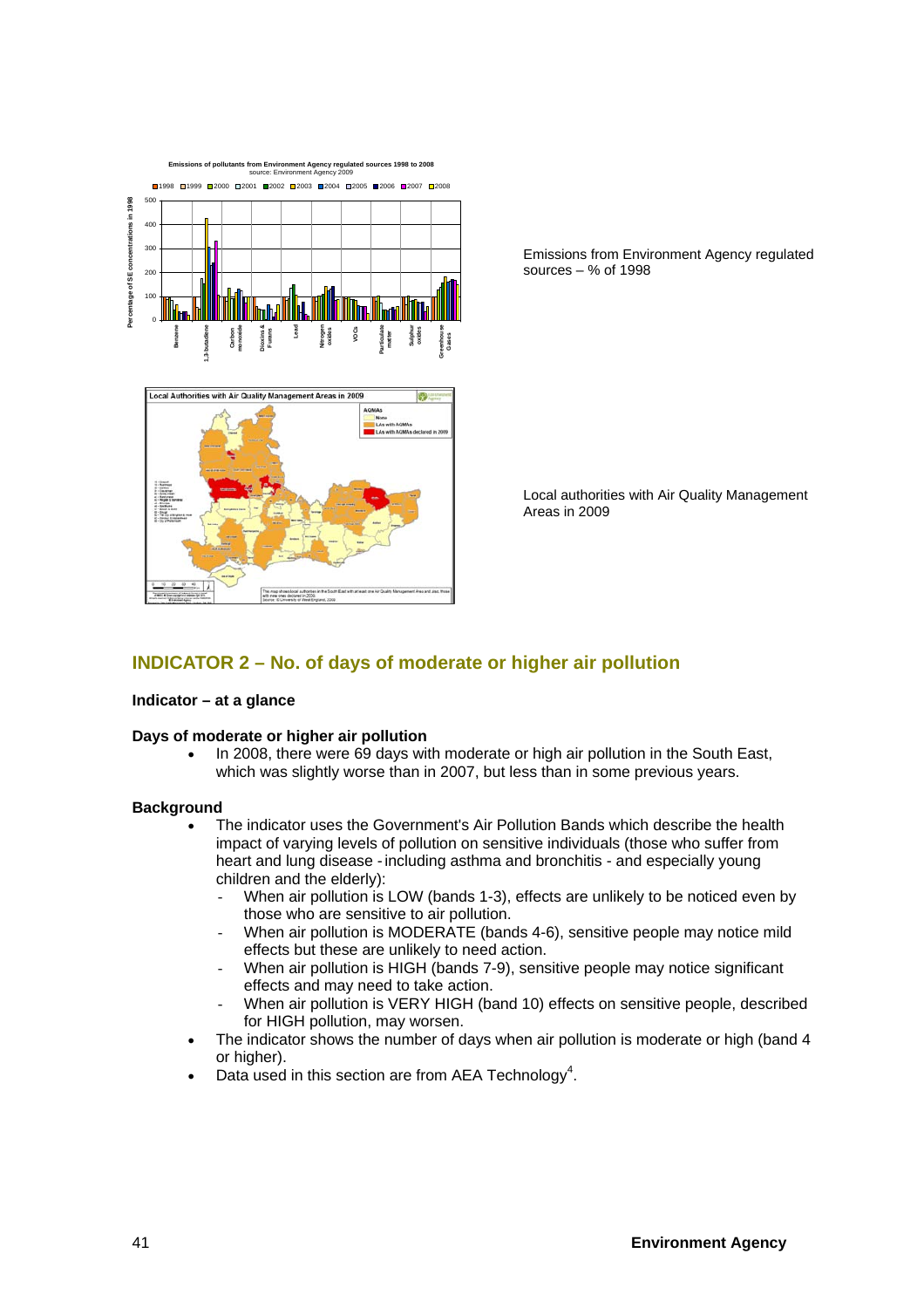#### **Trends**

- In the South East in 2008, there were 69 days with moderate or higher air pollution. This was 7 days more than in 2007 $4$ .
- There have been fluctuations in the number of days during the last ten years, with the greatest number of days being in 2003, when there were 133 days<sup>4</sup>.
- Looking individually at 5 of the air quality monitoring sites used in the South East, there have also been fluctuations in the number of days with moderate or higher air pollution at these sites over the last 10 years, again with a peak in the number of days in 2003<sup>4</sup>.

#### **Useful facts**

#### **Serious air pollution incidents:**

- The environmental impact of pollution incidents is rated from Category 1 to 4:
	- − Category 1 represents a persistent, extensive, major impact on the environment<sup>2</sup>.
	- − Category 2 represents significant damage to air quality<sup>2</sup>.
	- $-$  Category 3 represents minor damage to air quality<sup>2</sup>.
	- − Category 4 represents no impact<sup>2</sup>.
- Categories 1 and 2 together are classified as 'serious air pollution incidents'.
- Data for this indicator are taken from the Environment Agency's National Incident Recording System  $(NIRS)^2$ .
- In the South East in 2008 there were 7 serious air pollution incidents, 24 less than last year (a reduction of 77%), and 16 less than 5 years ago<sup>2</sup>.



Number of days with moderate or higher air pollution in the South East

(Please note that due to the fact that on some occasions more than one pollutant contributes to raised pollution levels, it is not accurate to just add up the number of days).



Number of days with moderate or higher air pollution at various monitoring sites in the South East

(Please note that due to the fact that on some occasions more than one pollutant contributes to raised pollution levels, it is not accurate to just add up the number of days).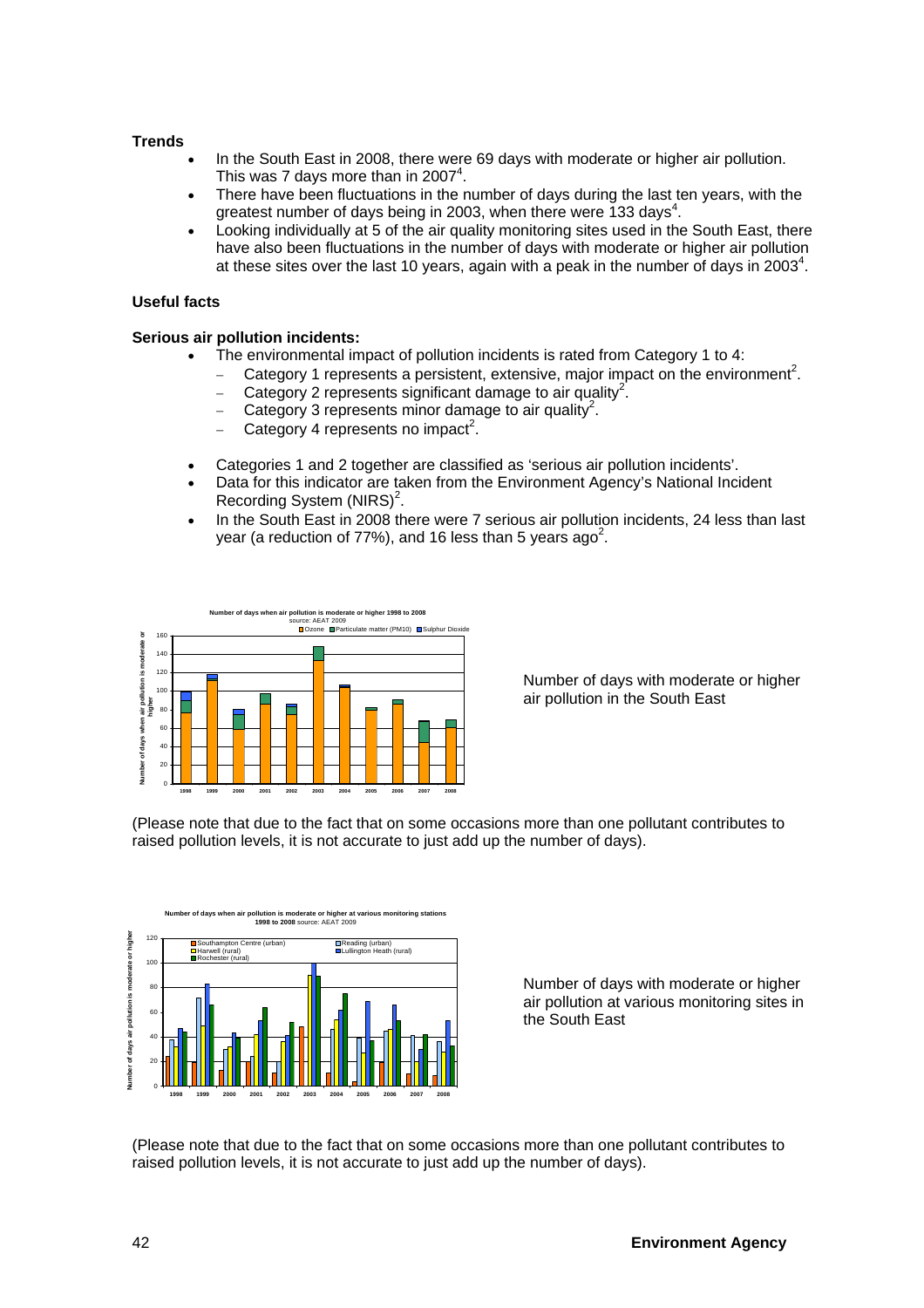

Serious air pollution incidents

## **Useful links and references**

#### **References**

- 1. UK Air Quality Archive (2009)
- 2. Environment Agency (2009)
- 3. University of West England (2009)
- 4. AEA Technology (2009)

### **Useful links**

• www.asthma.org.uk/document.rm?id=530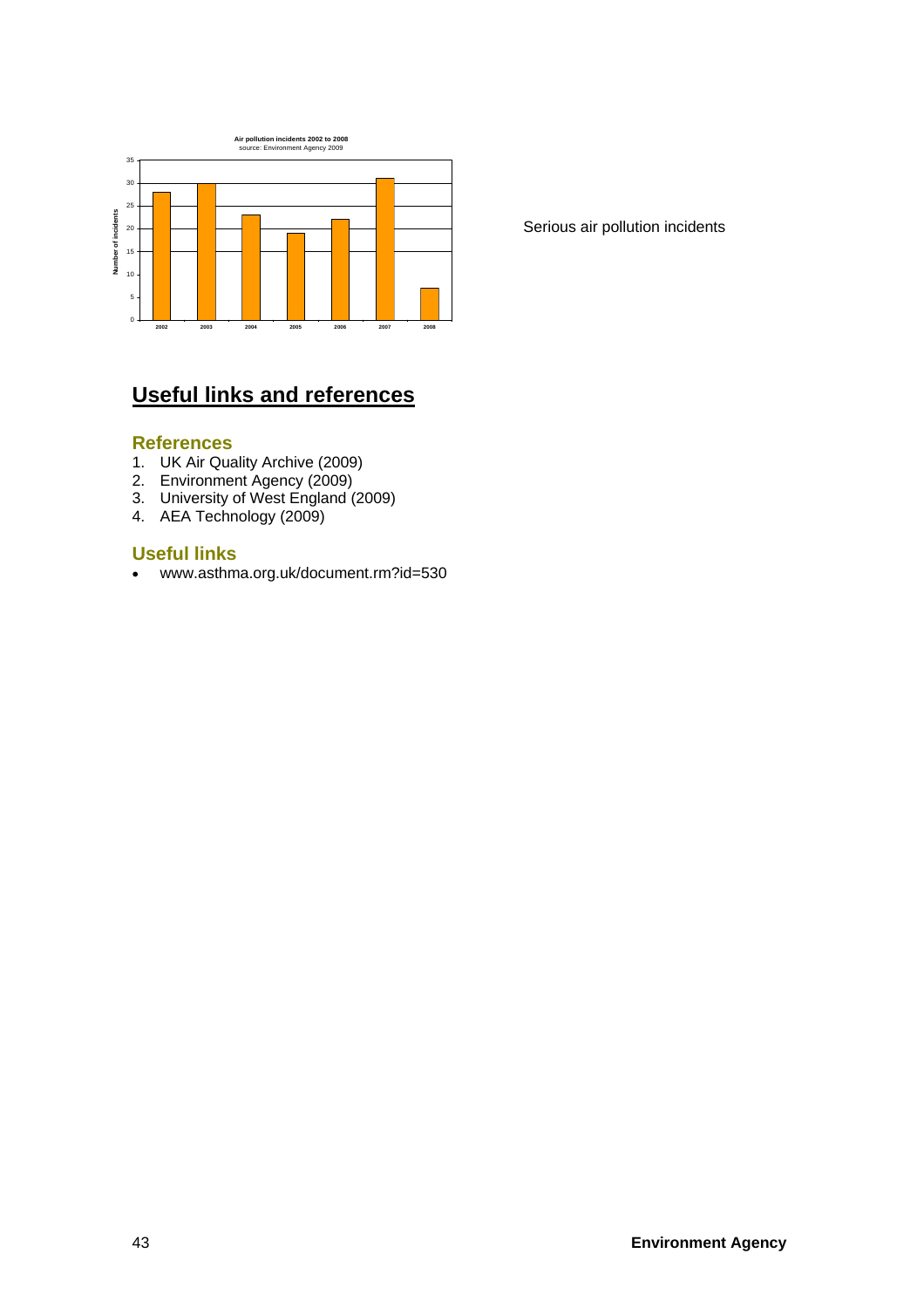# **Wildlife**

The South East is home to rich and varied wildlife. However, pressure from climate change continues to impact on species and habitats, an increasing human population creates additional challenges, and invasive non-native species are now an established problem.

**Key message 1: Ninety per cent of our nationally important wildlife sites (Sites of Special Scientific Interest) are in 'favourable' or 'unfavourable recovering' condition, an increase of 4% from 2008. This is in line with Government's target of 95% by December 2010.** 

**Key message 2: The American Signal Crayfish was recently discovered in the River Itchen for the first time. It threatens the survival of native crayfish. Invasive, non-native species such as these are increasing in the region both in terms of their extent and their impact.**

**Key message 3: Under the new Water Framework Directive classification, 38% of waters are at good status for fish. Fish are a key indicator of the quality of the water environment.**

## **INDICATOR 1 – Condition of Sites of Special Scientific Interest**

#### **Indicator – at a glance**

• Approximately 90% of Sites of Special Scientific Interest (SSSI) in the region are meeting the targets required by Government for December 2010.

#### **Background**

- There are over 136,000 hectares of SSSI land in the South East.
- A Government Public Service Agreement target is to have 95% of SSSI land in England in favourable or recovering condition by December 2010.
- In 2009 the categories 'rivers and streams', 'bracken', and 'arable and horticulture' have the greatest proportion of unfavourable sites and need the most attention to improve their condition.
- For 'rivers and streams' the main causes are physical problems (such as weirs) and high levels of phosphate, nitrate and sedimentation.
- For 'bracken' areas the main reasons are construction and transport, agricultural practices including under grazing, and air and water pollution.
- For 'arable and horticultural' areas the causes are use of herbicides and fertilizers and more intense farming practices.
- Data used in this section are from Natural England<sup>1</sup>.

#### **Trends**

- Approximately 90% of SSSI sites are meeting the public service agreement (PSA) target, which is a 4% increase from last year<sup>7</sup>.
- During the last 5 years, there have been good improvements in the conditions of SSSI sites: an increase of 4,500 hectares of land in 'favourable' condition, and increase of 24,600 hectares of 'unfavourable recovering'<sup>1</sup>.
- There was a decrease of 13,800 hectares of SSSI land classified as 'unfavourable no change' and a decrease of 13,000 hectares of 'unfavourable declining' - reflecting the improvement work being done<sup>1</sup>.

#### **Useful facts**

• We are developing a new Diffuse Water Pollution Plan for our SSSIs in partnership with Natural England. This will provide a realistic approach and timescale for securing improvements in diffuse pollution on SSSIs.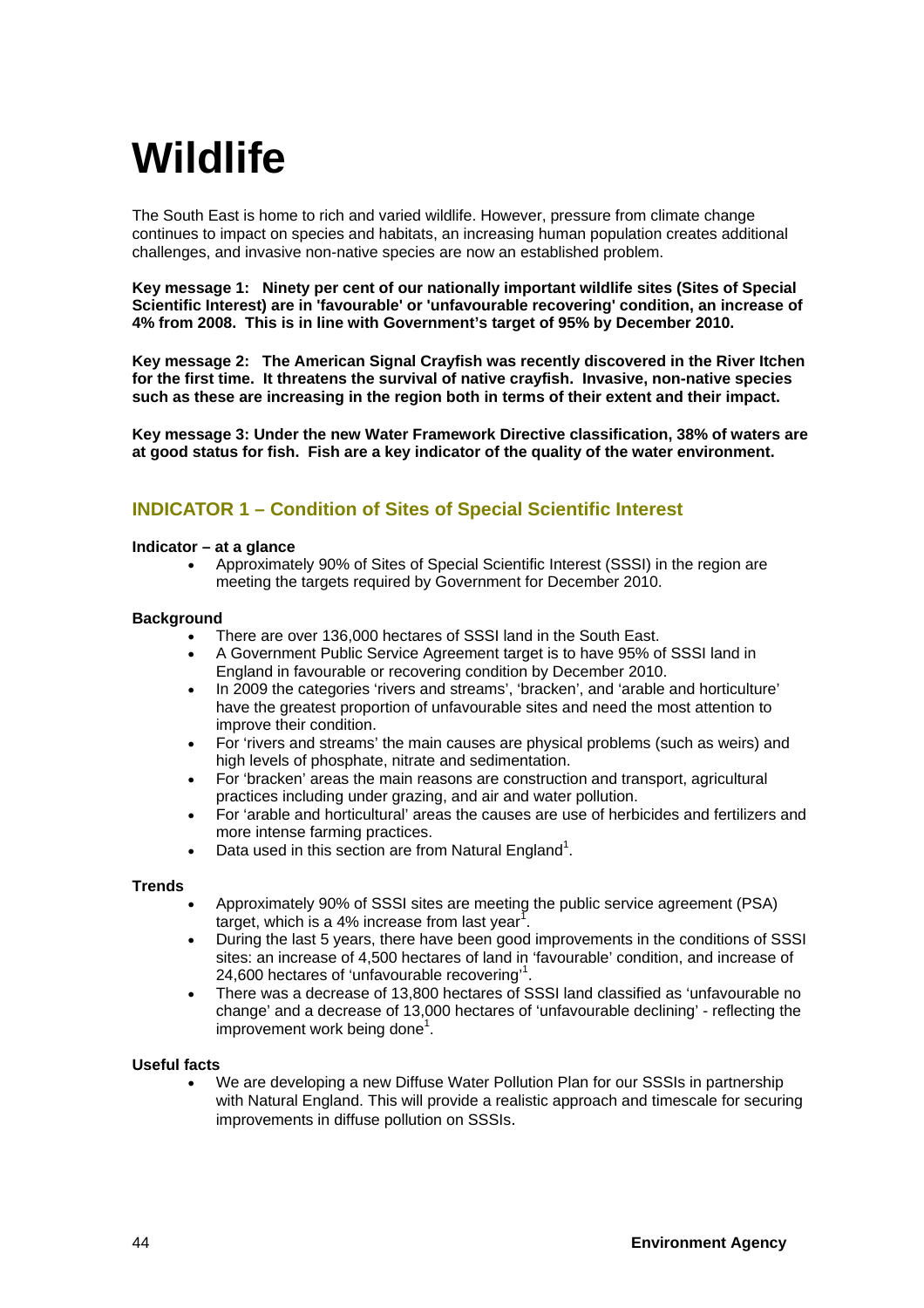

SSSI conditions in the South East, 2009

## **INDICATOR 2 – Fish populations**

#### **Indicator – at a glance**

- 38% of rivers and estuaries in the region are meeting the standards required by the Water Framework Directive for fish.
- Salmon populations on the Rivers Test, Itchen and Thames are still well below their healthy conservation limit but they are showing signs of stabilising.
- Salmon have been observed on the Rivers Lymington, Meon, Wallington and Medway, showing that populations are recovering.

#### **Background**

- The main issues that affect river fish populations and diversity include flow, water quality and quality of habitat.
- A key issue that affects salmon populations is poor spawning. Obstructions in rivers prevent salmon reaching their spawning grounds and layers of silt and sediment suffocate their eggs<sup>4</sup>. The government's Catchment Sensitive Farming Programme will help to reduce silt in rivers.
- Not very much is known about the status of the region's sea trout populations and more research is needed.
- Populations of coarse fish (those found in rivers other than salmon and sea trout) in most rivers in the South East are generally healthy, diverse, abundant and self sustaining.
- Data for this indicator was collected by the Environment Agency during routine fish  $s$ urvey $s^2$ .

- 38% of rivers and estuaries in the region are meeting the standards required by the Water Framework Directive for fish and it is predicted that this will increase to 48% by  $2015^2$ .
- During the last 19 years, salmon stock populations have increased in both the Rivers Test and Itchen, are now stable, but populations are still negligible in the Thames<sup>2</sup>.
- Sea trout stocks are stable in the rivers Test and Itchen and minimal in the Thames<sup>2</sup>.
- Across the South East, 17 non-native fish species have been recorded in the wild, which include topmouth gudgeon, wels catfish, pumpkinseed, signal crayfish and grass carp<sup>2</sup>.
- The European eel, another migratory species which are normally found throughout river systems, has been declining in recent years<sup>2</sup>.
- Estimates of the number of elvers (young eels between a year old and adulthood) entering our river systems suggest a decline of up to 70% since the 1980s due to disease, overexploitation and habitat loss<sup>2</sup>.
- New research by the Zoological Society of London suggests that juvenile eel populations in the River Thames have fallen by 98% in the last five years, but it is too early to establish why this has happened. There is no evidence, however, that adult populations have suffered similar changes<sup>2</sup>.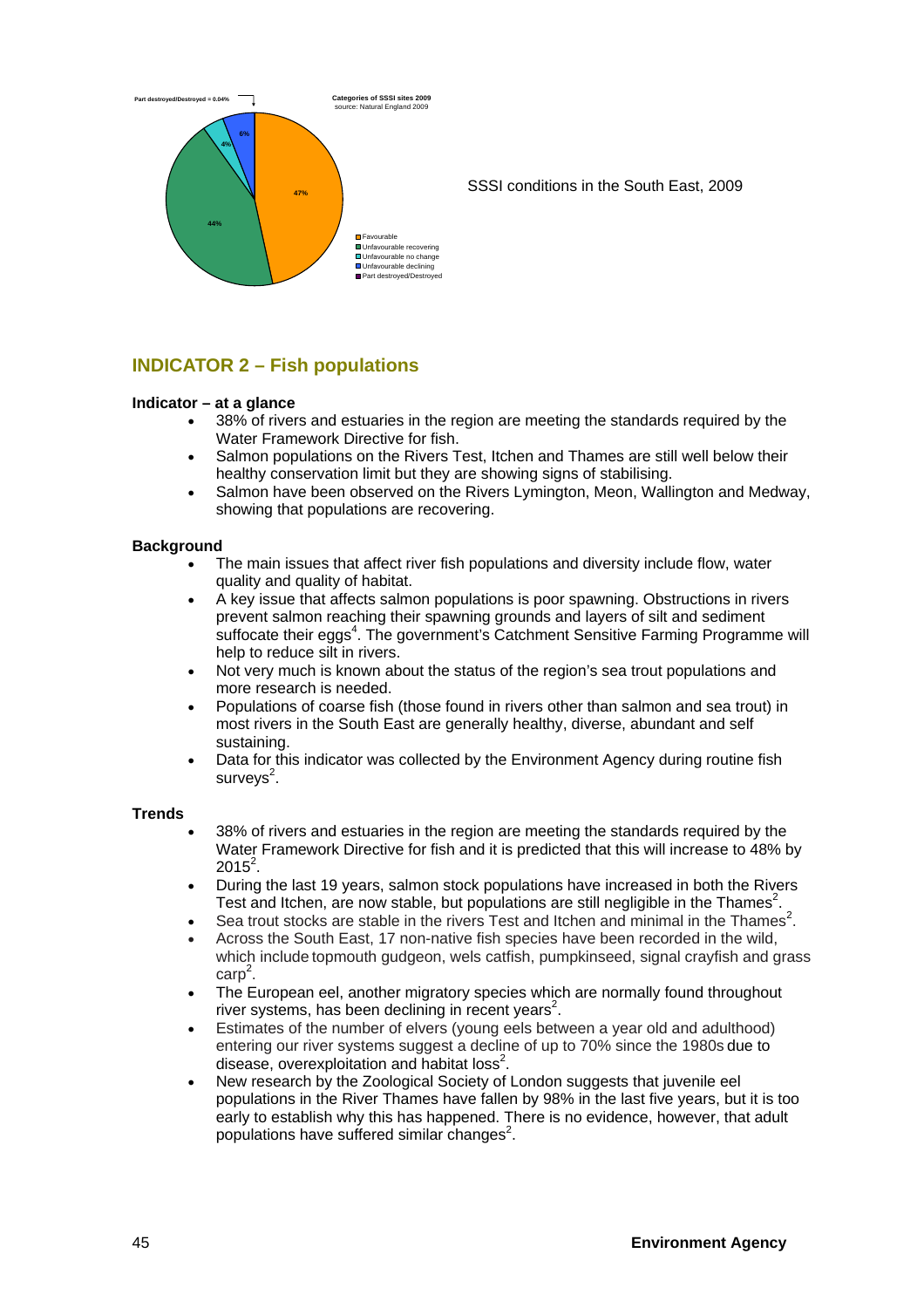#### **Useful facts**

- Non-native invasive species can cause significant problems for species that are native as they can be predators, bring disease, cause inter-breeding problems and compete for limited habitats and food supplies $^2$ .
- There is a programme to improve eel migration by installing elver passes on weir where they have been unable to pass<sup>2</sup>.





Fish status 2009

Salmon stock in the South East 1990 to 2008

#### **INDICATOR 3 – River habitat restoration**

#### **Indicator – at a glance**

• 19 kilometres of river habitat were restored in the South East In 2008.

#### **Background**

- River basin management will help us improve the condition of wetland wildlife. River Basin Management Plans required under the Water Framework Directive classify the water environment.
- Habitats and rivers need to be restored to encourage wildlife back to the river and surrounding area, to improve people's quality of life and improve flood defences.
- Reedbeds, which are identified as nationally important habitat for various rare and threatened plans, invertebrates and birds (e.g. bittern, aquatic warbler, bearded tit and marsh harrier) are scarce.
- Data used in this section are from the Environment Agency<sup>2</sup>.

- 19 kilometres of river habitat were restored in the South East In 2008<sup>2</sup>.
- This includes a project on the River Loddon to improve a 2 kilometres stretch for wild trout and wildlife habitat in the river channel; and the Surrey Wildlife Trust's Water Vole project that has enhanced 2 kilometres of river for the conservation of water voles<sup>2</sup>.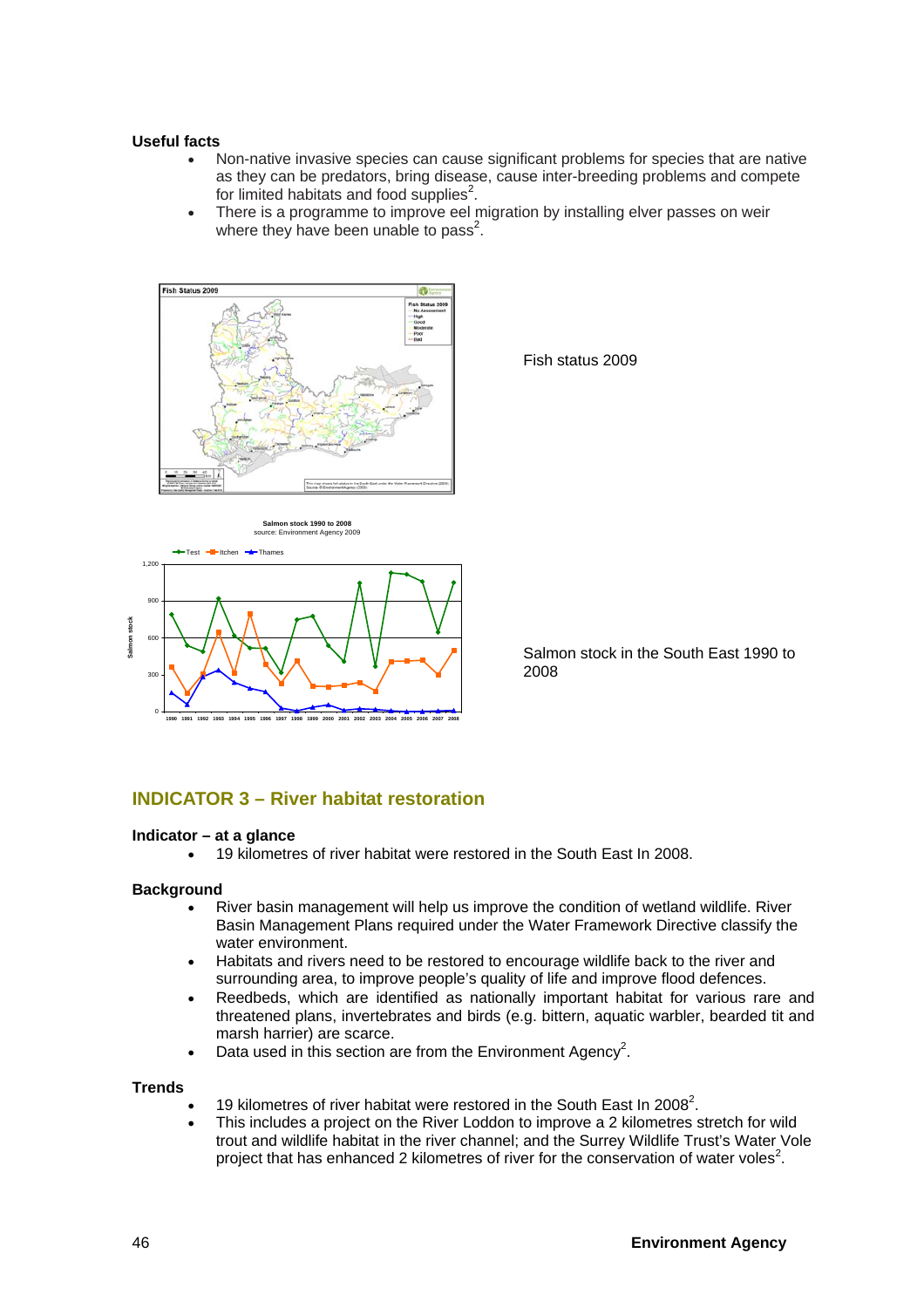#### **Useful facts**

- There are currently 77 hectares of reedbed in the region. Current habitat creation projects will expand this by 50% in the next three years<sup>2</sup>.
- The Upper Thame Restoration project has enhanced 3 kilometres of river habitat which has created a refuge for fish and improved fish migration<sup>2</sup>.

## **Useful links and references**

### **References**

- 1. Natural England (2009)
- 2. Environment Agency (2009)

## **Useful links**

- What's in Your Backyard maps and information about the status of our water environment, improvements predicted by 2015, and actions planned - www.environmentagency.gov.uk/maps
- Our Rivers maps and information for the campaign for better quality rivers www.ourrivers.org.uk
- Catchment Sensitive Farming http://www.defra.gov.uk/foodfarm/landmanage/water/csf/index.htm
- Zoological Society of London http://www.zsl.org